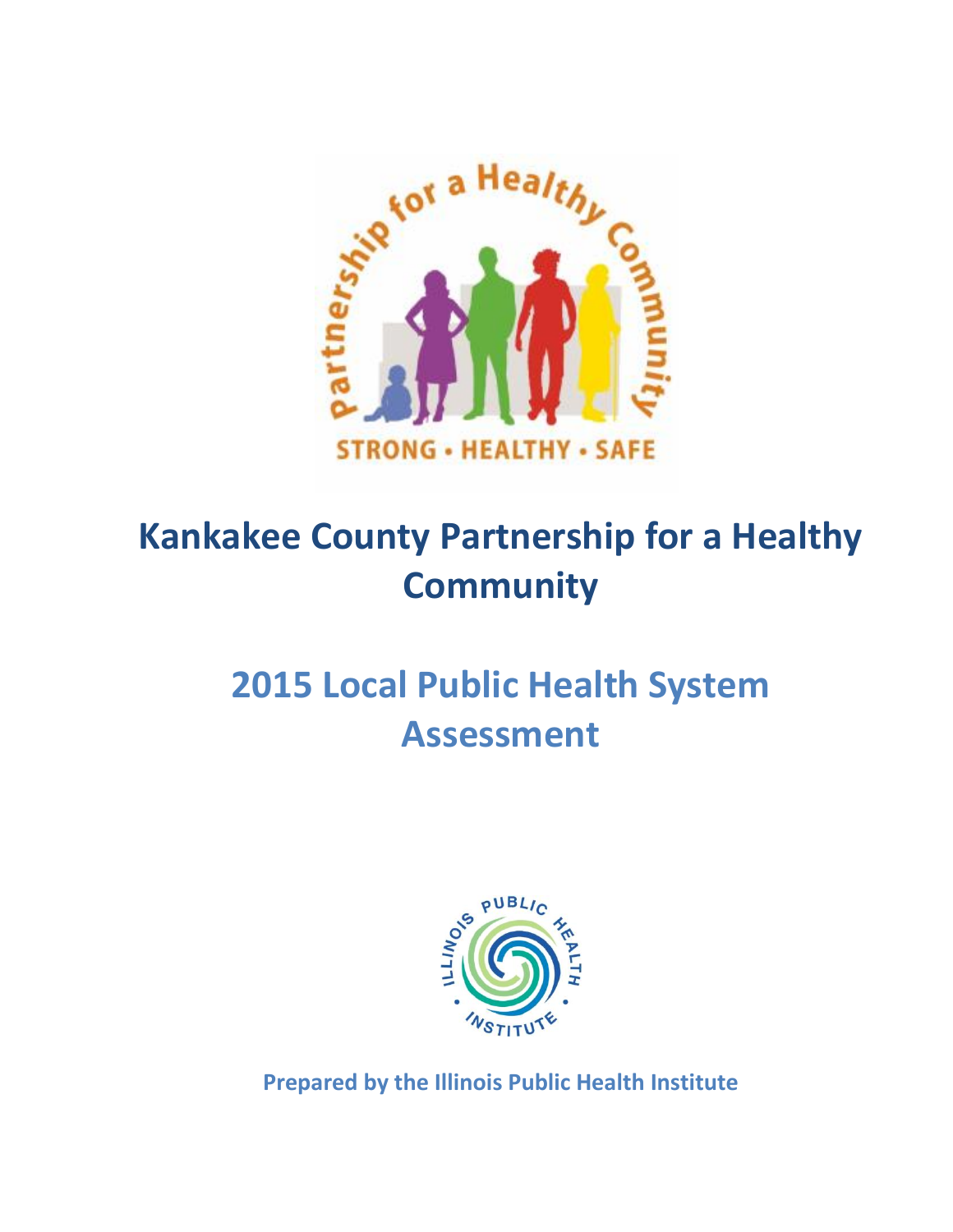# **Table of Contents**

| Assessment Instrument manual manual members of the state of the state of the state of the state of the state o |
|----------------------------------------------------------------------------------------------------------------|
|                                                                                                                |
|                                                                                                                |
|                                                                                                                |
| Scores and Common Themes for Each Essential Public Health Service  10                                          |
| EPHS 1: Monitor Health Status to Identify Community Health Problems 11                                         |
| EPHS 2: Diagnose and Investigate Health Problems and Health Hazards 14                                         |
| EPHS 3: Inform, Education, and Empower People about Health Issues  17                                          |
| EPHS 4: Mobilize Community Partnerships to Identify and Solve Health Problems 20                               |
| EPHS 5: Develop Policies and Plans that Support Individual and Community Health  23                            |
| EPHS 6: Enforce Laws and Regulations that Protect Health and Ensure Safety 26                                  |
| EPHS 7: Link People to Needed Personal Health Services and Assure the Provision of                             |
| EPHS 8: Assure a Competent Public Health and Personal Health Care Workforce  32                                |
| EPHS 9: Evaluate Effectiveness, Accessibility, and Quality of Personal and Population-                         |
| EPHS 10: Research for New Insights and Innovative Solutions to Health Problems  38                             |
|                                                                                                                |
|                                                                                                                |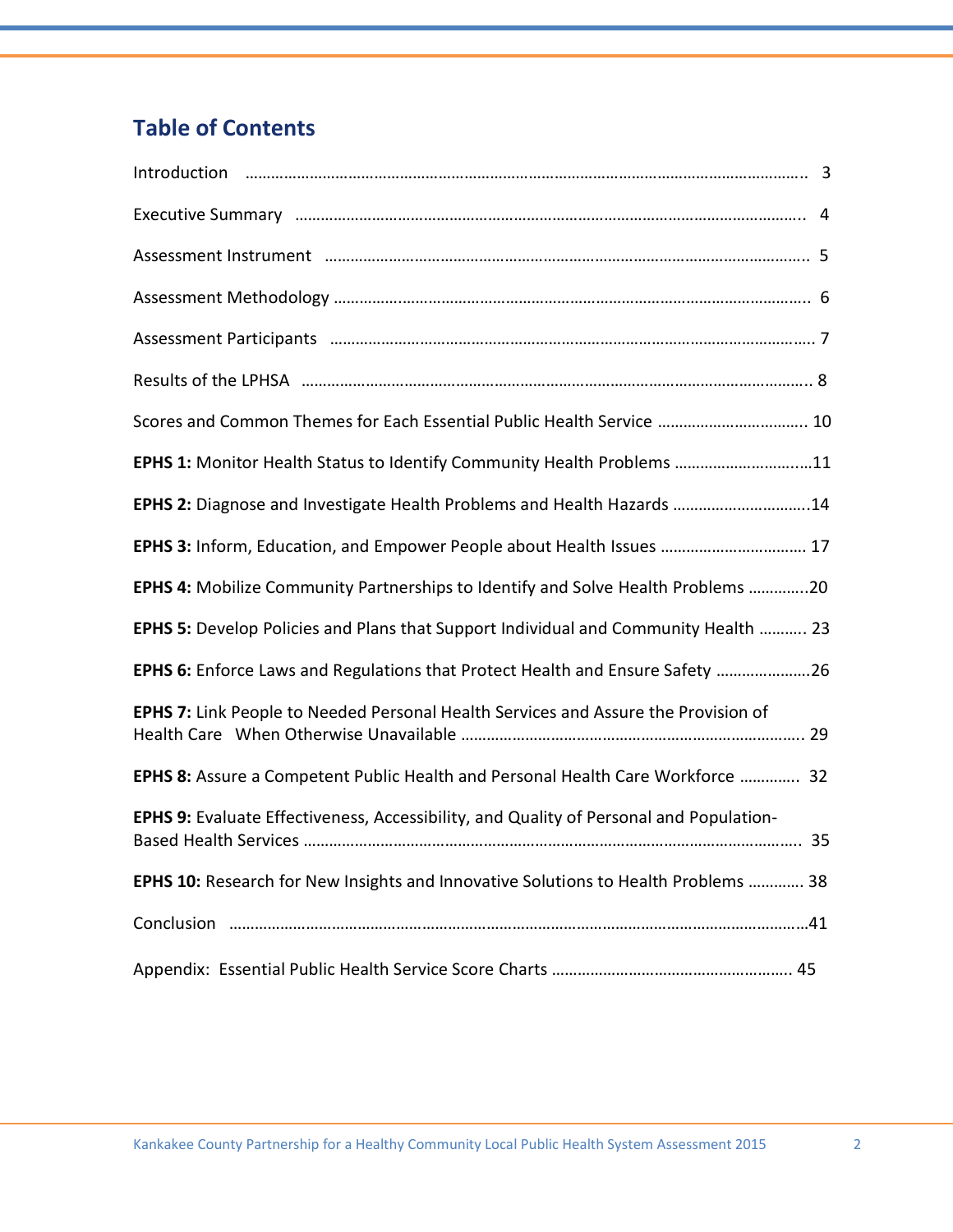### **Introduction**

The Kankakee County Partnership for a Healthy Community Local Public Health System Assessment (LPHSA) was conducted on March 27, 2015 as one of the four assessments in the Kankakee County Mobilizing for Action through Planning and Partnerships (MAPP) Collaborative process.

MAPP is a community-driven strategic planning framework that assists communities in developing and implementing efforts around the prioritization of public health issues and identification of resources to address them as defined by the Ten Essential Public Health Services. The MAPP process includes four assessment tools, including the Local Public Health System Assessment.



The LPHSA, described in detail in the following section, is used to understand the overall strengths and weaknesses of the public health system based on the 10 Essential Public Health Services. Results from the LPHSA will be analyzed with the reports from the other three assessments in the MAPP process, which include the Community Health Status Assessment (CHSA), Community Themes and Strengths Assessment (CTSA), and the Forces of Change Assessment (FOCA). Strategic analysis of these assessment results will inform the identification of prevailing strategic issues, which will be prioritized. Goals and action plans will be developed for each of these priority issues. These action plans will be implemented and aligned to improve the local public health system and ultimately the health and wellbeing of Kankakee County.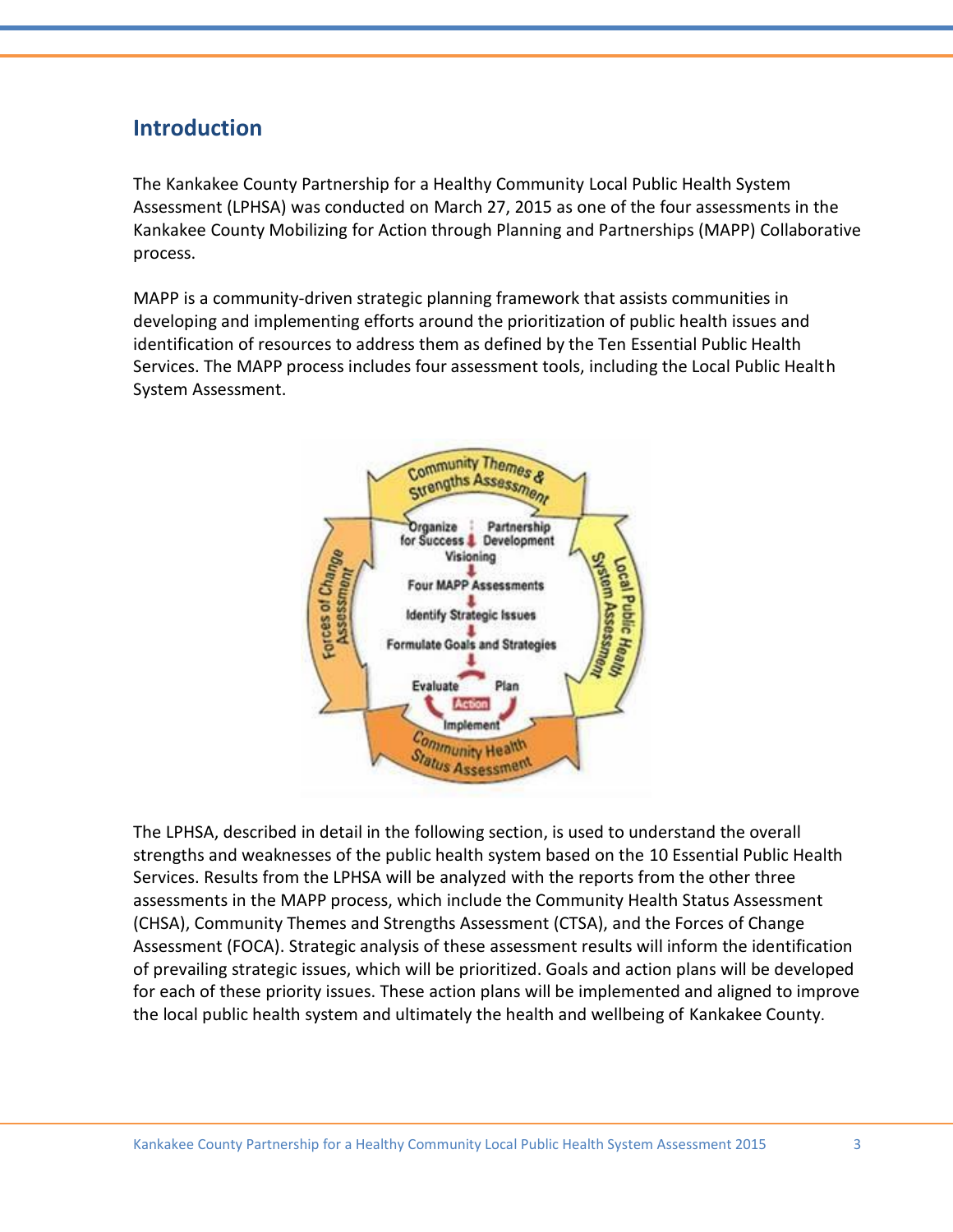# **Executive Summary: Cross-Cutting Themes from the Kankakee County Local Public Health System Assessment**

Throughout the discussions of the 10 Essential Public Health Services, a number of cross-cutting themes emerged in the dialogue among each group. Key strengths that were noted throughout the system include strong partnerships, robust assessment and planning activities, and willingness to align and share resources to achieve common goals.

Dialogue throughout the 10 Essential Services revealed that while the Kankakee County LPHS has strong partnerships and commitment to collaborating for community health improvement, this partnership infrastructure could be strengthened through greater data sharing among agencies, better system-wide communication, increased outreach to nontraditional partners, and increased emphasis on collective implementation of the shared Community Health Improvement Plan.

The findings of the Local Public Health System Assessment, along with the findings of three other assessments conducted through the Mobilizing Action through Planning and Partnerships (MAPP) process, will inform the creation of a collective strategic plan to address some of the community's most pressing health issues. The Kankakee County Partnership for a Healthy Community can serve as an infrastructure through which LPHS partner agencies can be mobilized for aligned action as a cohesive system to improve public health in Kankakee County.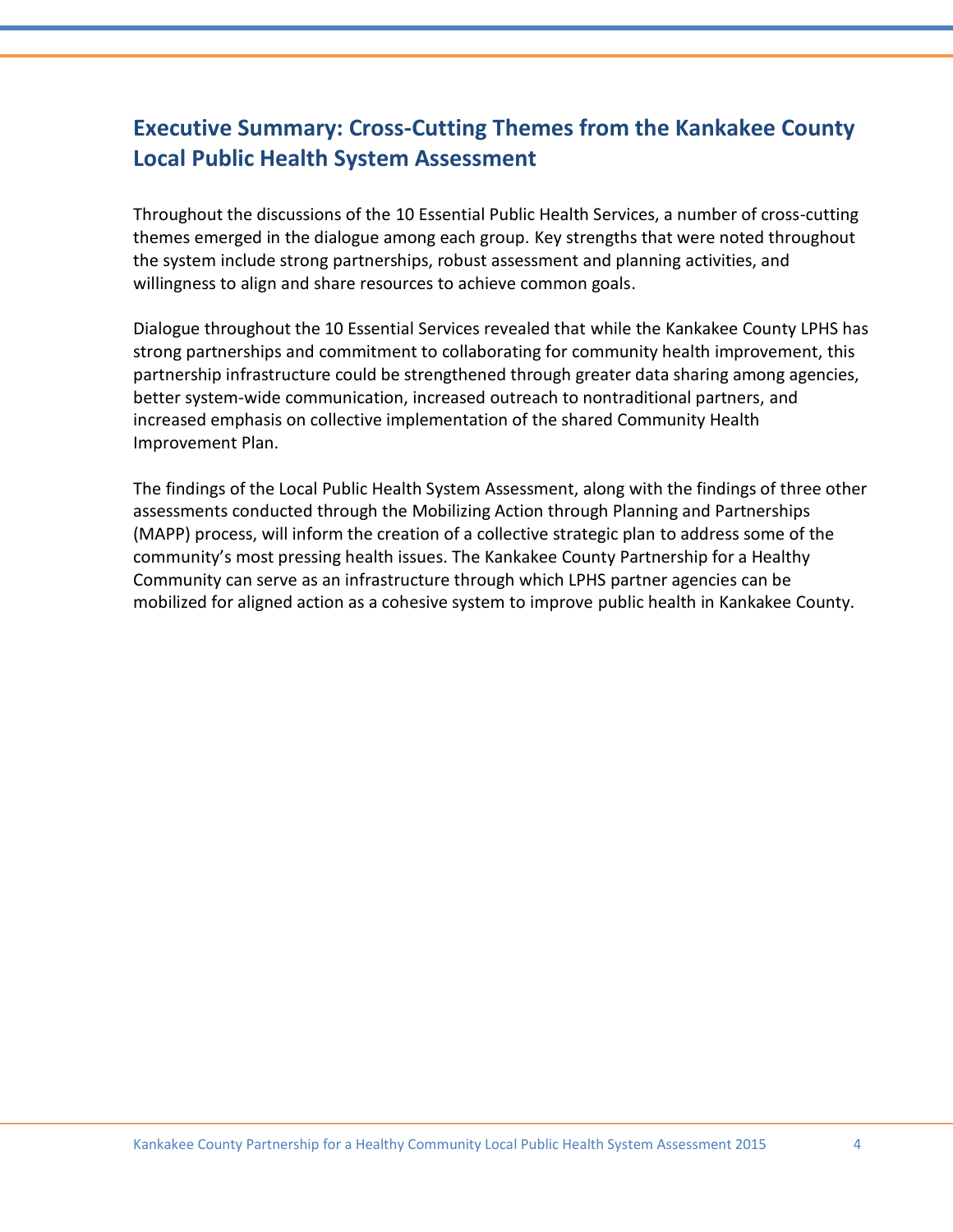### **The Assessment Instrument**

The National Public Health Performance Standards (NPHPS) Assessment measures the performance of the local public health system -- defined as the collective efforts of public, private and voluntary entities, as well as individuals and informal associations that contribute to the public's health within a jurisdiction. This may include organizations and entities such as the local health department, other governmental agencies, healthcare providers, human service organizations, schools and universities, faith institutions, youth development organizations, economic and philanthropic organizations, and many others. Any organization or entity that contributes to the health or wellbeing of a community is considered part of the public health system. Ideally, a group that is broadly representative of these public health system partners will participate in the assessment process. By sharing their diverse perspectives, all participants will gain a better understanding of each organization's contributions, the interconnectedness of activities, and how the public health system can be strengthened. The NPHPS does not focus specifically on the capacity or performance of any single agency or organization.

The instrument is framed around the **10 Essential Public Health Services (EPHS)** that are utilized in the field to describe the scope of public health. For each essential service in the local instrument, the model standards describe or correspond to the primary activities conducted at the local level. The number of model standards varies across the essential services; while some essential services include only two model standards, others include up to four. There are a total of 30 model standards in this instrument. For each standard in each essential service, there are a series of questions that break down the standard into its component parts.

Each EPHS model standard is scored by participants to assess system performance on the following scale:

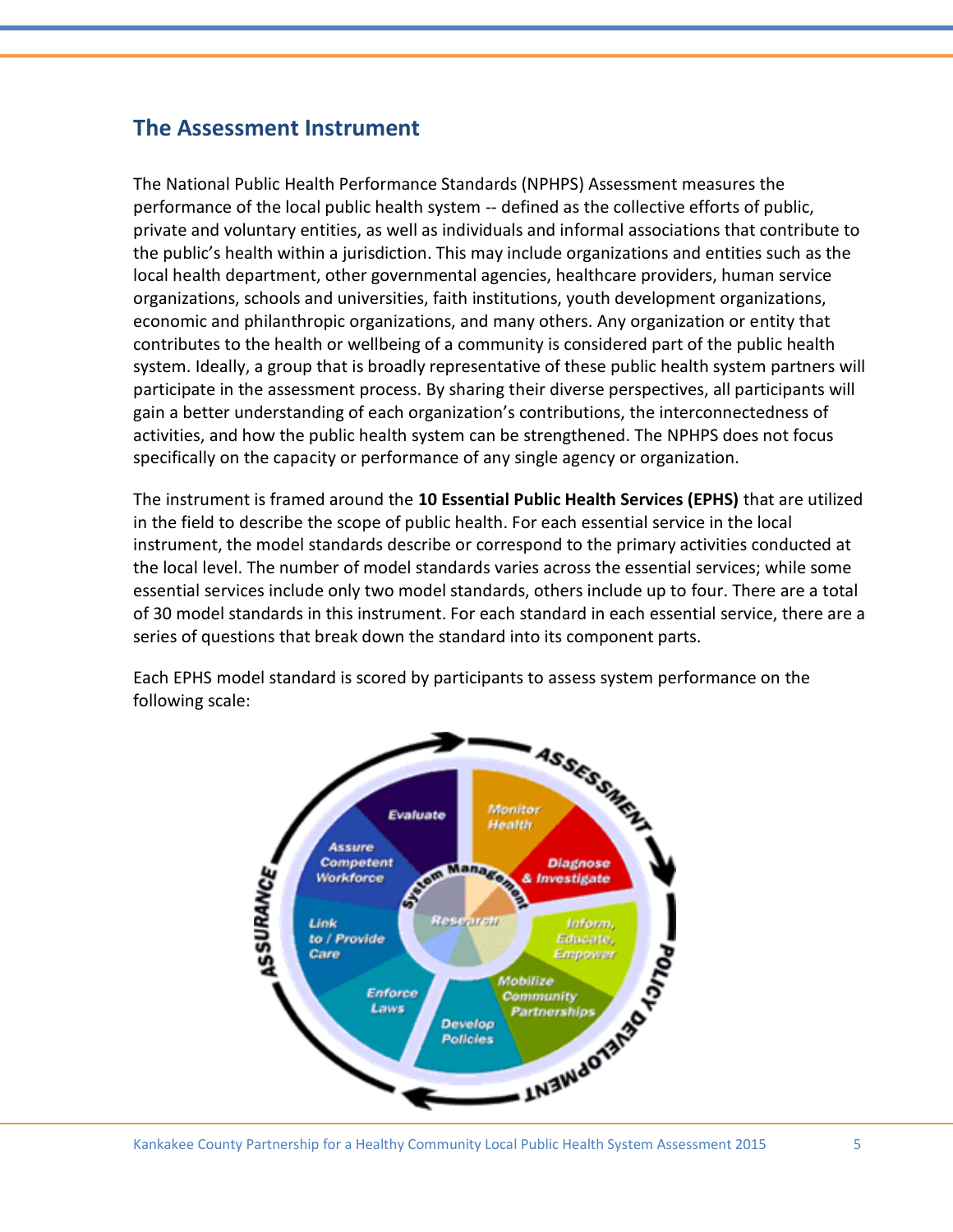| <b>Optimal</b><br><b>Activity</b> | The public health system is doing absolutely everything possible for this activity<br>and there is no room for improvement. |
|-----------------------------------|-----------------------------------------------------------------------------------------------------------------------------|
| $(76-100%)$                       |                                                                                                                             |
| <b>Significant</b>                | The public health system participates a great deal in this activity and there is                                            |
| <b>Activity</b>                   | opportunity for minor improvement.                                                                                          |
| $(51 - 75%)$                      |                                                                                                                             |
| <b>Moderate</b>                   | The public health system somewhat participates in this activity and there is                                                |
| <b>Activity</b>                   | opportunity for greater improvement.                                                                                        |
| $(26 - 50%)$                      |                                                                                                                             |
| <b>Minimal</b>                    | The public health system provides limited activity and there is opportunity for                                             |
| <b>Activity</b>                   | substantial improvement.                                                                                                    |
| $(1-25%)$                         |                                                                                                                             |
| <b>No Activity</b>                | The public health system does not participate in this activity at all.                                                      |
| (0%)                              |                                                                                                                             |

NPHPS results are intended to be used for quality improvement purposes for the public health system and to guide the development of the overall public health infrastructure. Analysis and interpretation of data should also take into account variation in knowledge about the public health system among assessment participants: this variation may introduce a degree of random non-sampling error.

# **The Assessment Methodology**

The assessment retreat was held on March 27 and began with a 60-minute plenary presentation to welcome participants, provide an overview of the process, introduce the staff and answer questions. Participants were then broken into five groups; each breakout group was responsible for conducting the assessment for two essential public health services, as follows:

|              | <b>LPHSA Breakout Groups</b>                                                              |  |  |  |  |
|--------------|-------------------------------------------------------------------------------------------|--|--|--|--|
| Group        | LPHSA Group Responsibilities                                                              |  |  |  |  |
| A            | EPHS 1 - Monitor health status to identify community health problems.                     |  |  |  |  |
|              | EPHS 2 - Diagnose and investigate health problems and health hazards in the community.    |  |  |  |  |
| B            | EPHS 3 - Inform, educate, and empower people about health issues.                         |  |  |  |  |
|              | EPHS 4 – Mobilize community partnerships to identify and solve health problems.           |  |  |  |  |
| $\mathsf{C}$ | EPHS 5 - Develop policies and plans that support individual and community health efforts. |  |  |  |  |
|              | EPHS 6 - Enforce laws and regulations that protect health and ensure safety.              |  |  |  |  |
| D            | EPHS 7 - Link people to needed personal health services and assure the provision of       |  |  |  |  |
|              | health services.                                                                          |  |  |  |  |
|              | EPHS 9 - Evaluate effectiveness, accessibility and quality of personal/population-based   |  |  |  |  |
|              | health services.                                                                          |  |  |  |  |
| F            | EPHS 8 - Assure a competent public and personal health care workforce.                    |  |  |  |  |
|              | EPHS 10 - Research for new insights and innovative solutions to health problems.          |  |  |  |  |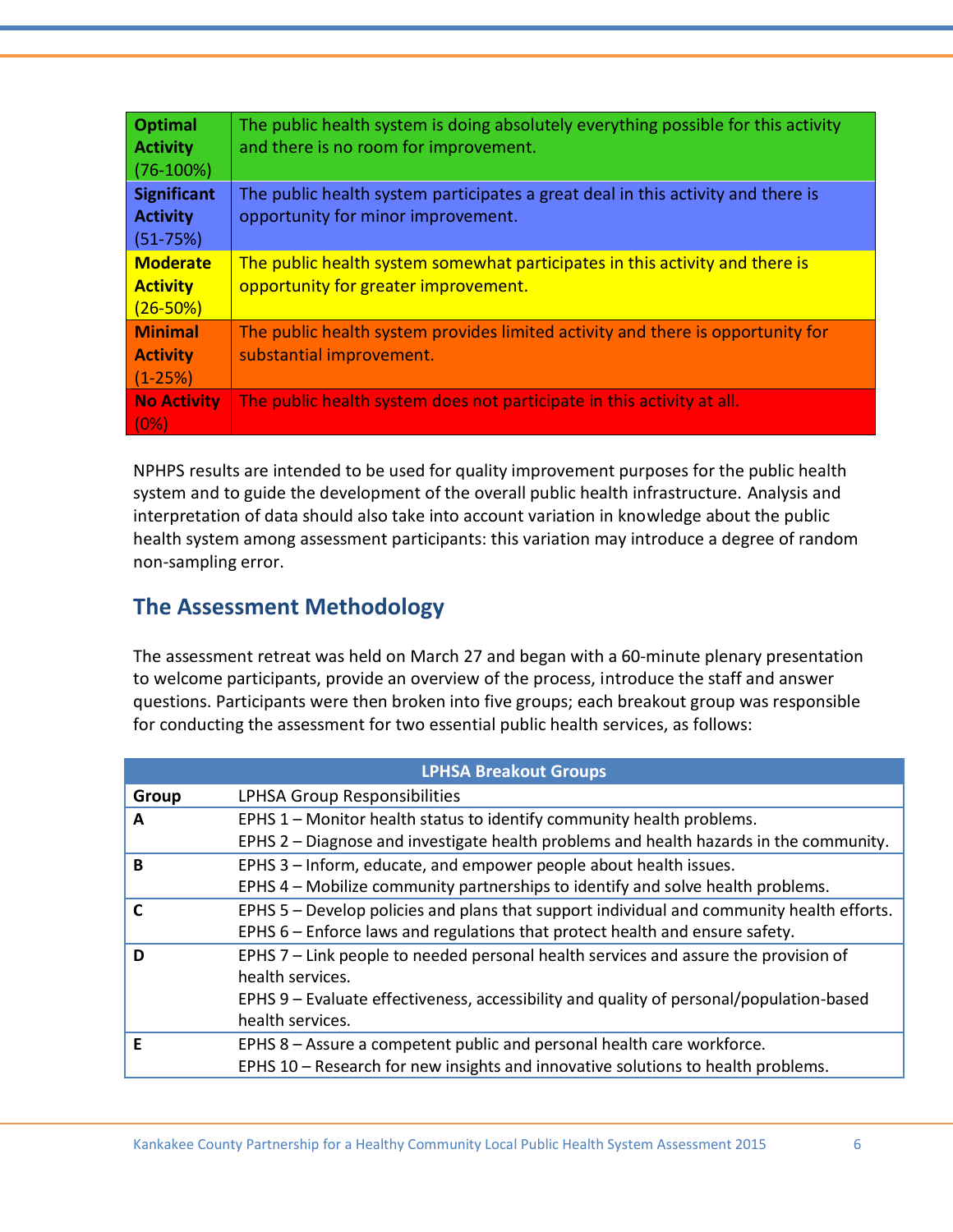Each group was professionally facilitated, recorded, and staffed by a note taker. The program ended with a plenary session where highlights were reported by members of each group. Event organizers facilitated the end-of-day dialogue, outlined next steps to enter, analyze and report assessment findings to the Kankakee County MAPP Executive Committee and retreat participants.

#### **Assessment Participants**

The Kankakee County MAPP Executive Committee developed a list of agencies to be invited to participate in a full day assessment retreat. The event organizers carefully considered how to balance participation across sectors and agencies and how to ensure that diverse perspectives as well as adequate expertise were represented in each breakout group.

The event drew 42 public health system partners that included public, private and voluntary sectors. The composition of attendees reflected a diverse representation of partners that was apportioned as follows:

| <b>Constituency Represented</b>                      | <b>Total Attended</b> |
|------------------------------------------------------|-----------------------|
| <b>Businesses</b>                                    | 11                    |
| Coalitions                                           | 3                     |
| <b>Colleges and Universities</b>                     | 4                     |
| <b>Community-Based Organizations and Non Profits</b> | 9                     |
| Hospitals, Health Systems and Clinics                | 10                    |
| Local Health Department                              | 3                     |
| <b>Local Government</b>                              | フ                     |
| <b>State Government</b>                              | 0                     |

An important caveat to the narrative and scores presented in this report is that attendance was lower than expected due to an unforeseen conflict on the day of the Local Public Health System Assessment that resulted in cancellations from some of the confirmed attendees. Due to these cancellations, some of the essential service breakout groups were small and missing representation from key sectors that limited their ability to fully answer discussion questions and to score system performance with confidence. Results of the LPHSA should therefore be interpreted with caution.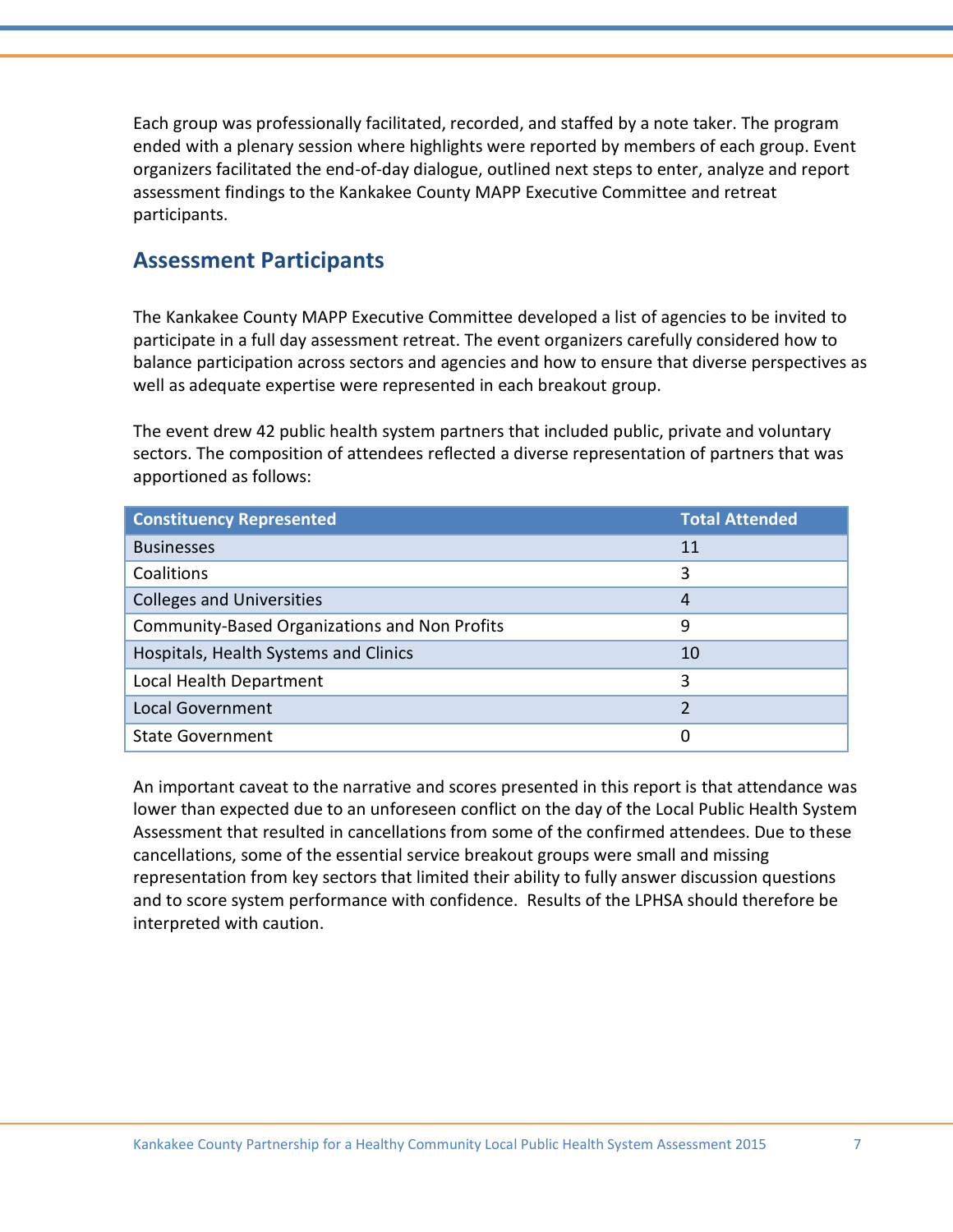# **Results of the Kankakee County Local Public Health System Assessment**

The table and graph below together provide an overview of the local public health system's performance in each of the 10 EPHS.

| <b>Summary Essential Public Health Service Scores</b> |                                                                                                     |                      |                                  |
|-------------------------------------------------------|-----------------------------------------------------------------------------------------------------|----------------------|----------------------------------|
| <b>EPHS</b>                                           | <b>EPHS Description</b>                                                                             | 2015<br><b>Score</b> | <b>Overall</b><br><b>Ranking</b> |
| 1                                                     | Monitor health status to identify community health<br>problems.                                     | 81                   | $2^{nd}$                         |
| $\overline{2}$                                        | Diagnose and investigate health problems and health<br>hazards in the community.                    | 100                  | 1 <sup>st</sup>                  |
| 3                                                     | Inform, educate, and empower people about health<br>issues.                                         | 61                   | 7 <sup>th</sup>                  |
| 4                                                     | Mobilize community partnerships to identify and solve<br>health problems.                           | 56                   | $R^{th}$                         |
| 5                                                     | Develop policies and plans that support individual and<br>community health efforts.                 | 77                   | $3^{\text{rd}}$                  |
| 6                                                     | Enforce laws and regulations that protect health and<br>ensure safety.                              | 70                   | 5 <sup>th</sup>                  |
| 7                                                     | Link people to needed personal health services and<br>assure the provision of health services.      | 47                   | $10^{th}$                        |
| 8                                                     | Assure a competent public and personal health care<br>workforce.                                    | 61                   | 6 <sup>th</sup>                  |
| 9                                                     | Evaluate effectiveness, accessibility, and quality of<br>personal/population-based health services. | 71                   | 4 <sup>th</sup>                  |
| 10                                                    | Research for new insights and innovative solutions to<br>health problems.                           | 54                   | $q^{th}$                         |
| <b>Overall LPHS Performance Score</b><br>68           |                                                                                                     |                      |                                  |

\*EPHS 3 and EPHS 8 both received a cumulative score of 61 due to rounding, but the score for EPHS 8 was slightly higher, resulting in the ranking above.

The table above provides a quick overview of the system's performance in each of the 10 Essential Public Health Services. Each EPHS score is a composite value determined by the scores given to those activities that contribute to each essential service. The scores range from a minimum value of 0% (no activity is performed pursuant to the standards) to maximum of 100% (all activities associated with the standards are performed at optimal levels).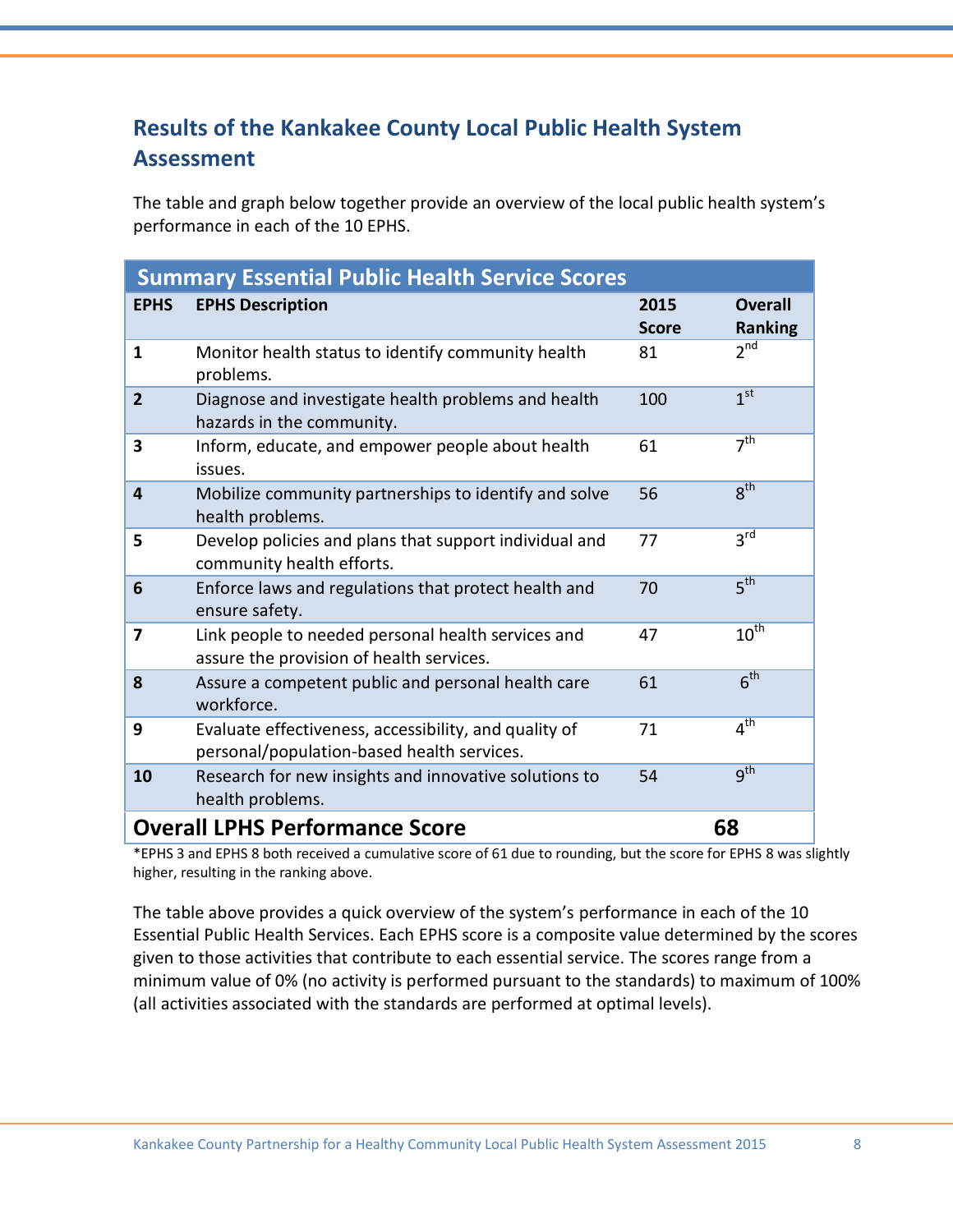The chart below provides a graphic representation of Essential Public Health Service scores based on the scoring options:

| <b>Optimal Activity</b><br>$(76-100%)$    | The public health system is doing absolutely everything possible for this activity and there is no room for<br>improvement. |
|-------------------------------------------|-----------------------------------------------------------------------------------------------------------------------------|
| <b>Significant Activity</b><br>$(51-75%)$ | The public health system participates a great deal in this activity and there is opportunity for minor improvement.         |
| <b>Moderate Activity</b><br>$(26 - 50%)$  | The public health system somewhat participates in this activity and there is opportunity for greater improvement.           |
| <b>Minimal Activity</b><br>$(1-25%)$      | The public health system provides limited activity and there is opportunity for substantial improvement.                    |
| No Activity<br>(0%)                       | The public health system does not participate in this activity at all.                                                      |



**Highest Ranked:** EPHS 2, Diagnose and Investigate Health Problems and Health Hazards in the Community, received a cumulative score of **optimal** activity (100).

**Lowest Ranked:** EPHS 7, Link People to Needed Personal Health Services and Assure the Provision of Health Services, received a cumulative score of **moderate** activity (47).

**Overall Performance:** The average of all EPHS scores resulted in a cumulative score of **significant** activity (68).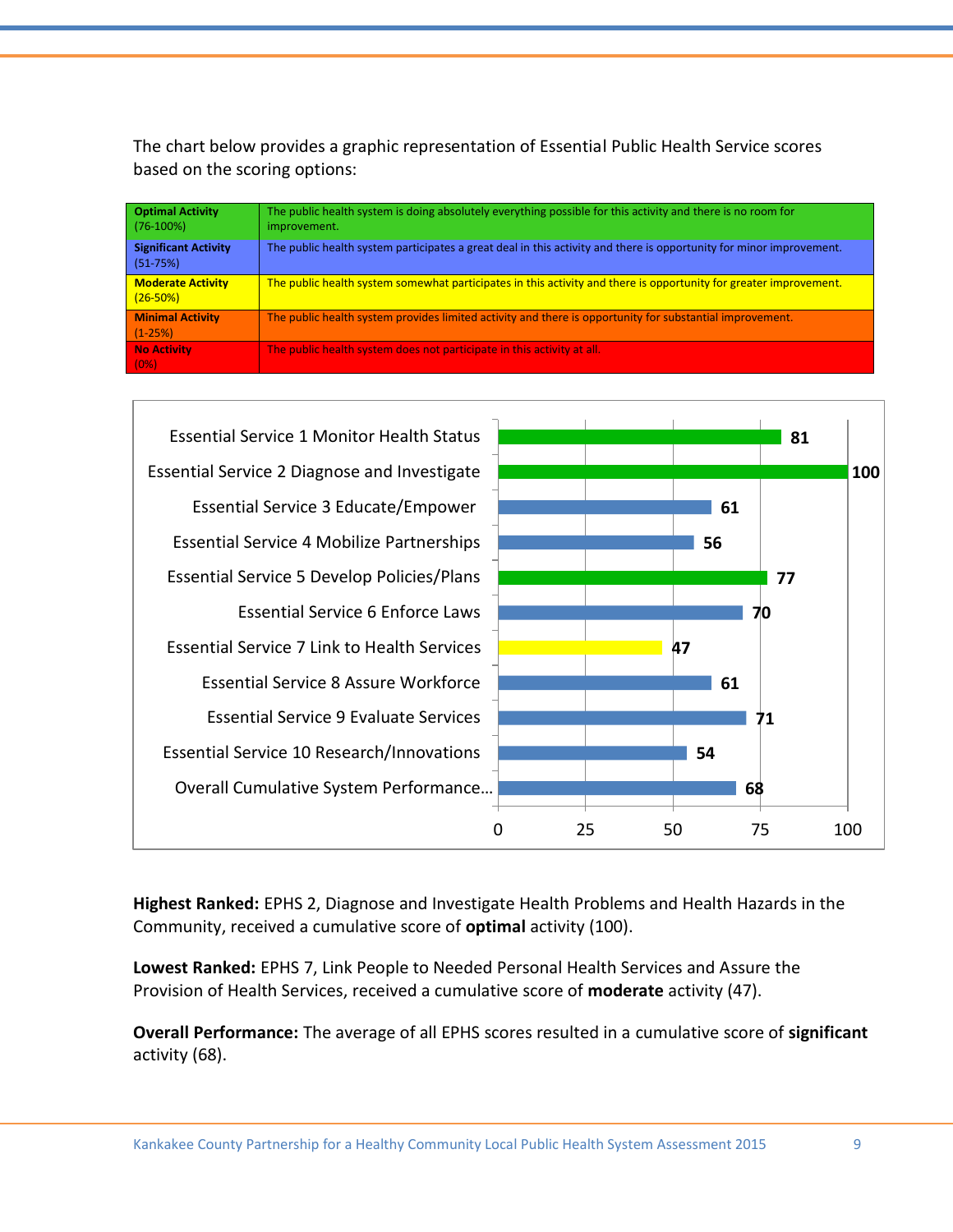# **Scores and Common Themes for each Essential Public Health Service**

The following graphs and narratives are intended to help the Kankakee County Local Public Health System gain a better understanding of its collective performance and work toward strengthening areas for improvement. For each essential service and model standard there is a bar graph depicting each model standard average and a cumulative rating score, discussion themes, and a summary of strengths, weaknesses, and opportunities for immediate and long term improvement that participants identified. Refer to Appendix 2 for the specific performance measure scoring for each essential service and model standard.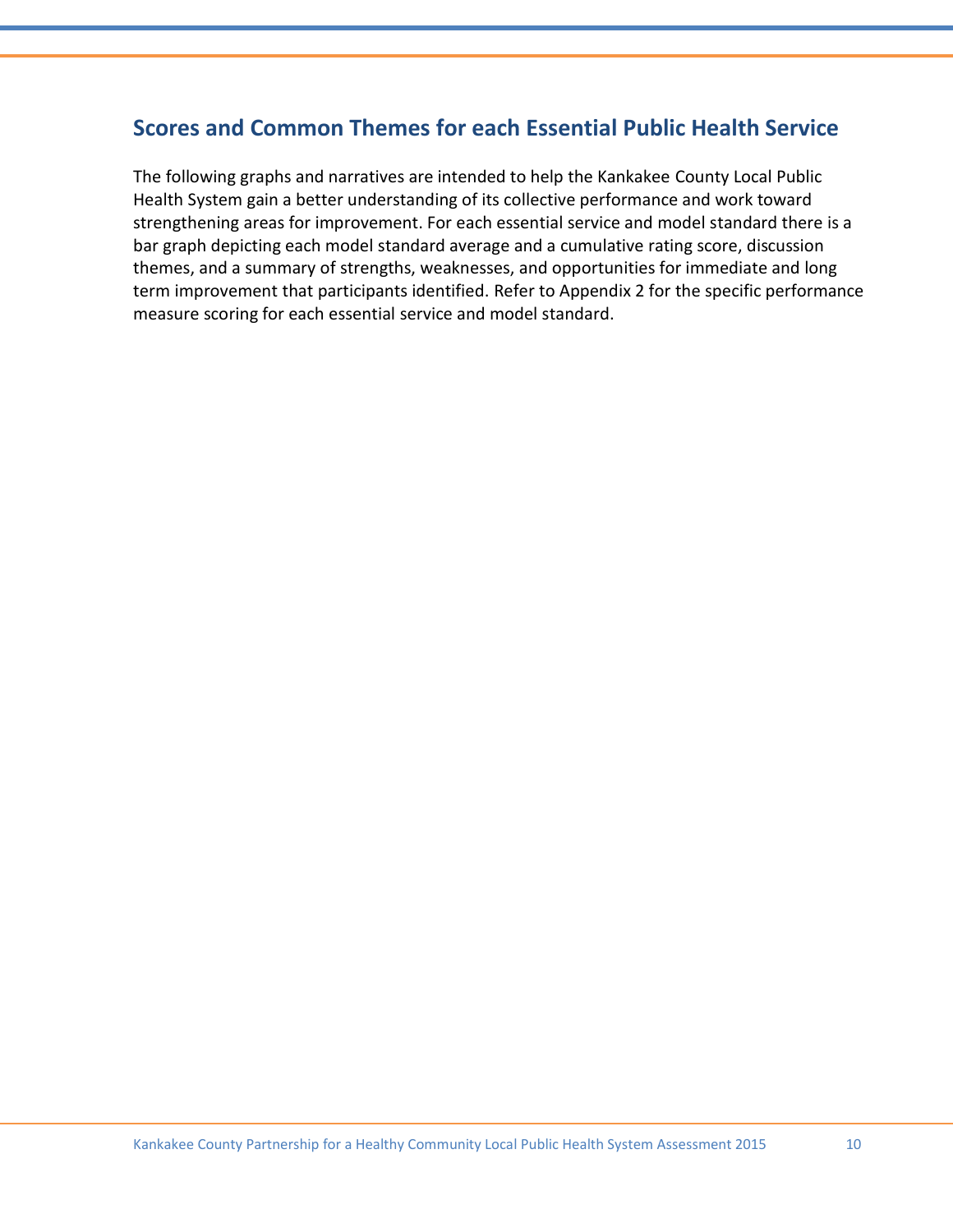# **Essential Service 1: Monitor Health Status to Identify Community Health Problems**

To assess performance for Essential Public Health Service 1, participants were asked to address two key questions:

#### *What's going on in our community? Do we know how healthy we are?*

Monitoring health status to identify community health problems encompasses the following:

- Accurate, ongoing assessment of the community's health status.
- Identification of threats to health.
- Determination of health service needs.
- Attention to the health needs of groups that are at higher risk than the total population.
- Identification of community assets and resources that support the public health system in promoting health and improving quality of life.
- Use of appropriate methods and technology to interpret and communicate data to diverse audiences.
- Collaboration with other stakeholders, including private providers and health benefit plans, to manage multi-sectorial integrated information systems.



Overall performance for Essential Service 1 was scored as optimal, with Model Standard 1.1 scoring in the optimal range, and Model Standards 1.2 and 1.3 scoring in the significant range. Performance for Essential Service 2 was ranked sixth out of the 10 Essential Services.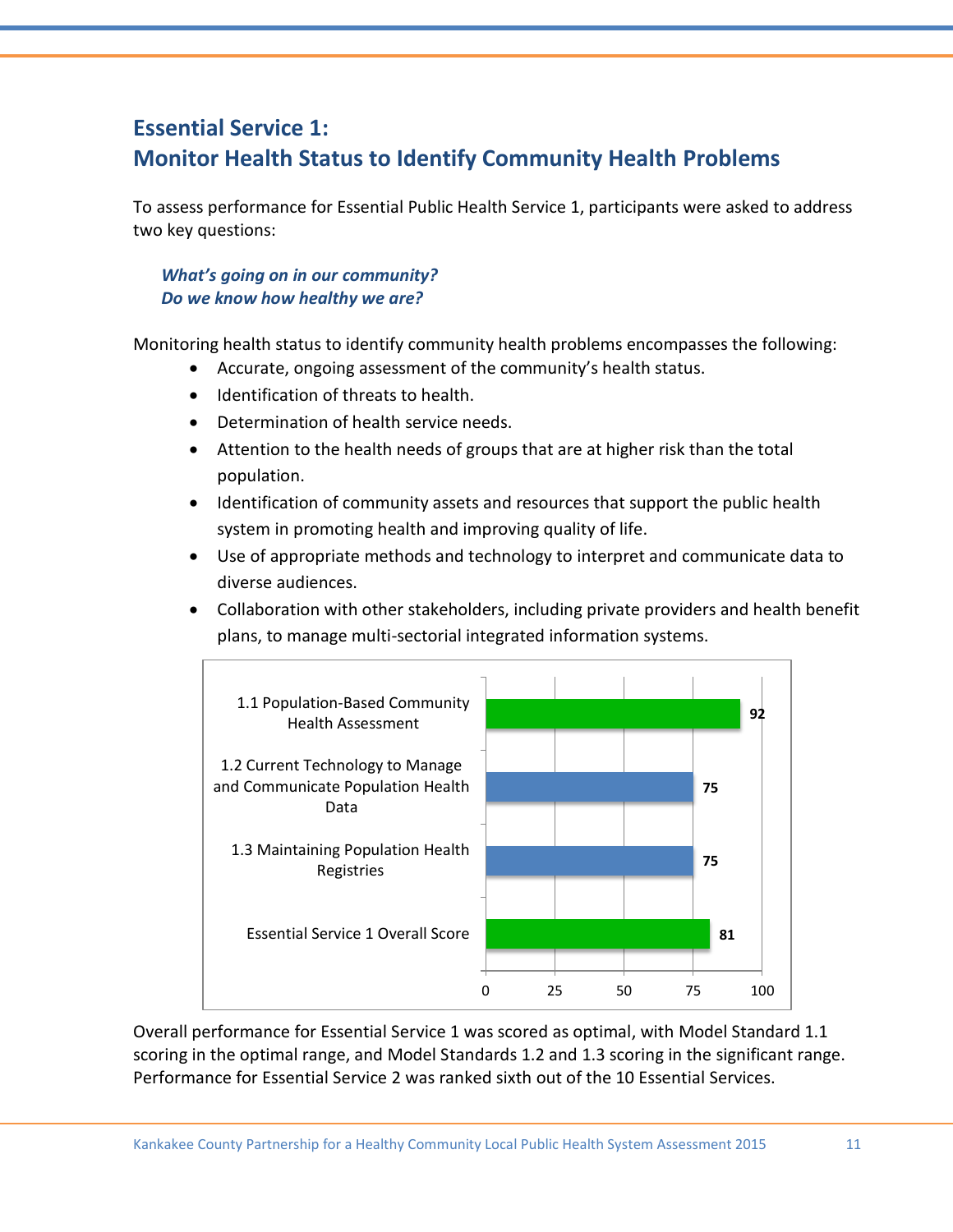### **Essential Service 1 Summary**

Dialogue in Essential Service 1 explored LPHS performance in monitoring community health status through community health assessment, using technology to manage and analyze population health data, and maintaining population health registries. Discussions of this Essential Service described a collaborative Community Health Assessment (CHA) process, conducted by the Kankakee County Partnership for a Healthy Community. The Partnership for a Healthy Community is a collaborative of LPHS organizations who convene to support the MAPP process, including assessment, implementation and monitoring of the Community Health Assessment and Community Health Improvement Plan.

**Model Standard 1.1, Population-Based Community Health Assessment**, explores the extent to which the Kankakee County LPHS regularly assesses community health and uses the findings to inform the community and to drive future policy and planning. Performance for this model standard was assessed as optimal. Participants described a robust partnership-driven Community Health Assessment (CHA) process that is conducted every three years The Community Health Assessment is a collaborative effort among the Kankakee Partnership for a Healthy Community, with the health department, Riverside Medical Center, and Presence St. Mary's Hospital sharing resources to conduct a shared Community Health Assessment, which informs the creation of a shared community health improvement plan to collectively address priority health issues in Kankakee County. While the Partnership for a Healthy Community makes the Community Health Assessment reports accessible to the public on the health department and hospitals' websites, participants reported that not everyone in the community is aware of the assessment or how to access the data and information. Participants identified the need to widely disseminate the assessment through the media to build awareness.

**Model Standard 1.2, Current Technology to Manage and Communicate Population Health Data**, explores the extent to which the LPHS uses the best technology and methods to combine, analyze, and communicate data on the public's health. Performance for Model Standard 1.2 was scored as significant. Participants perceived that the LPHS generally does a good job of using technology, but identified the opportunity to leverage system access to zip code level data and GIS expertise to allow for more sophisticated data analysis. Participants emphasized the need for improved data sharing among partners throughout the LPHS so this information can be integrated into the Community Health Assessment to inform public health improvement.

**Model Standard 1.3, Maintenance of Population Health Registries**, explores the extent to which data is regularly collected to update population health registries and how this data is used to inform the Community Health Assessment and other health analyses. Overall performance for Model Standard 1.3 was scored as significant. The health department and hospitals use registry data on a daily basis to monitor health status and identify the need for targeted services and interventions. Participants expressed concern regarding the accuracy of some of the population health registries they use, emphasizing the importance of accurate data to drive good public health planning and decision making. Participants from community-based organizations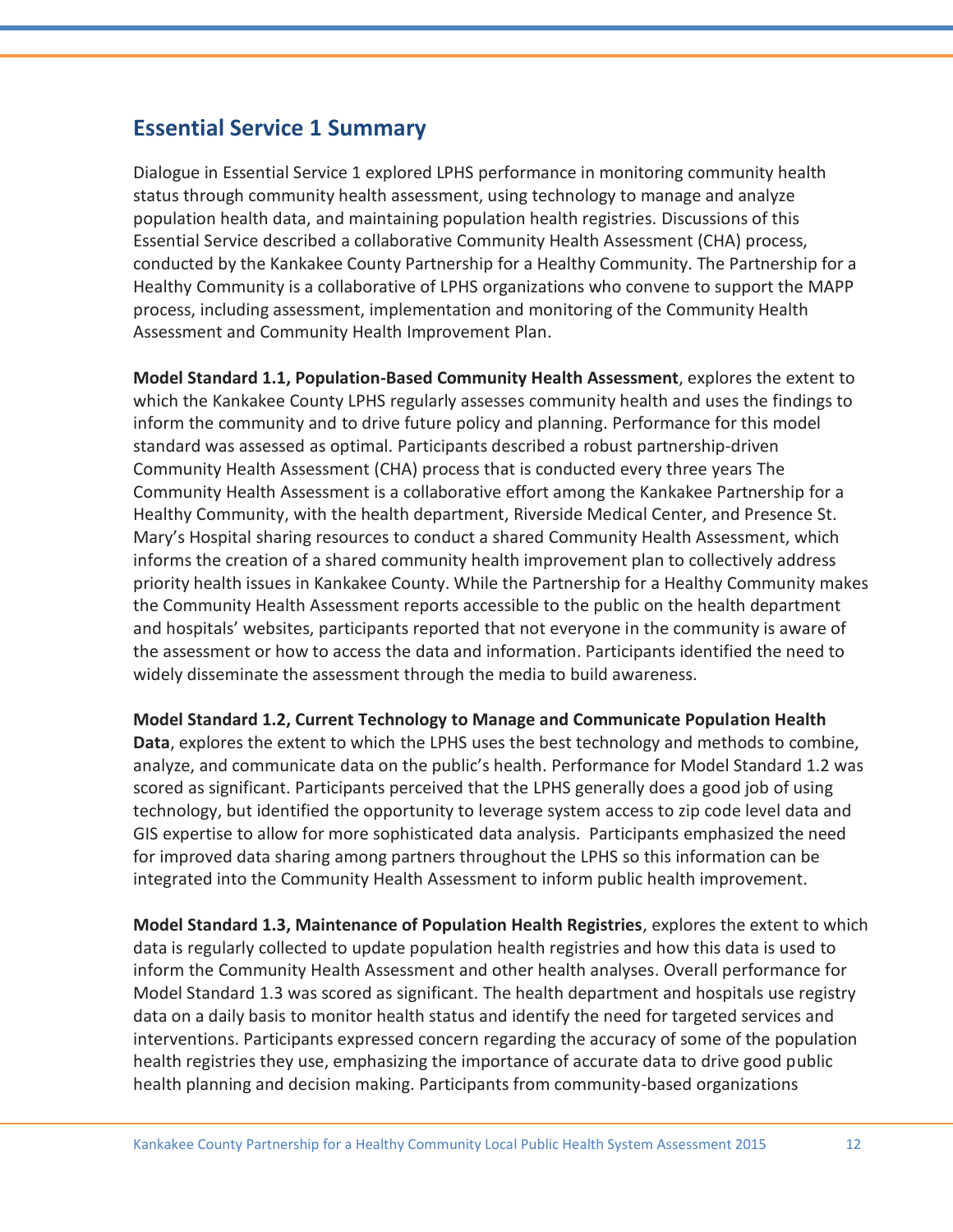conveyed the challenge of not being able to access registry data due to HIPPA regulations, which highlights the need for the health department and hospitals to share data in aggregate form through the Community Health Assessment so all LPHS partners can use it to inform their work.

# **Strengths**

- Hospitals maintain strong partnerships with schools and organizations.
- Good partnerships exist between health department and hospitals.
- The Community Health Assessment is available to the public through the hospitals' and health department's websites.
- Comprehensive qualitative and quantitative data sets are collected and used for the Community Health Assessment.
- Community Health Assessment data is disseminated through social media to reach the public.
- University and nonprofit partners help to disseminate the findings of the Community Health Assessment.
- The LPHS has access to GIS data through Riverside Medical Center and GIS expertise through the county government.
- Health department and hospitals regularly use data registries.

### **Weaknesses**

- The LPHS lacks a system for widespread communication between agencies.
- Some partners lack awareness of Essential Service 1 activities.
- Residents may lack a good understanding of community health in Kankakee County.
- There is a lack of interoperable data systems.
- There is a lack of awareness of different data registries and how to access them

# **Opportunities for Short Term Improvement**

- Use messaging in utility bills, public service announcements, newspaper articles, and radio announcements to bring awareness of community health and to promote the Community Health Assessment.
- **Begin analyzing health at a zip code level through hospital CompData system.**
- Create a committee to leverage access to GIS data and expertise.

# **Opportunities for Long Term Improvement**

- Seek new data collection methods.
- Collaborate with the university to conduct research on the causes of disease.
- Continue to explore new ways to disseminate community health information to the public.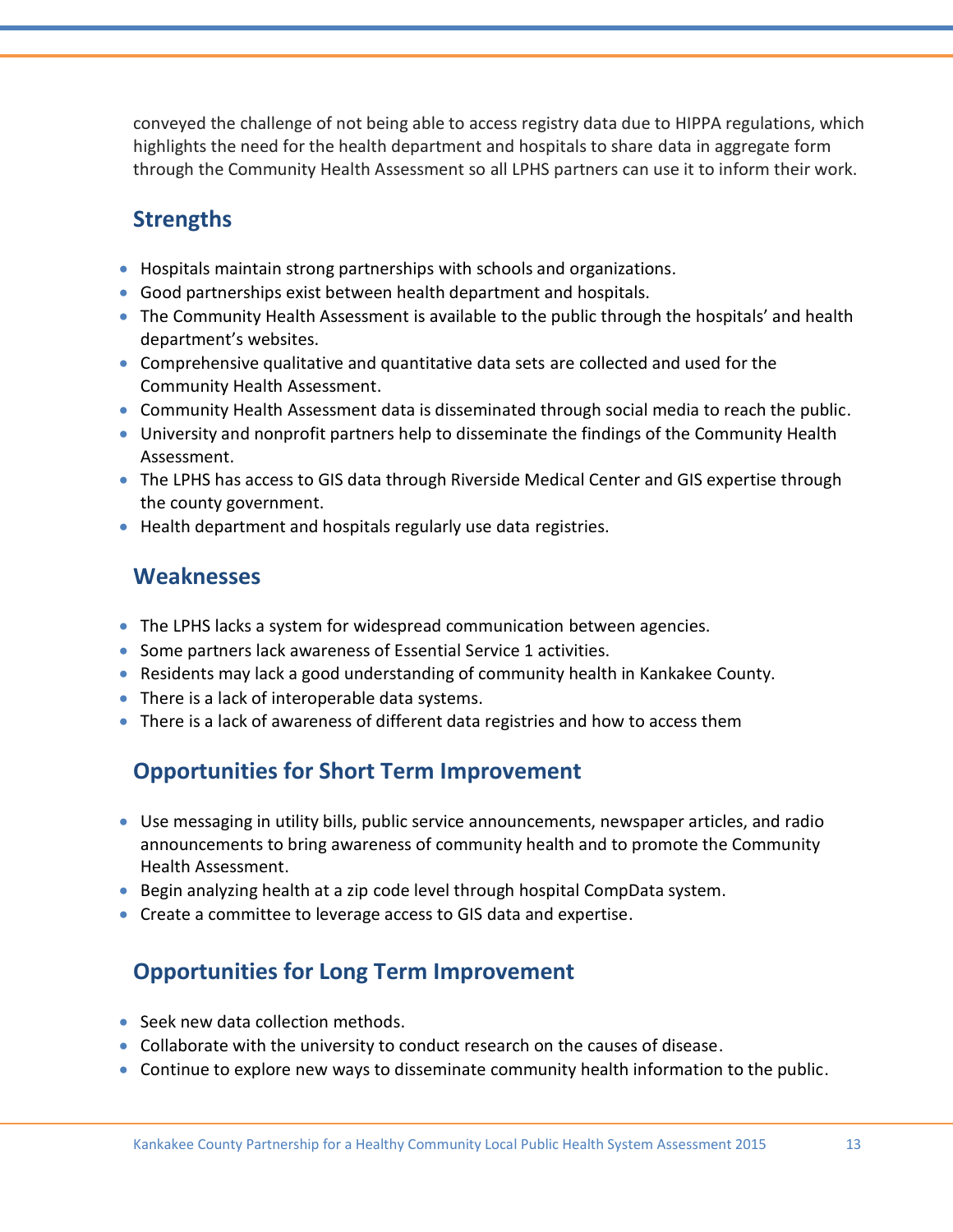# **Essential Service 2: Diagnose and Investigate Health Problems and Health Hazards**

To assess performance for Essential Public Health Service 2, participants were asked to address three key questions:

#### *Are we ready to respond to health problems or health hazards in our county? How quickly do we find out about problems? How effective is our response?*

Diagnosing and investigating health problems and health hazards in the community encompasses the following:

- Access to public health laboratory capable of conducting rapid screening and highvolume testing.
- Active infectious disease epidemiology programs
- Technical capacity for epidemiologic investigation of disease outbreaks and patterns of infectious and chronic diseases and injuries and other adverse health behaviors and conditions.



Overall performance for Essential Service 2 was scored as optimal, with all model standard receiving scores of 100. Performance for Essential Service 2 was ranked the highest out of the 10 Essential Services.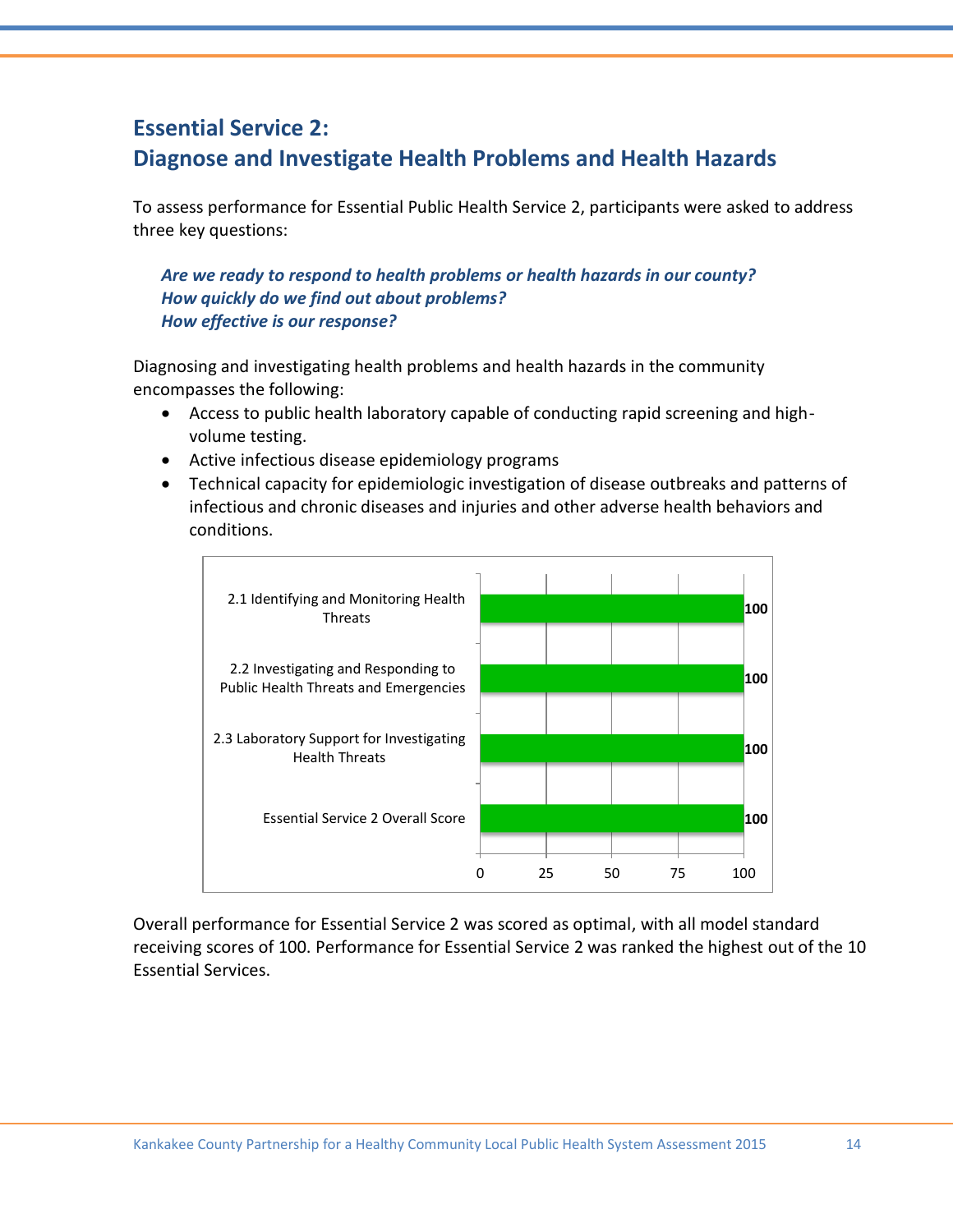### **Essential Service 2 Summary**

Participants in Essential Service 2 explored LPHS readiness to diagnose and effectively respond to health problems and health hazards, which received the highest overall performance score of the 10 Essential Public Health Services. Participants described strong systems of communication among partners and clearly delineated roles for health threat identification and response. All model standards were scored as optimal.

\*An important caveat to the narrative below is that the group discussing Essential Service 2 was small, and felt that they were missing some partners that limited their ability to fully answer discussion questions.

**Model Standard 2.1, Identification and Surveillance of Health Threats**, explores LPHS performance to monitor and identify outbreaks, disasters, emergencies, and other emerging threats to public health. Participants described a robust local surveillance system that is well integrated with state and national surveillance systems. Data collection is timely and well coordinated throughout the system. Good communication and partnership systems are in place between the health department and hospitals and between the health department and other health departments in the region. The LPHS conducts careful surveillance of a number of potential health threats, including infectious disease outbreaks, suicide, and bioterrorism. Participants also described an emergency preparedness committee in Kankakee County, comprised of universities, hospitals, and the health department.

**Model Standard 2.2, Investigation and Response to Public Health Threats and Emergencies**, explores LPHS performance in collecting and analyzing data on public health threats and responding to emergencies. Participants described clear delineation of agency roles and responsibilities that assure coordinated, timely response in the event of a public health emergency. Public health system partners conduct drills and prepare after-action reports to inform improvements to emergency planning and preparedness. An area for improvement is expanding surge capacity beyond the health department and hospitals to ensure that the community can mobilize sufficient manpower in the event of a substantial health emergency.

**Model Standard 2.3, Laboratory Support for Investigation of Health Threats**, explores the capacity of laboratories to analyze threats to public health. Participants noted that there is a state lab, but cautioned that it is very underfunded, limiting its capacity to fulfill its role. Local laboratories in the hospitals are available and accessible on a 24 hour basis, which help to address gaps created by the reduced capacity of the state lab.

# **Strengths**

- Hospitals conduct annual hazard analysis for infection control.
- Information is sent to schools on public health and health threats.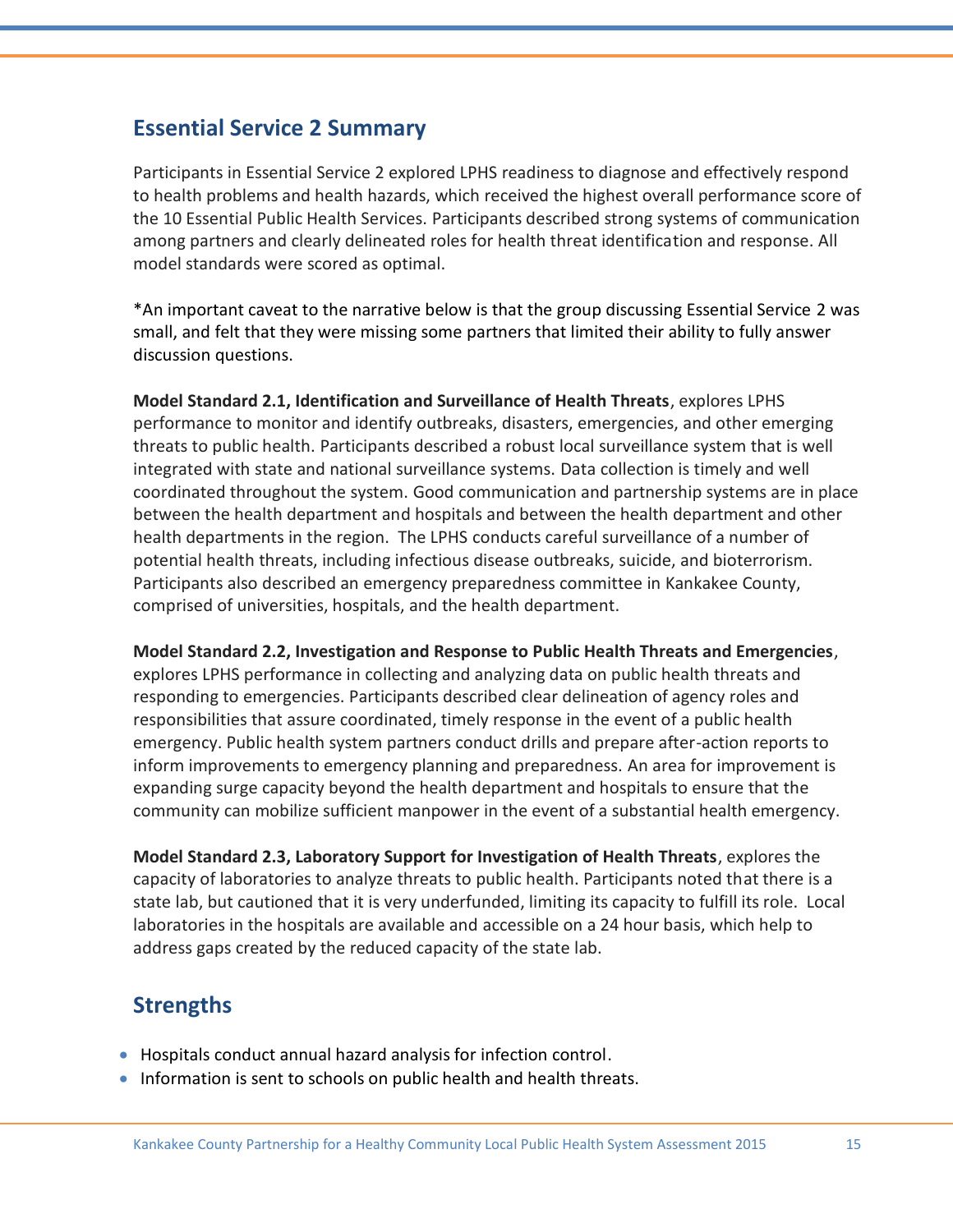- $\bullet$  Hospitals partner with the health department to investigate outbreaks.
- Health department has systems in place for surveillance and notification of public health emergencies throughout the state.
- The sheriff's department and coroner office keep track of injuries throughout the community.
- The health department partners with other local health departments and the Illinois Department of Public Health for disease investigations when necessary,
- Mutual aid agreements ensure that resources to respond to health hazards and emergencies are available internally and externally.
- Health department hazard investigation and response activities are well-coordinated and have community trust.
- LPHS partners gather regularly to conduct emergency drills (partners include health department, hospitals, police, fire department, emergency responders, transportation department, GIS expert, coroner, city and county officials, Red Cross, Olivet Nazarene University and Kankakee Community College).
- The County Emergency Operations Plan is available online.
- Hospital and health department staff receives NIMS training.
- Schools have emergency response protocols in place.
- LPHS partners coordinate messaging to public on health hazards.
- The LPHS has written protocols for a variety of public health emergencies.
- Hospitals have local labs with 24 hour access.
- Policies and procedures are in place to ensure that the labs utilized are competent.

#### **Weaknesses**

- The LPHS has an insufficient number of health professionals that are pre-trained and precredentialed for emergency response.
- The state lab is underfunded.
- Air pollution and air quality testing data is not available for Kankakee County.

# **Opportunities for Short Term Improvement**

- Increase health education to the community to improve surveillance.
- Recruit a representative from the NAACP to join the Local Emergency Planning Council.
- Recruit pharmacy partners in emergency planning.
- Use I-HELPS to pre-train and pre-credential health professionals in the community before an emergency occurs.

# **Opportunities for Long Term Improvement**

- Advocate for increased funding for state laboratory.
- Expand surge capacity for public health emergencies.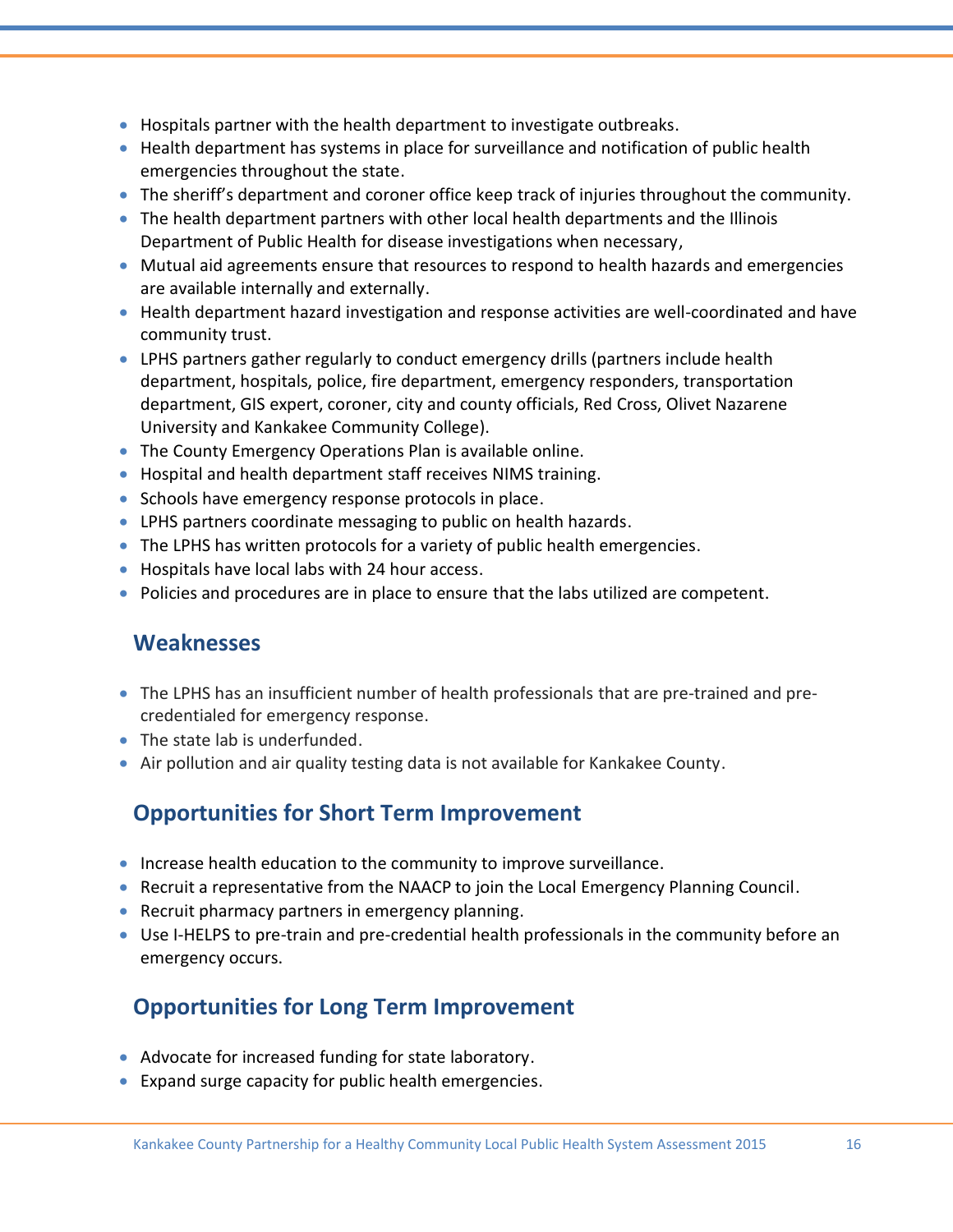# **Essential Service 3: Inform, Educate, and Empower People about Health Issues**

To assess performance for Essential Public Health Service 3, participants were asked to address the key question:

#### *How well do we keep all segments of our community informed about health issues?*

Informing, educating, and empowering people about health issues encompasses the following:

- Community development activities.
- Social marketing and targeted media public communication.
- Provision of accessible health information resources at community levels.
- Active collaboration with personal healthcare providers to reinforce health promotion messages and programs.
- Joint health education programs with schools, churches, worksites, and others.



Overall performance for Essential Service 3 was scored as significant with all model standards receiving scores in the significant range. Performance for Essential Service 3 was ranked seventh out of the 10 Essential Services.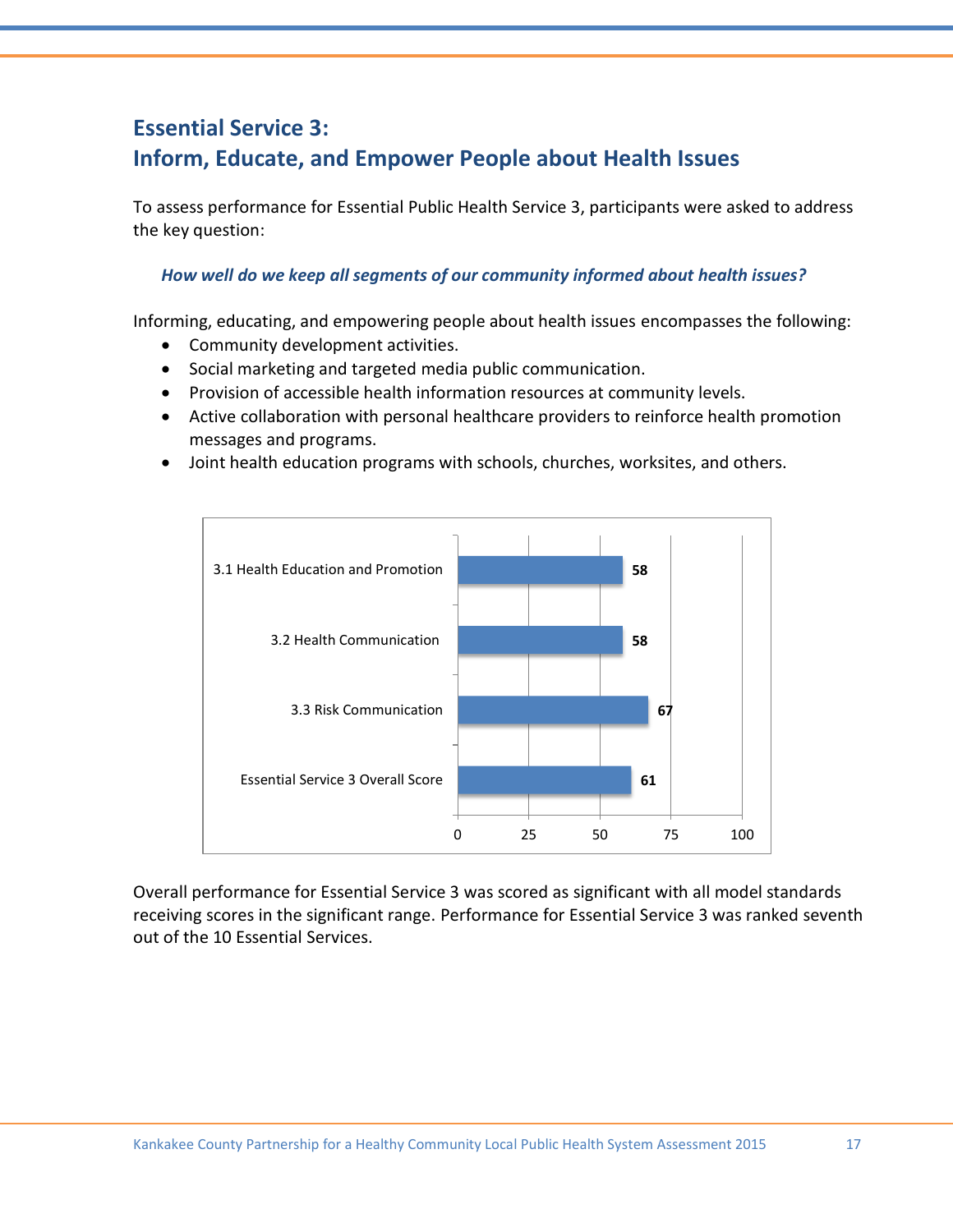### **Essential Service 3 Summary**

Participants in Essential Service 3 explored LPHS performance in keeping the Kankakee County community informed and empowered about public health issues. Participants described strong coordination of messaging to educate and inform community members about public health issues and emergencies, with tailoring of messaging to ensure successful communication with different subpopulations within the community. All model standards within Essential Service 3 scored in the significant range.

**Model Standard 3.1, Health Education and Promotion**, explores the extent to which the LPHS successfully provides policy makers, stakeholders, and the public with health information and related recommendations for health promotion policies, coordinates health promotion and education activities, and engages the community in setting priorities and implementing health education and promotion activities. Participants reported many examples of community health communication and education, and identified the need to further engage schools and churches to successfully reach the public with health messaging. Participants identified Illinois Representative Kate Cloonen as an important community advocate and an example of strong relationship between a policymaker and the LPHS. Similar relationships with other elected officials should be cultivated to strengthen the voice of community health in local, state-level policy making.

**Model Standard 3.2, Health Communication**, explores the extent to which the LPHS uses health communication strategies to increase awareness of health risk factors, promote healthy behaviors, advocate for organizational and community changes to support health living, build a culture of health, and create support for health policies and programs through development of relationships with the media, information sharing among LPHS partners, and identification and training of spokespersons on public health issues. Participants reported that each of their respective organizations have established communication plans that outline policies and procedures for creating and disseminating information appropriately for different audiences. Agencies communicate with one another and participate in and promote one another's events. An area for improvement is better coordination of health messaging to educate and inform the public on non-emergency issues.

**Model Standard 3.3, Risk Communication**, specifically explores LPHS performance in communicating health information in emergencies. Participants reported that Kankakee County has an emergency communication plan, which can be adapted for different emergencies, and plans comply with the National Incident Management System (NIMS). Health department staff, school staff, and first responders have been trained in NIMS. The LPHS has alert systems in place to notify the community in the event of a public health emergency, which allow them to disseminate information to the public through text message, social media, radio, and Blackboard. The emergency communication plan also delineates agency responsibilities for disseminating risk messaging to specific populations. Participants expressed concern that some agencies and community partners lack buy in or a sense of connection to the emergency plan.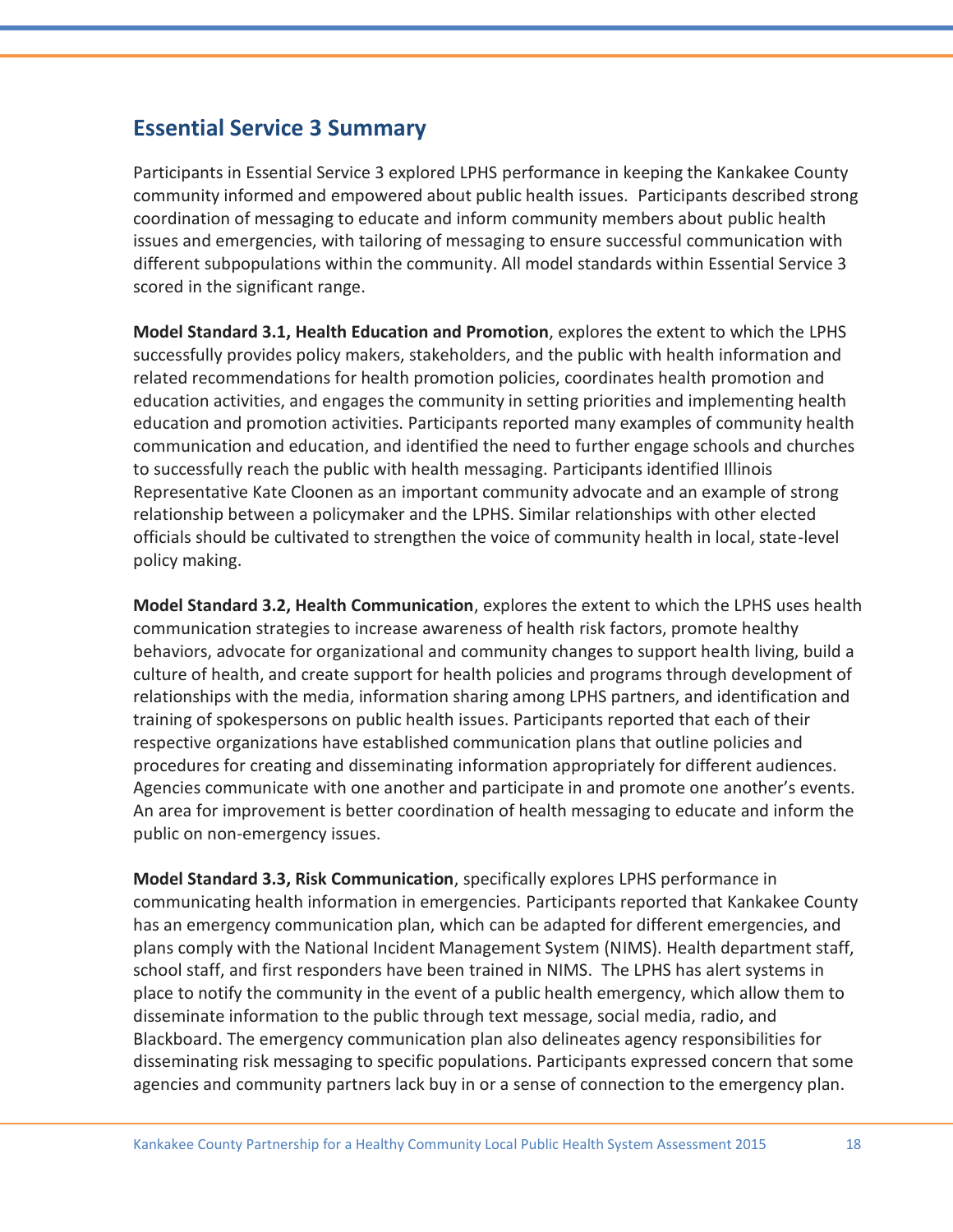Another weakness identified was that participants involved with the emergency communications plan were not aware of whether there was one designated PIO to coordinate risk communication, which will be important to determine and clarify moving forward.

# **Strengths**

- Riverside Medical Center has infrastructure to provide tailored and consistent health education to different populations throughout the community (example: nutrition education for children in schools)
- The LPHS has strong violence prevention advocacy.
- The LPHS has good access to the community to deliver health education and messaging through partner organizations.
- The LPHS partners collaborate to coordinate health education messaging.
- **There is strong coordination of public health messaging during measles outbreak.**
- The LPHS does a good job of delivering targeted and tailored messaging to specific audiences.

### **Weaknesses**

- Some public health system partners are not included in communication regarding coordination of health education and messaging to the public.
- There is a lack of clarity regarding designation of a central PIO for risk communication in public health emergencies.

# **Opportunities for Short Term Improvement**

- Design and implement strategies to create stronger, more active collaborations between medical providers and community partners such as schools and churches.
- Ensure that all community partners are trained and involved in emergency planning and response.

# **Opportunities for Long Term Improvement**

- Conduct a gap analysis on communication among all public health system partners.
- Use evaluation results to improve health education activities.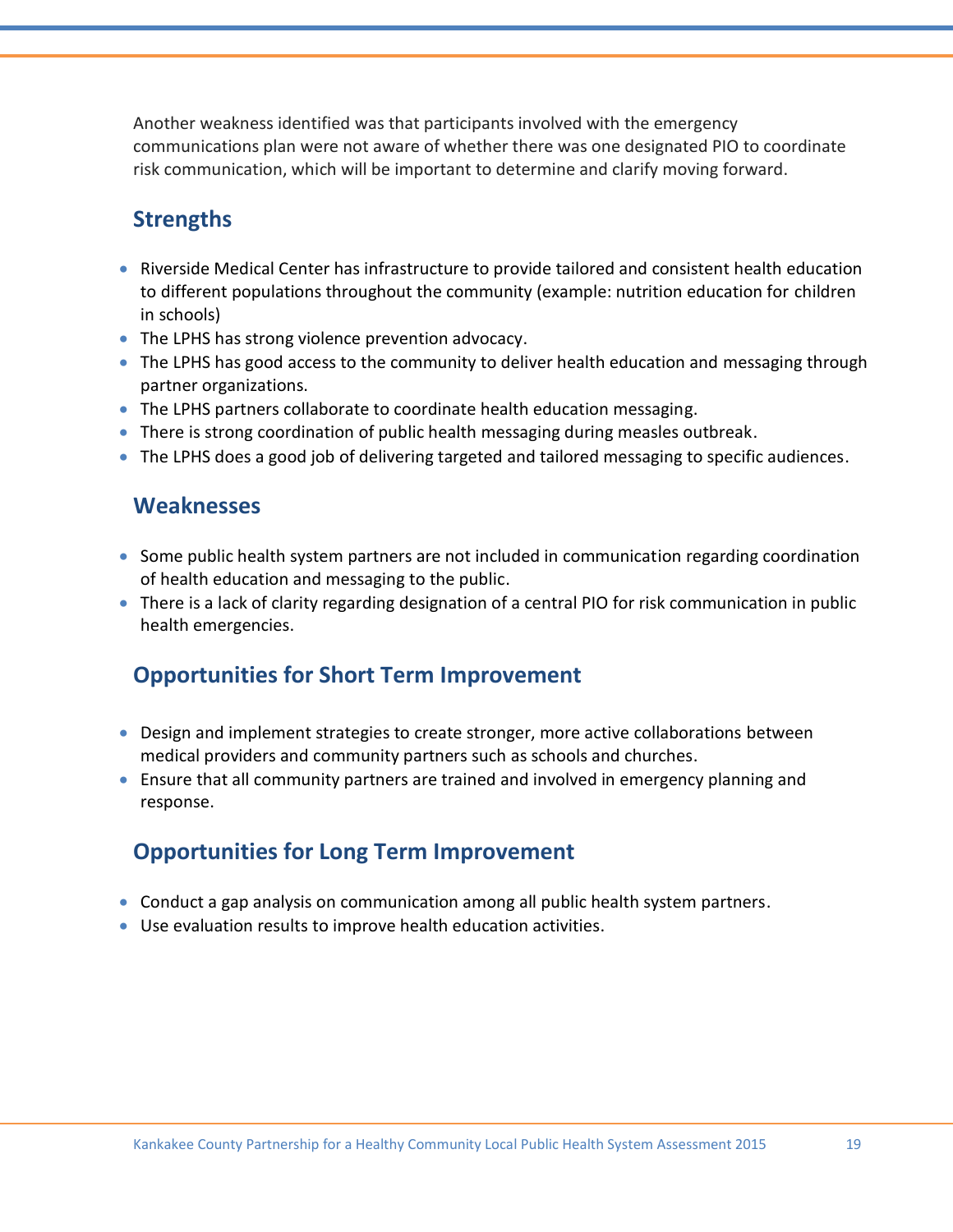# **Essential Service 4: Mobilize Community Partnerships to Identify and Solve Health Problems**

To assess performance for Essential Public Health Service 4, participants were asked to address the key question:

#### *How well do we truly engage people in local health issues?*

Mobilizing community partnerships to identify and solve health problems encompasses the following:

- Convening and facilitating partnerships among groups and associations (including those not typically considered to be health related).
- Undertaking defined health improvement planning process and health projects, including preventive, screening, rehabilitation, and support programs.
- Building a coalition to draw on the full range of potential human and material resources to improve community health.



Overall performance for Essential Service 4 was scored as significant with Model Standard 4.1 (Constituency Development) scoring in the significant range and Model Standard 4.2 (Community Partnerships) scoring at the high end of the moderate range. Performance for Essential Service 4 was ranked eighth out of the 10 Essential Services.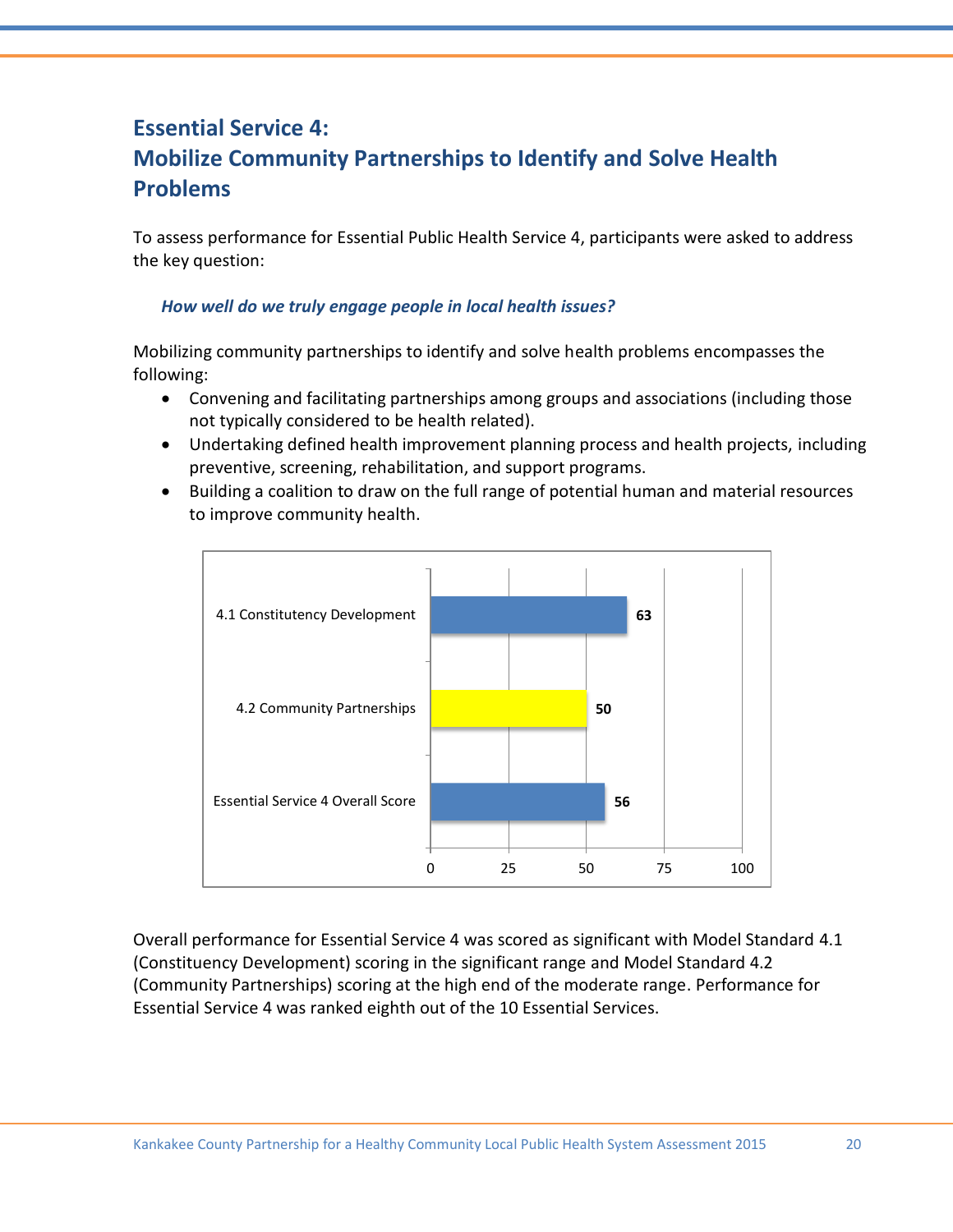### **Essential Service 4 Summary**

Participants in Essential Service 4 explored the Kankakee County Local Public Health System's performance in engaging the community in local health issues through partnerships. Mobilizing Community Partnerships was one of the lowest-ranking essential services in the assessment. While LPHS organizations frequently partner to leverage collective efforts and resources, much of this activity occurs on an ad hoc basis, without formal process in place for identifying potential partners, communicating among partners, or assessing the effectiveness of partnerships. Formalizing partnership activities was identified as a key area for growth moving forward.

**Model Standard 4.1, Constituency Development,** examines LPHS performance in identifying and involving a wide range of community partners and providing opportunities to contribute to community health. Performance for this model standard was scored as significant. No formal established process exists for identifying and recruiting key constituents for involvement in LPHS efforts and initiatives; rather, this occurs by partners identifying constituents on an ad hoc basis. The LPHS does a good job encouraging schools and other community partners to engage in community health efforts, though nontraditional partners such as churches, which have been more challenging to engage. One substantial strength noted in this area is the new 211 system, which is a comprehensive directory of community organizations and community resources.

**Model Standard 4.2, Community Partnerships**, explores Kankakee County's performance in encouraging and mobilizing collaboration across the community, establishing a broad-based community health improvement committee, and assessing the impact and effectiveness of community partnerships in improving community health. Performance for Model Standard 4.2 was scored as moderate. Participants described a number of important partnership efforts throughout the Kankakee County LPHS, noting that partnerships are increasingly critical for success, as agency staffing has been increasingly down-sized. The United Way plays a coordinating role in organizing community partnerships. The Kankakee County Partnership for a Healthy Community, which is a collaborative effort led by the Kankakee County Health Department, Presence St. Mary's Hospital, and Riverside Medical Center, is the community's broad-based community health improvement committee. The Partnership's health improvement activities are informed by the findings of their Community Health Assessment. Currently, the Partnership has subcommittees focusing on each of the priorities from the last community health assessment: mental health; access to care; safety, violence, and substance abuse; and employment. While participants felt that the LPHS performs well in establishing partnerships and strategic alliances to improve community health, there is area for improvement in bringing more partners to the table to be involved in this work, and there is a need for assessment of partnerships to identify opportunities for growth.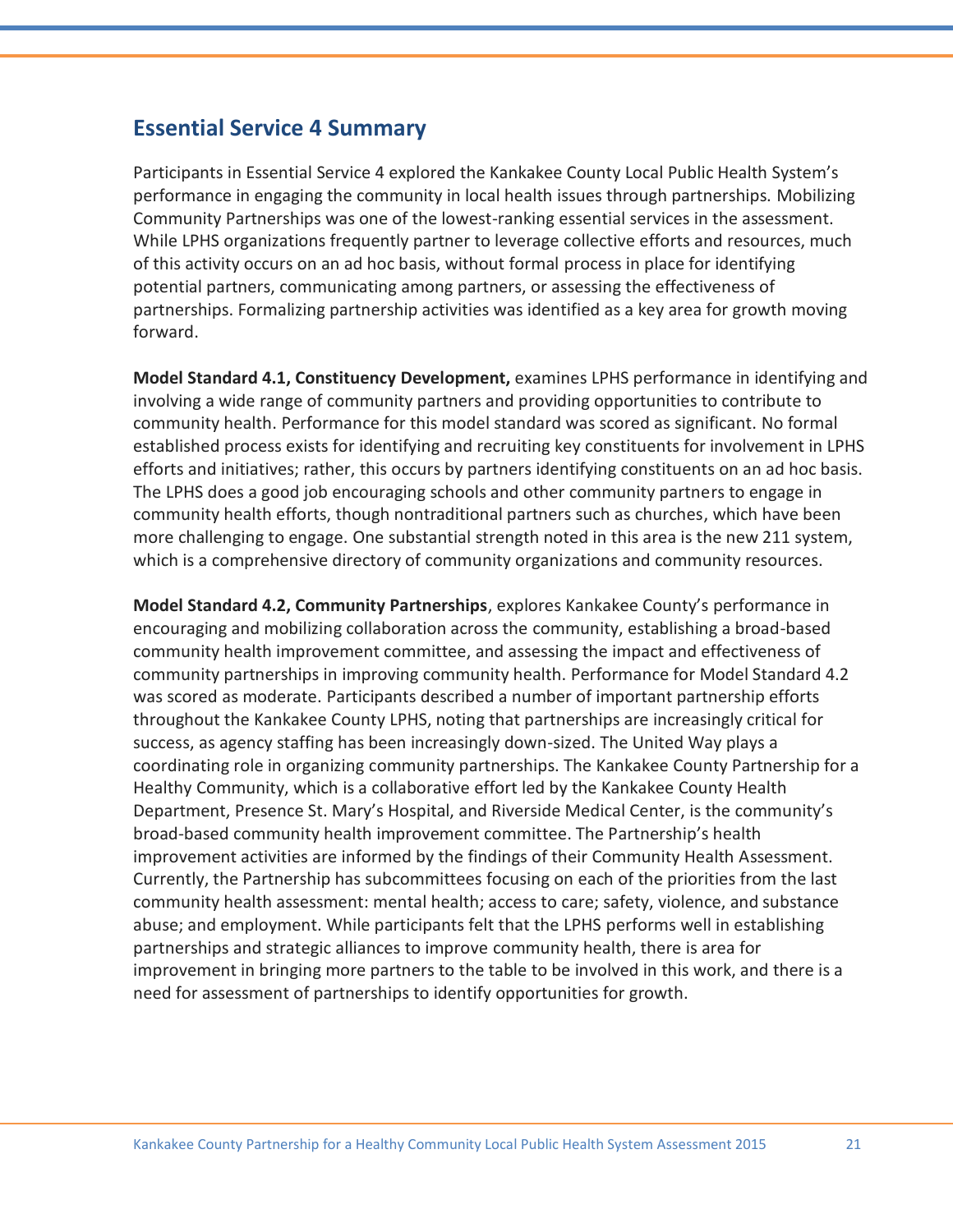# **Strengths**

- Kan-I-Help/211 Directory is a recent effort to compile a comprehensive directory of human service organizations in Kankakee County.
- The Kankakee County Partnership for a Healthy Community has been working to address mental health, access to care, employment, and violence and substance abuse prevention.
- The Coalition for Hope and Excellence in Education works to improve graduation rates to build a skilled workforce, which will improve long-term health outcomes.

### **Weaknesses**

- Too frequently the LPHS engages the same people in partnerships over and over.
- The public may not be aware of coalition efforts to improve the community.
- It has been challenging to engage nontraditional partners, such as churches, in community health improvement activities.

# **Opportunities for Short Term Improvement**

- Leverage Kan-I-Help/211 resource directory to identify new partners for community health improvement efforts.
- Broaden partnerships and diversify members of partnerships (work toward fewer "multi-hat" members).
- Build community awareness of coalition activities and initiatives.

# **Opportunities for Long Term Improvement**

- Work to create a community-wide movement for health and culture of health
- Conduct partnership assessment to identify opportunities to strengthen collaboration.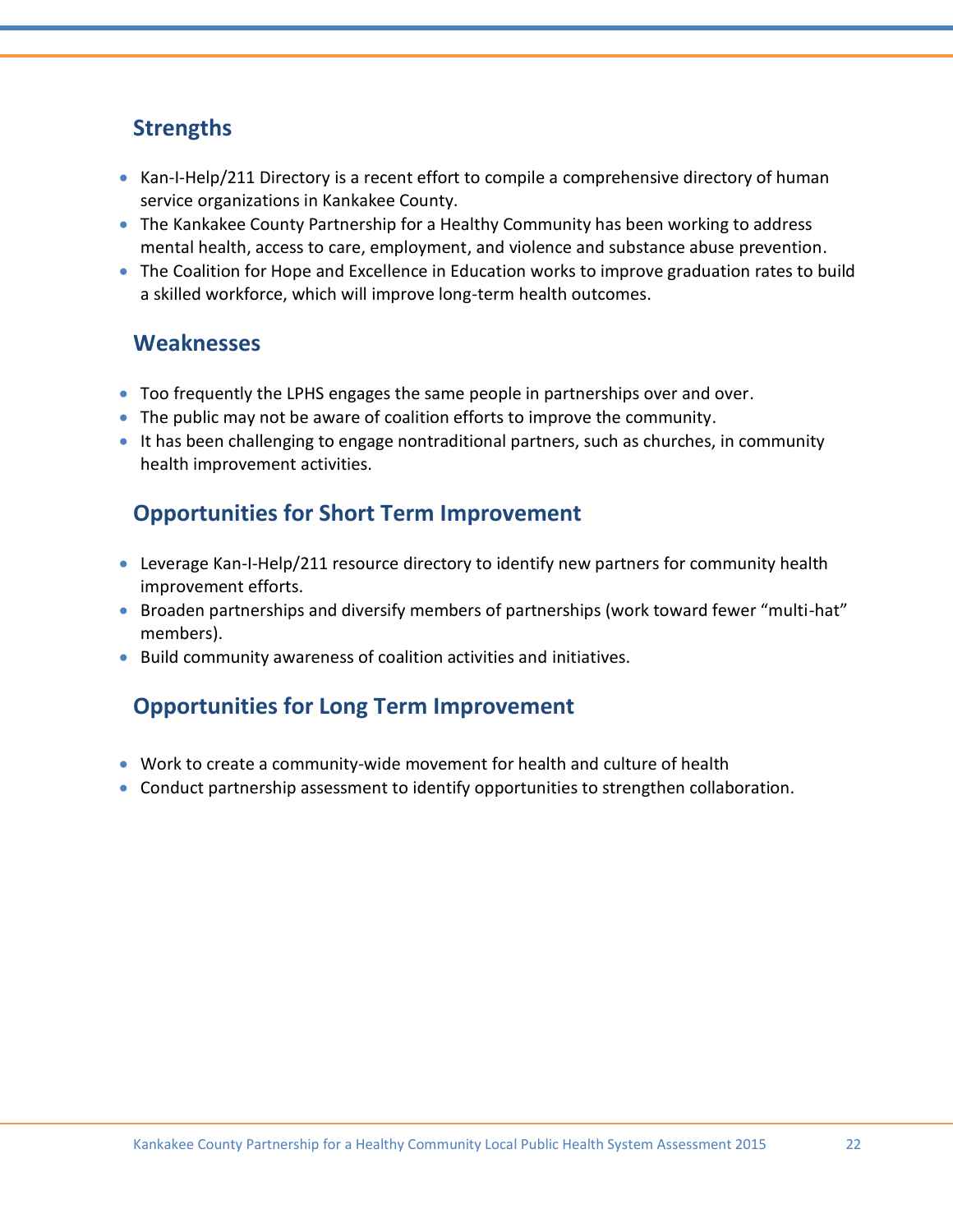# **Essential Service 5: Develop Policies and Plans that Support Individual and Community Health Efforts**

To assess performance for Essential Public Health Service 5, participants were asked to address two key questions:

*What local policies in both the government and private sector promote health in our community? How well are we setting healthy local policies?* 

Developing policies and plans that support individual and community health efforts encompasses the following:

- Leadership development at all levels of public health.
- Systematic community-level and state-level planning for health improvement in all jurisdictions.
- Development and tracking of measurable health objectives from the community health plan as a part of continuous quality improvement strategy plan.
- Joint evaluation with the medical healthcare system to define consistent policy regarding prevention and treatment services.



Development of policy and legislation to guide the practice of public health.

Overall performance for Essential Service 5 was scored as optimal, with Model Standard 5.1 (Governmental Presence at the Local Level) scoring at the high end of the moderate range, and Model Standards 5.2 (Public Health Policy Development), 5.3 (Community Health Improvement Process and Strategic Planning), and 5.4 (Planning for Public Health Emergencies) scoring in the optimal range. Performance for Essential Service 5 was ranked third out of the 10 Essential Services.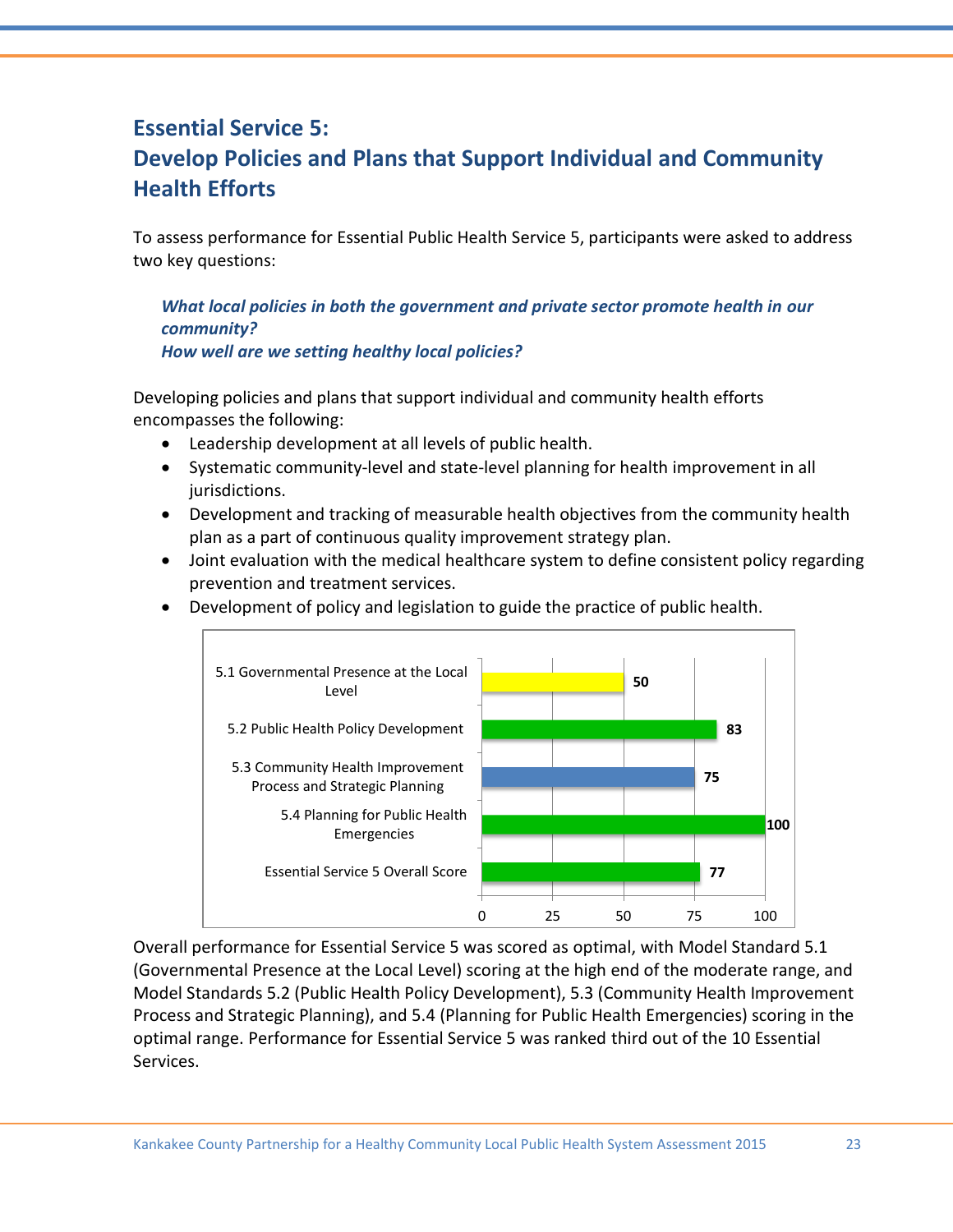### **Essential Service 5 Summary**

Participants in Essential Service 5 explored public health planning and policy development in Kankakee County. The Kankakee LPHS engages local policymakers to advocate for the development of policies to support public health. LPHS organizations have mobilized partnerships to develop a shared Community Health Improvement Plan to address priority health issues in the community, though further progress can be made on ensuring that resources are leveraged to implement this plan. Emergency planning is the system's greatest strength, with robust plans and partnerships in place.

\*An important caveat to the narrative below is that the group discussing Essential Service 5 was small, and felt that they were missing some partners that limited their ability to fully answer discussion questions.

**Model Standard 5.1, Governmental Presence at the local level**, explores the extent to which the LPHS supports the work of the local health department to ensure the delivery of the 10 Essential Public Health Services and to ensure that the health department has adequate resources to do its part in providing Essential Public Health Services. Participants reported that there is an opportunity for stronger communication and collaboration between the health department and other LPHS partners. Participants reported that the health department is funded through tax revenue and has sufficient resources to fulfill its core functions.

**Model Standard 5.2, Public Health Policy Development**, explores the extent to which the LPHS contributes to the development and improvement of policies to protect and promote the public's health. Participants reported that the LPHS does a good job of communicating with policymakers and contributing to the development of policies to support public health, but this activity is restricted based on the availability of funding for this work. Participants noted that an opportunity for improvement is enhancing communication with the public about policymaking to ensure that the public is aware of existing and potential policies.

**Model Standard 5.3., Community Health Improvement Process and Strategic Planning**, looks at the LPHS's actions to improve community health. Performance for this model standard was scored as significant. The Kankakee County Partnership for a Healthy Community is a collaborative partnership that conducts a Community Health Assessment (CHA) every three years, which informs the development of a Community Health Improvement Plan (CHIP) to address community health priority issues. Action teams comprised of representatives from LPHS partner agencies were created for each priority area in the CHIP. While plans are in place and action teams have been created, participants were unsure of the activities and work carried out by the action teams. They recommended that implementation of these plans should be strengthened, and that LPHS partners should be regularly updated on action teams' progress in order to identify opportunities to align efforts and engage in quality improvement when performance is not reaching the intended measure.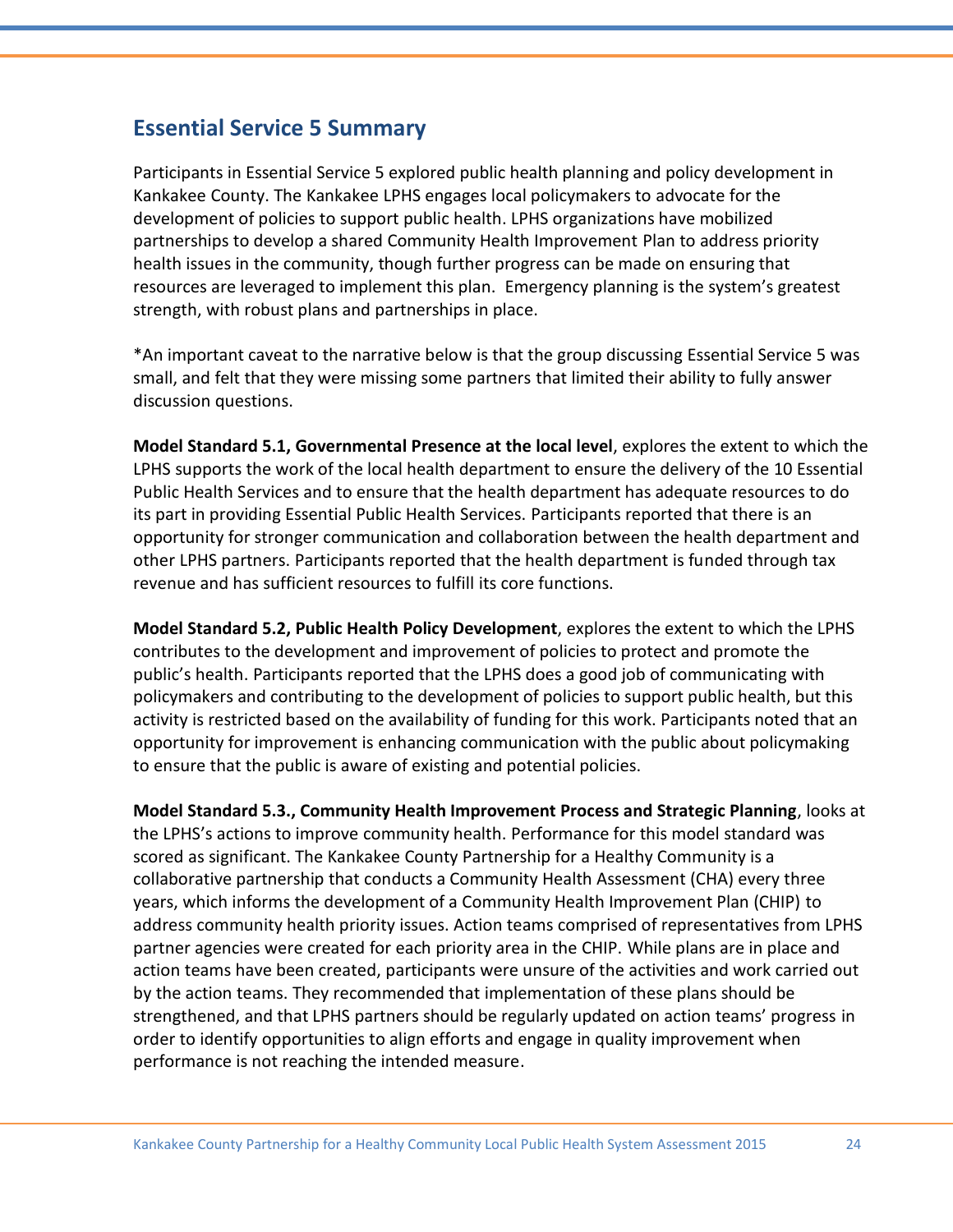**Model Standard 5.4, Planning for Public Health Emergencies**, explores LPHS emergency preparedness and response planning activities. Performance for Model Standard 5.4 was assessed as optimal, with participants noting this as an area of strength for the LPHS. Kankakee County has excellent planning mechanisms in place. An emergency planning workgroup meets monthly and conducts drills several times a year. The emergency preparedness workforce is trained for many types of disasters and hosts CERTS training for community members so they are prepared to volunteer in disasters. 60 community members have been trained in CERTS so far.

# **Strengths**

- Strong emergency plans are in place for public health threats and disasters.
- The Kankakee County Health Department is an active partner in many community health improvement efforts.
- The county's emergency planning workgroup is a best practice model for other counties in the region.
- The LPHS regularly conducts drills, including both tabletop as well as large-scale drills several times per year.
- The LPHS workforce is trained and prepared for a large variety of emergencies, including chemical spills, natural disasters, and nuclear accidents.

#### **Weaknesses**

 Communication barriers and silos can present a challenge to collaborative community health improvement efforts.

# **Opportunities for Short Term Improvement**

- Increase communication and collaboration among health department and other LPHS partners.
- Improve community awareness of community health improvement activities.

# **Opportunities for Long Term Improvement**

 Educate and inform the public and policymakers about public health impacts of potential policy decisions regarding the landfill and proposals for the South Suburban Airport and Illiana Expressway.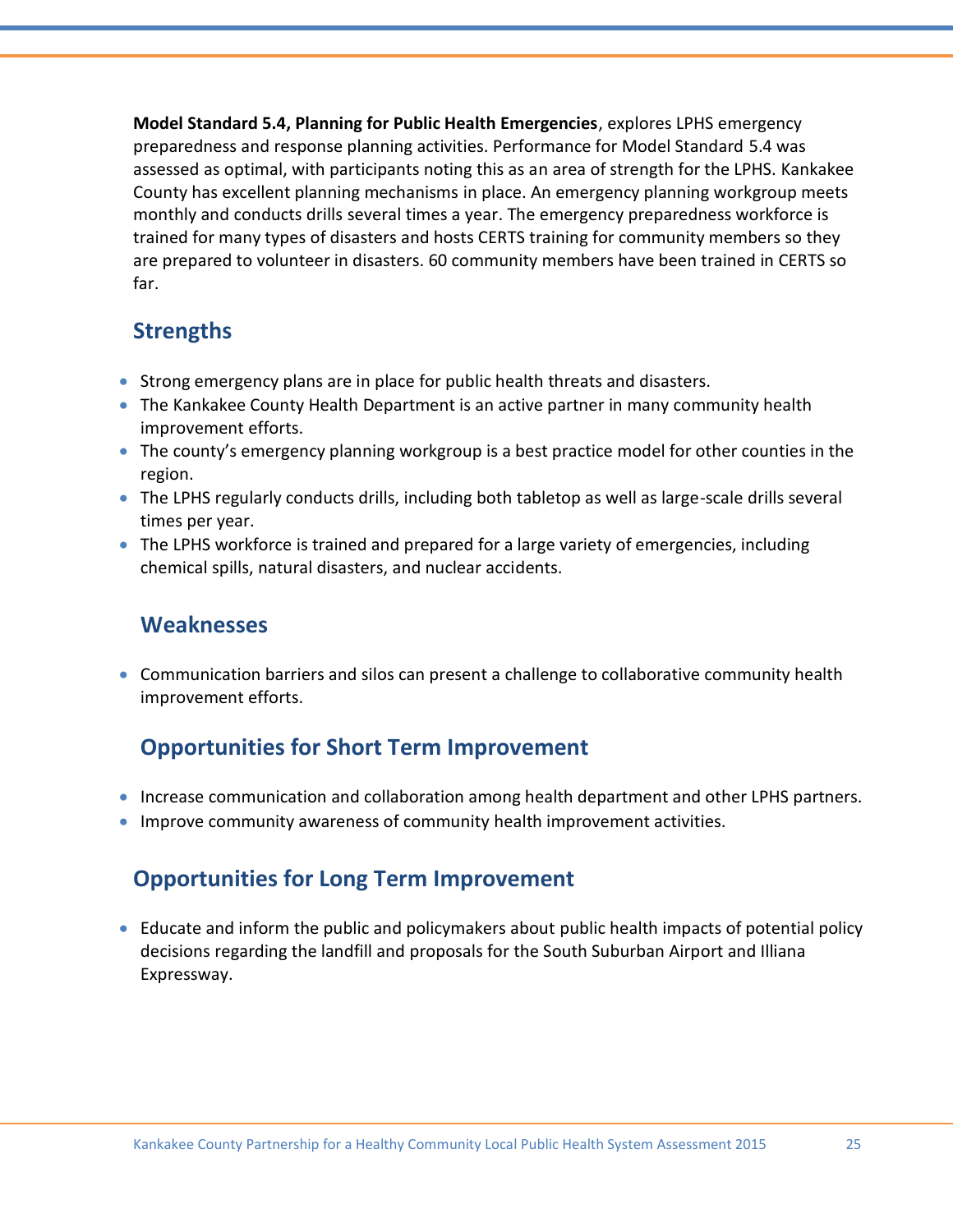# **Essential Service 6: Enforce Laws and Regulations that Protect Health and Ensure Safety**

To assess performance for Essential Public Health Service 6, participants were asked to address the key question:

#### *When we enforce health regulations are we technically competent, fair, and effective?*

Enforcing laws and regulations that protect health and ensure safety encompasses the following:

- Enforcement of sanitary codes, especially in the food industry.
- Protection of drinking water supplies.
- Enforcement of clean air standards.
- Animal control activities
- Follow up of hazards, preventable injuries, and explores regulated disease identified in occupational and community settings.
- Monitoring quality of medical services (e.g. laboratories, nursing homes, and home healthcare providers.).
- Review of new drug, biologic, and medical device applications.



Overall performance for Essential Service 6 was scored as significant with Model Standard 6.1 (Reviewing and Evaluating Laws) scoring in the optimal range, and Model Standard 6.2 (Involvement in Improving Laws) and Model Standard 6.3 (Enforcing Laws) scoring in the significant range. Performance for Essential Service 6 was ranked fifth out of the 10 Essential Services.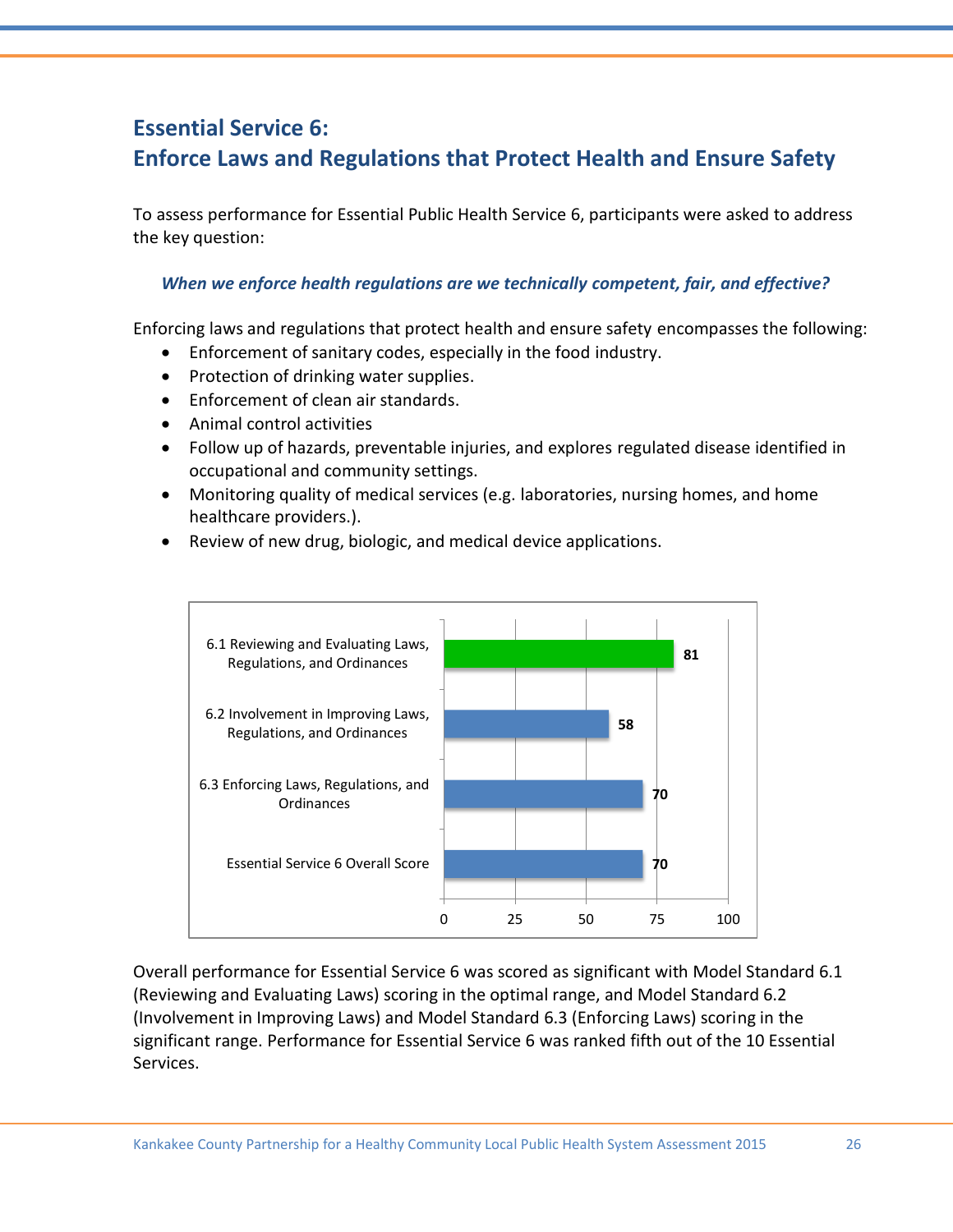### **Essential Service 6 Summary**

Essential Service 6 examines the LPHS's performance in enforcing health and safety laws and regulations. Participants described community relationship-building as key to this work, and emphasized the priority the LPHS places on informing residents about policies that protect and promote public health, and educating the community about how to comply with regulations and ordinances. This work could be further strengthened by formalizing systems to ensure regular review of existing policies and to collect data on compliance rates.

\*An important caveat to the narrative below is that the group discussing Essential Service 6 was small, and felt that they were missing some partners that limited their ability to fully answer discussion questions.

**Model Standard 6.1, Reviewing and Evaluating Laws, Regulations and Ordinances**, explores the extent to which the LPHS maintains familiarity and keeps current with current policies, and how well they communicate the public health impact of these policies. While the LPHS lacks a formal tracking process for regular review of policies, participants described that this occurs frequently on a more informal basis. The LPHS also currently lacks a formal process for identifying and proposing potential public health policy changes. Instead, the system is largely reactive, with the LPHS responding to public concerns regarding existing and potential policies by moving concerns up the chain of command. Participants reported that agencies remain in constant contact with one another regarding information on upcoming laws and do a good job of ensuring that the public is informed about laws to protect and promote public health. An opportunity for growth to improve performance would be the creation of a systematized and formalized review process for policies to determine if changes or updates are needed.

**Model Standard 6.2, Involvement in Improving Laws, Regulations, and Ordinances**, explores the extent to which the LPHS participates in advocating for the improvement or creation of policies that affect public health. Participants reported that the LPHS should take a more active role in promoting policy-based solutions to systemic health and social problems in the community, including youth homelessness, vacant housing, and prescription drug abuse. While LPHS organizations have raised concerns about these issues, policy solutions have not been proposed to address them. Participants expressed the need for more advocacy at both the local and state level to improve existing laws and create new policies to support and protect population health.

**Model Standard 6.3, Enforcing Laws, Regulations, and Ordinances**, explores LPHS performance in enforcing policies, including making sure community members are aware of relevant laws, regulation, and ordinances. Participants reported that the health department does a good job of enforcing public health policies, but that health department regulators try to frame themselves as educators first and foremost, emphasizing that communication and relationship-building is key to achieving high rates of compliance. Participants perceived that law enforcement could improve compliance with substance abuse laws through enforcement, noting that marijuana and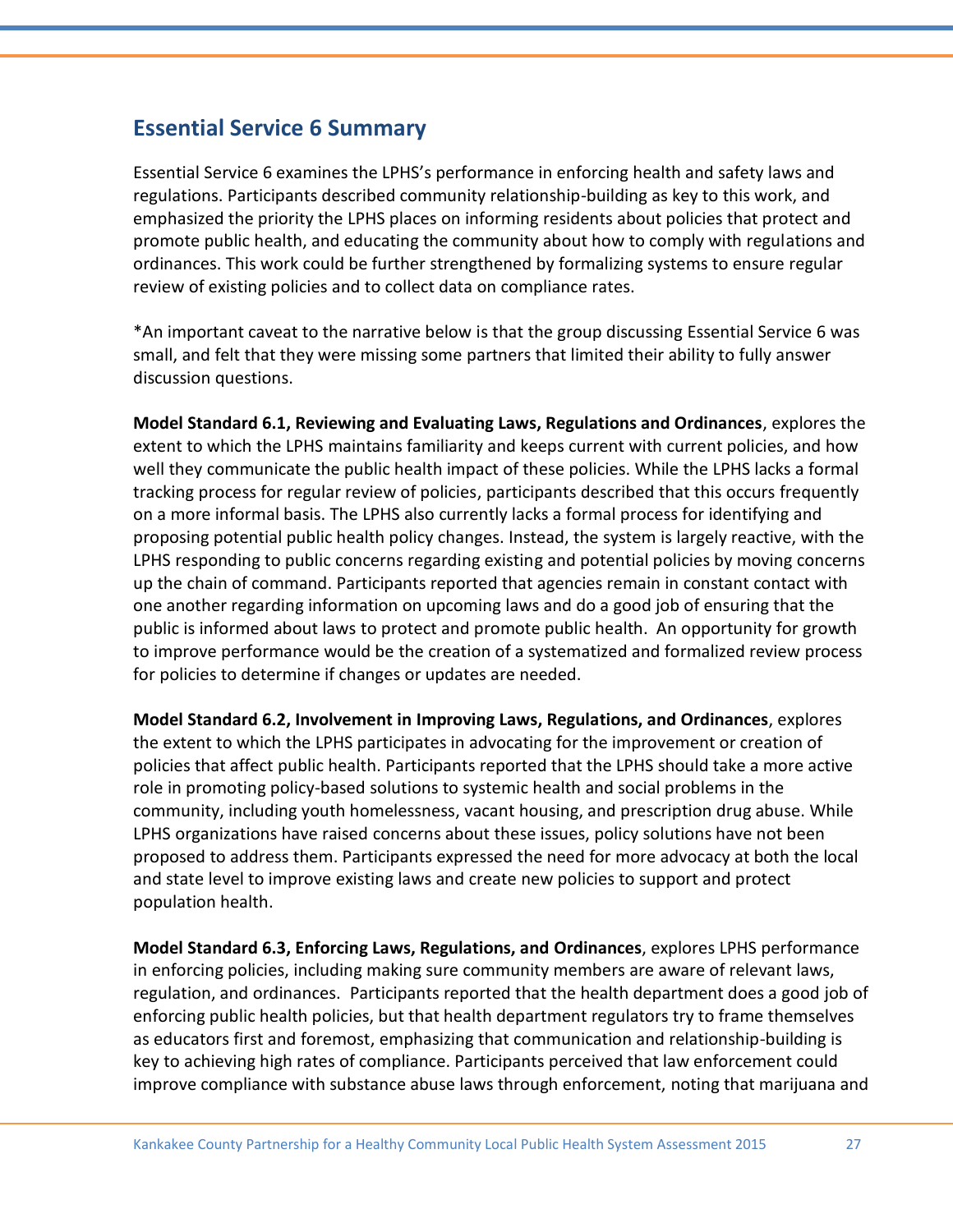alcohol possession laws for youth are not being sufficiently enforced. The LPHS currently lacks a system for evaluating enforcement activities, largely due to a lack of data collection on enforcement and compliance rates. Participants identified this as an area where progress is needed.

### **Strengths**

- Kankakee County has a strong legal services department.
- The Kankakee County Health Department does a good job of keeping the public informed and educated about how to comply with laws and regulations. The regulatory approach is education-oriented.

#### **Weaknesses**

- There is no formal policy tracking or review process.
- There is no formal process for identifying potential policy changes to improve public health.
- Smaller municipalities within the county have limited ability to create new laws and ordinances.
- Ordinance changes are not always well advertised.
- The LPHS does not collect data on enforcement activities to inform quality improvement efforts.

# **Opportunities for Short Term Improvement**

- Collect data on compliance rates and enforcement activities for regulations, laws, and ordinances.
- Share information on new regulations, laws, and ordinances through both social media and traditional media outlets to ensure that the public is aware of policy changes.

# **Opportunities for Long Term Improvement**

- The Kankakee County Mayor's Association is a collaborative of municipality leaders that could be leveraged to review existing policies and propose new laws to promote and protect community wellbeing.
- Create a systematized and formalized review process for policies to determine if changes or updates are needed.
- Take a more active role in promoting policy-based solutions to systemic health and social problems in the community.
- Increase advocacy at both the local and state level to improve existing laws and create new policies to support and protect population health.
- Research best practices and propose policies to address family stability, housing, crime rates, and workforce development in Kankakee County.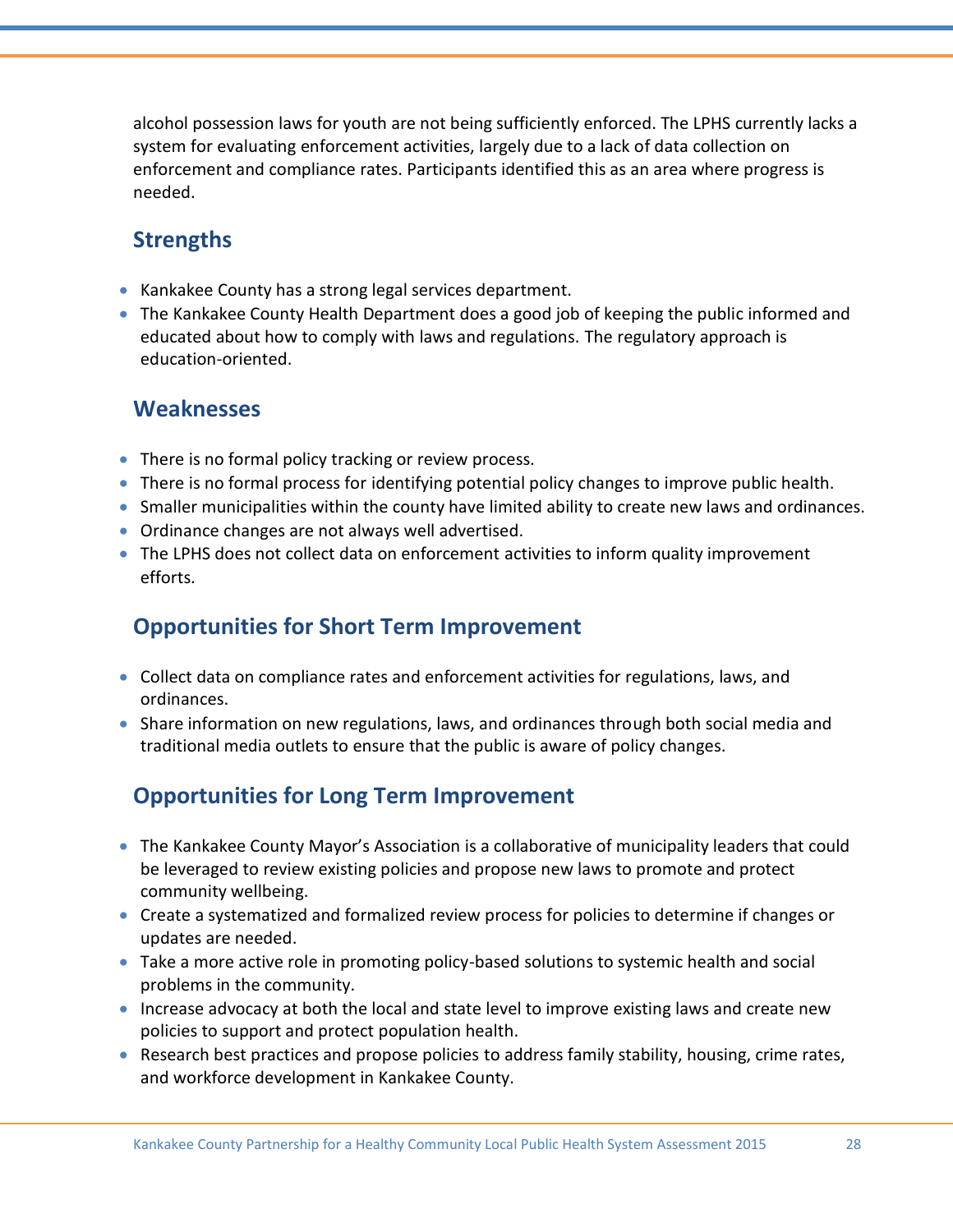# **Essential Service 7: Link People to Needed Personal Health Services and Assure the Provision of Healthcare When Otherwise Unavailable**

To assess performance for Essential Public Health Service 7, participants were asked to address the key question:

#### *Are people in our community receiving the health services they need?*

Linking people to needed personal health services and ensuring the provision of health care when otherwise unavailable (sometimes referred to as outreach or enabling services) encompasses the following:

- Assurance of effective entry for socially disadvantaged people into a coordinated system of clinical care.
- Culturally and linguistically appropriate materials and staff to ensure linkage to services for special population groups.
- Ongoing "care management"
- Transportation services
- Targeted health education/promotion/disease prevention to high-risk population groups.



Overall performance for Essential Service 7 was scored as moderate with all model standards scoring in the moderate range. Performance for Essential Service 7 was ranked the lowest out of the 10 Essential Services.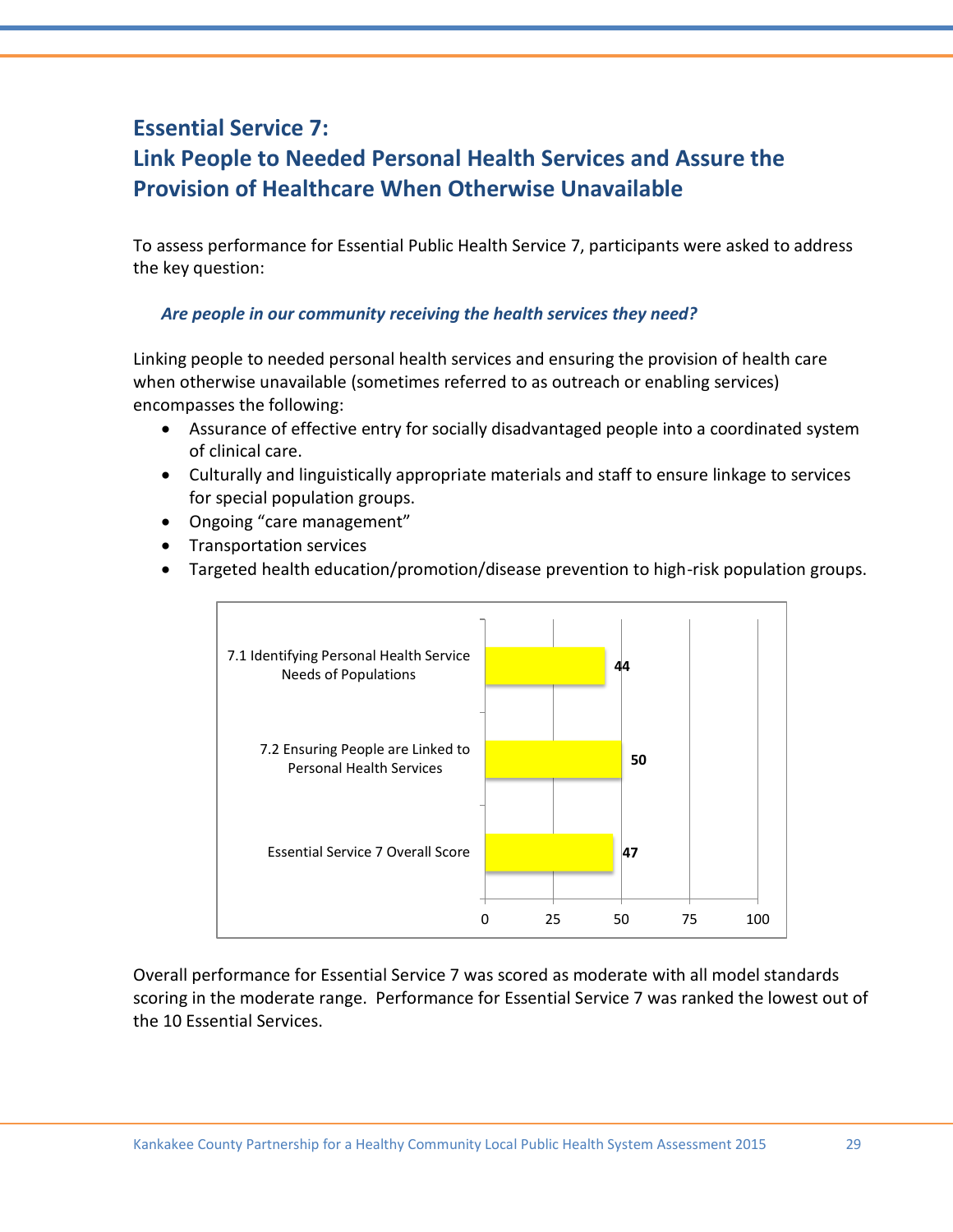### **Essential Service 7 Summary**

Participants in Essential Service 7 explored LPHS performance in connecting community members to the health services they need. Participants in Essential Service 7 discussed the challenges of creating a sustainable infrastructure to meet the needs of vulnerable residents. Participants expressed concern that service delivery is crisis-driven, due both to an inadequate service reimbursement model that emphasizes acute care over prevention, as well as patient behavior, wherein families wait to seek care until problems reach a crisis level, and frequently miss appointments due to lack of transportation or inability to take time off work. While the Affordable Care Act was designed with an intent to create greater continuity of care for patients through medical homes and care management, the emergency room remains the primary point of contact for many vulnerable community members.

**Model standard 7.1, Identifying Personal Health Service Needs of Populations**, explores the extent to which the LPHS understands vulnerable populations in the community and the barriers to care that they experience. Performance for this model standard was scored as moderate. Participants identified many vulnerable and at-risk populations in Kankakee, but noted that homeless and undocumented families face the greatest barriers to care and have the highest level of unmet need of all Kankakee County residents. Participants particularly emphasized the increasingly large population of homeless youth and families. Low-income families in rural areas such as Pembroke face particularly challenging barriers to accessing care due to isolation. Missing or inadequate services to support vulnerable populations include preventive care, mental health, dental health, and pediatric health. While participants described an understanding of the unmet needs and vulnerable populations in the community, they reported that the public health system's response has been inadequate, and much of the work that has been done to address barriers and unmet needs has been done in silos.

**Model Standard 7.2, Ensuring People are Linked to Personal Health Services**, explores LPHS performance in helping vulnerable populations access needed services. Performance for Model Standard 7.2 was scored as moderate. Participants reported that while individual agencies try to help community members access needed services, this is not well-coordinated across the system. The LPHS is moving toward an integrated healthcare model to increase coordination of service delivery. Participants described that there is room for improvement in addressing the unique service needs of specific vulnerable populations, particularly for non-English speaking and homeless populations. Participants also identified the need for greater connection and collaboration between social service providers and medical providers to adequately address unmet needs and link vulnerable populations to necessary services.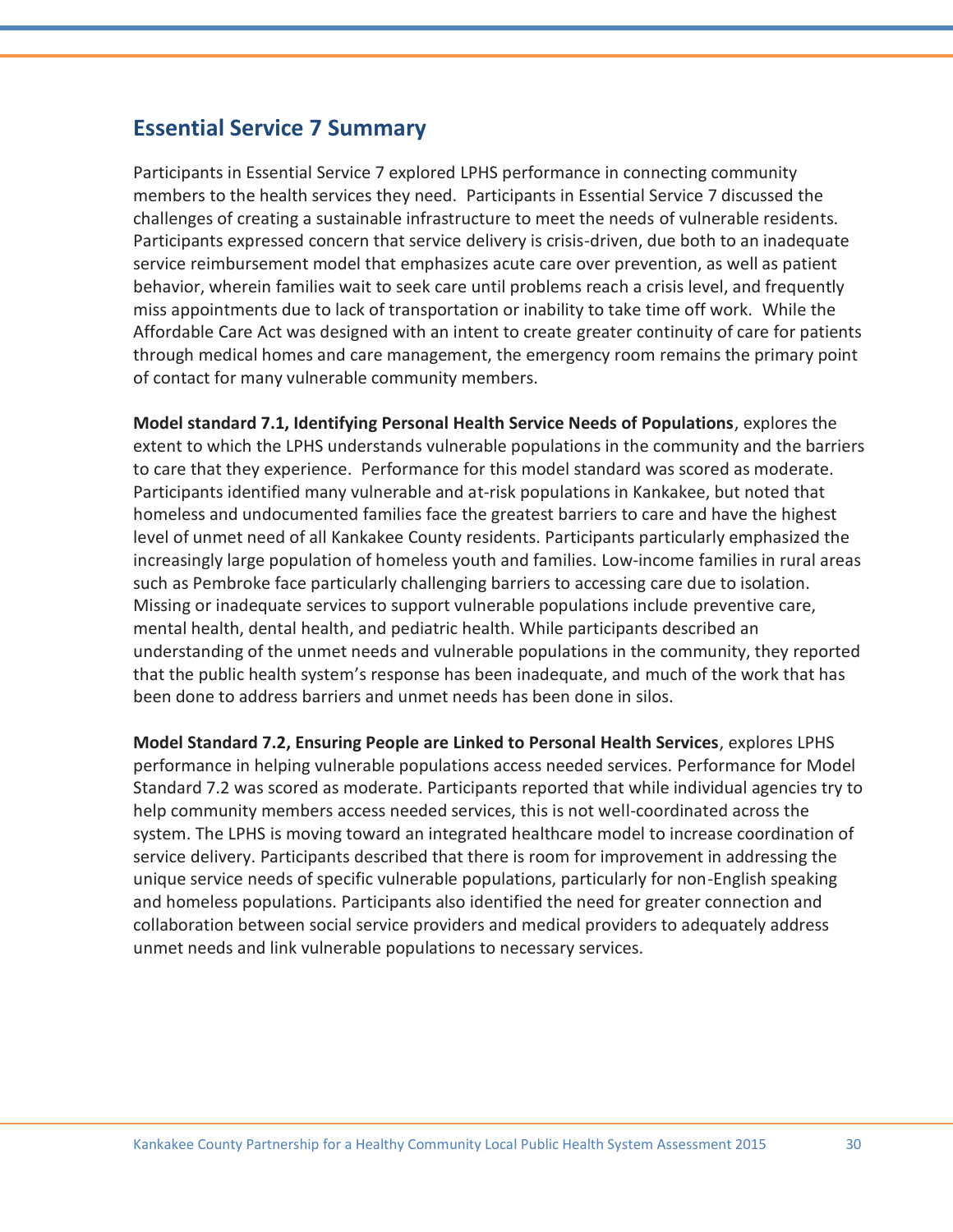# **Strengths**

- The Affordable Care Act has provided coverage for previously uninsured individuals.
- The LPHS is moving toward an integrated healthcare model.

### **Weaknesses**

- Service delivery is crisis-driven rather than prevention-driven.
- Transportation access is a substantial barrier for low income families.
- Low income families living in rural areas of the county face substantial barriers to accessing services due to geographic isolation.
- Homeless families and undocumented individuals are particularly vulnerable, facing substantial barriers to care. The LPHS does not have adequate services to meet the level of need for these populations.
- **Providers are poorly reimbursed for patient care, leading them to refer families to the ER,** where care is most expensive.

# **Opportunities for Short Term Improvement**

- Leverage changes in the healthcare delivery landscape to improve patient care.
- Work to establish medical homes for newly covered patients to build continuity of care.
- Use the results of the Community Health Assessment to inform LPHS understanding of unmet needs in the community.
- Improve care coordination through creation of a referral follow up system.

# **Opportunities for Long Term Improvement**

- Work to establish medical homes for newly covered patients.
- Advocate for improvements to provider reimbursement.
- Assess service needs for homeless families and seek funding to address these needs.
- **Build linguistic and cultural competency among the public health workforce to better serve** non-English speaking community members.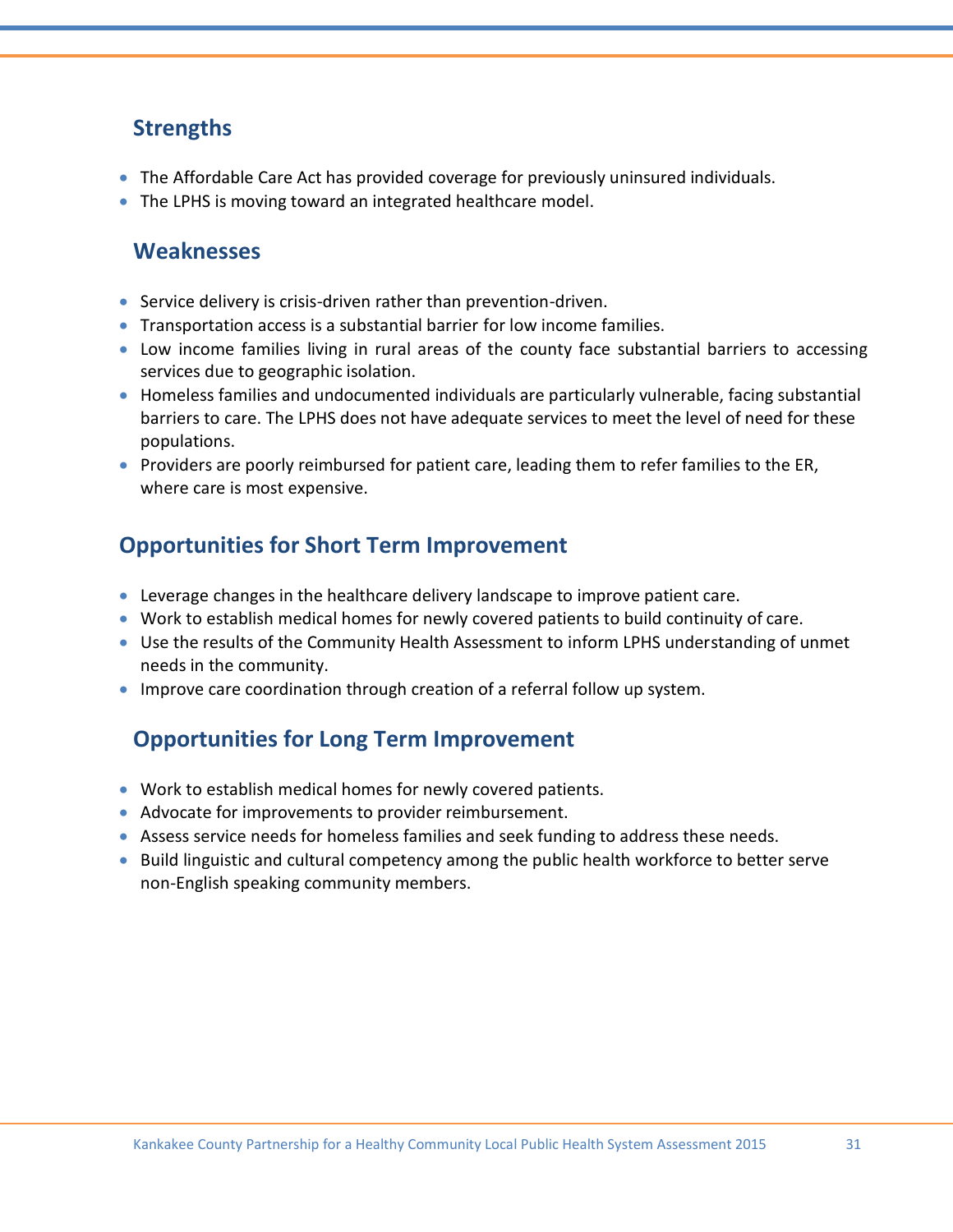# **Essential Service 8: Assure a Competent Public Health and Personal Healthcare Workforce**

To assess performance for Essential Public Health Service 8, participants were asked to address two key questions:

#### *Do we have a competent public health staff?*

Ensuring a competent public and personal health care workforce encompasses the following:

- Education, training, and assessment of personnel (including volunteers and other lay community health workers) to meet community needs for public and personal health services.
- **•** Efficient processes for licensure of professionals.
- Adoption of continuous quality improvement and lifelong learning programs.
- Active partnerships with professional training programs to ensure community-relevant learning experiences for all students.
- Continuing education in management and leadership development programs for those charged with administrative/executive roles.



Overall performance for Essential Service 8 was scored as significant with Model Standard 8.1 (workforce Assessment, Planning and Development) scoring in the moderate range and Model Standard 8.2 (Public Health Workforce Standards), Model Standard 8.3 (Life-long Learning through Continuing Education, Training, and Mentoring) and Model Standard 8.4 (Public Health Leadership Development) scoring in the significant range. Performance for Essential Service 8 was ranked sixth out of the 10 Essential Services.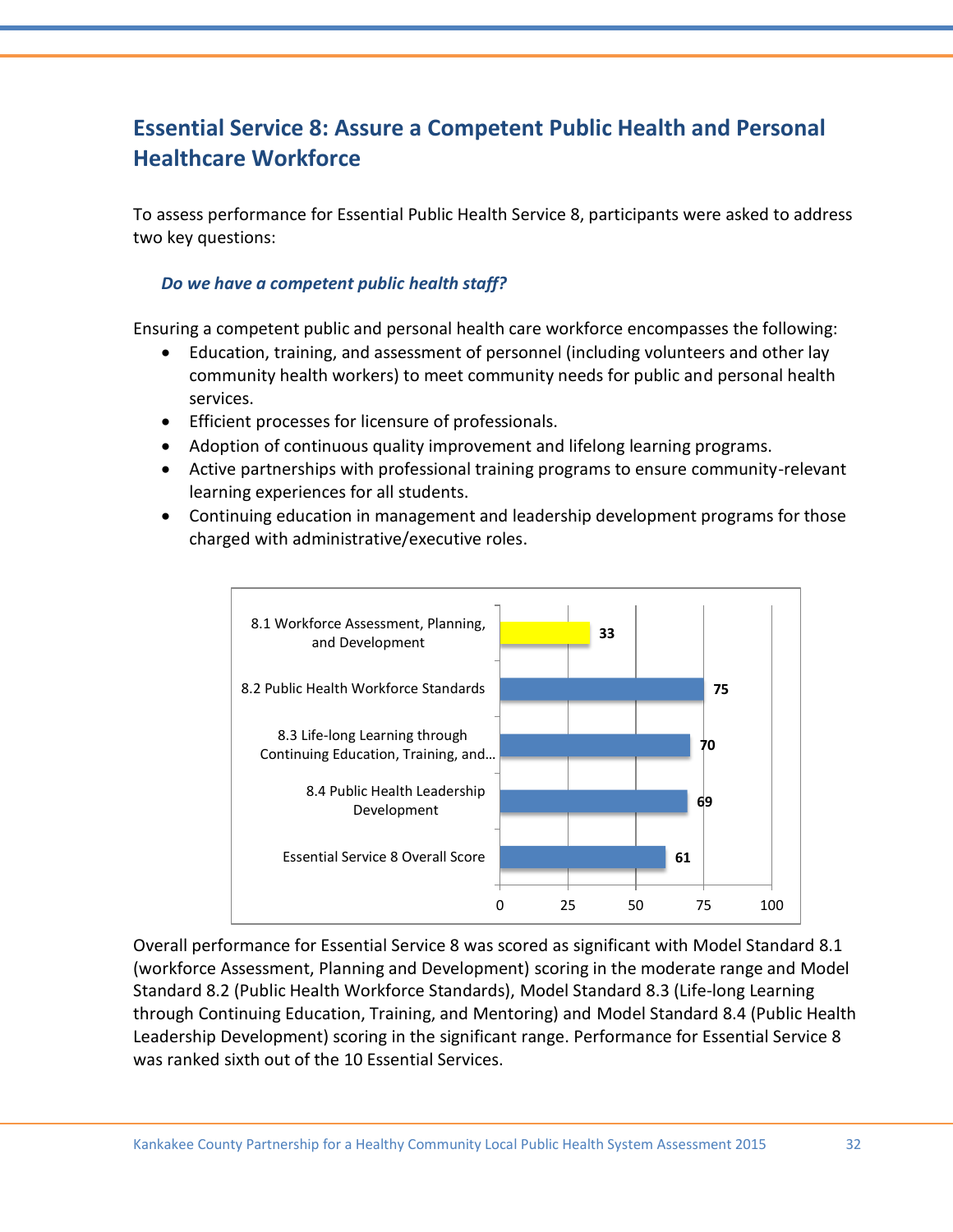### **Essential Service 8 Summary**

Participants in Essential Service 8 discussed public health workforce development in Kankakee County. While the LPHS effectively leverages partnerships and shared resources for training and leadership development opportunities and preparing the future public health workforce through provision of internships, the system needs to do a better job of workforce assessment and planning. Lack of funding for workforce development and low educational attainment are challenges the LPHS must address to prepare a strong future LPHS workforce.

\*An important caveat to the narrative below is that the group discussing Essential Service 8 was small, and felt that they were missing some partners that limited their ability to fully answer discussion questions.

**Model Standard 8.1, Workforce Assessment, Planning, and Development**, explores how well the LPHS is assessing its workforce as a system. Participants assessed performance as a low moderate because they were not aware of any assessment of the LPHS workforce in Kankakee County. Participants were aware of a general workforce readiness assessment conducted in the school district, which identified that area high schools have low test scores and graduation rates, and concluded that graduating seniors lack the requisite skills to be prepared for entry into the workforce. Participants reported that they believe that organizations such as the Kankakee County Workforce Board are engaged in workforce assessment and development efforts, but cautioned that they were not familiar or involved with these efforts, and highlighted the need for greater communication from workforce partners about ongoing workforce development efforts.

**Model Standard 8.2, Public Health Workforce Standards**, explores how well the LPHS complies with certification and licensure requirements for its workforce. Participants reported the assumption that LPHS organizations are compliant with requirements as they are unaware of any problems in this area. Accredited entities, such as the police department, jails, and hospitals, conduct job performance reviews and regularly evaluate compliance with workforce standards. Job standards and position descriptions throughout the LPHS are driven by the skills and knowledge required for delivery of the 10 Essential Public Health Services.

**Model Standard 8.3, Life-long Learning Through Continuing Education, Training, and Mentoring**, explores the extent to which the LPHS supports professional development of the public health workforce. Participants reported good overall support for professional development among the LPHS, saying that employers are supportive of training and continuing education for staff. Olivet and KCC are key partners in assuring continuing education opportunities for the workforce. While good training and educational opportunities exist for the workforce, participants cautioned that these programs are the first to get cut when budgets are reduced. An area for growth is to improve LPHS training on cultural competency and the social determinants of health.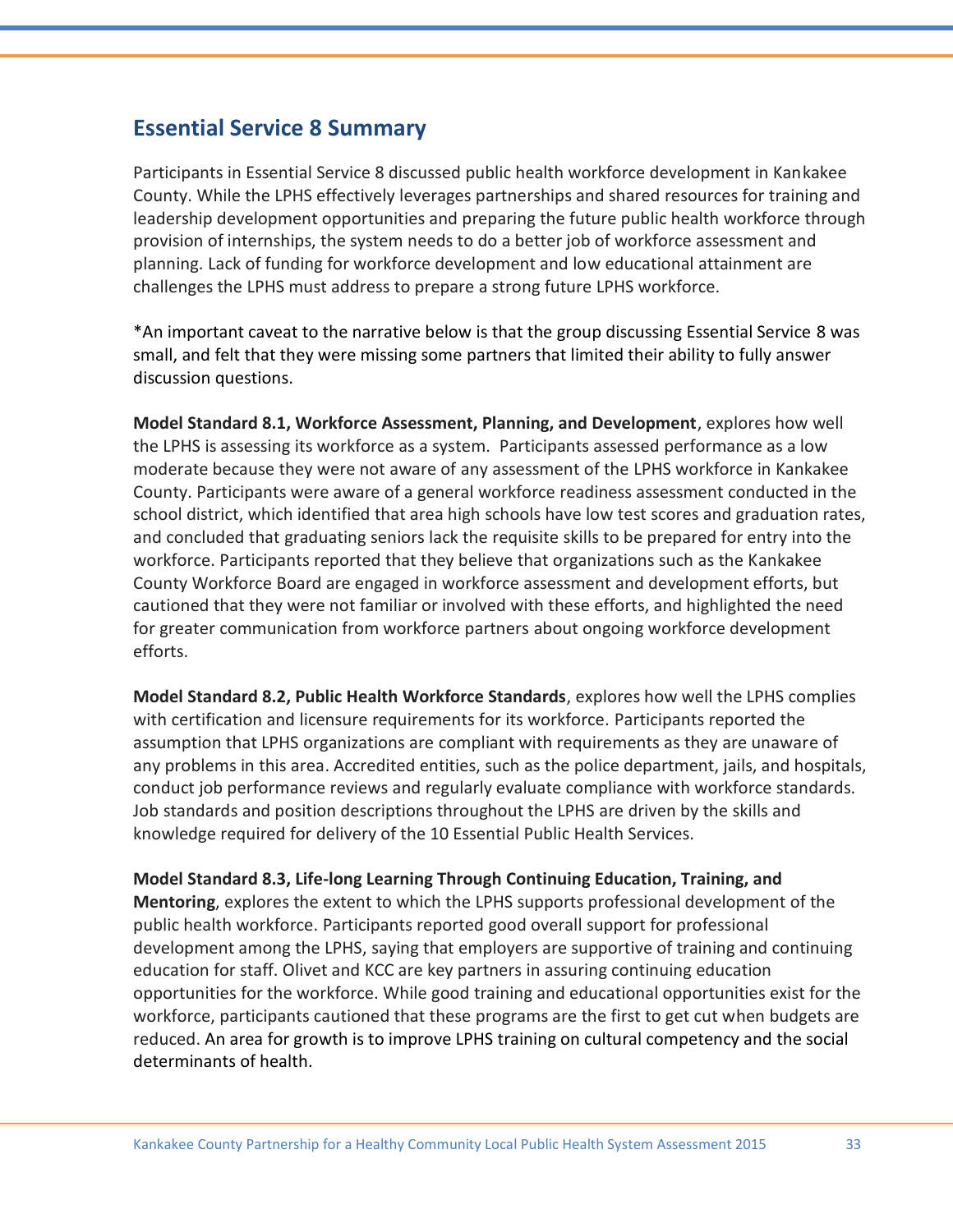**Model Standard 8.4, Public Health Leadership Development**, explores the extent to which the LPHS fosters leadership development opportunities for the workforce at all organizational levels. Participants reported that LPHS organizations do a good job of providing access to leadership development opportunities, but emphasized the need to advocate for leadership development more widely across the community beyond the public health workforce. An area for growth for the LPHS is ensuring that there are ample opportunities for leadership development among members of the LPHS workforce that represent the diversity within the community.

# **Strengths**

- Collaboration has increased and partners are continuing to leverage opportunities to collaborate to develop the LPHS workforce.
- The LPHS has successfully engaged many of the community's major employers in workforce development activities.
- KCC and Olivet provide continuing education opportunities for the LPHS workforce.
- The LPHS has good mentoring opportunities in place for students.
- Increasing graduation rates, educational attainment, and job-readiness has been an area of focus for the LPHS.
- Most LPHS agencies are regulated and many are accredited.

### **Weaknesses**

- No formal LPHS workforce assessment has been conducted.
- Workforce development funding is very minimal.
- Kankakee County has low graduation rates and low job-readiness among the emerging workforce.

# **Opportunities for Short Term Improvement**

- Seek grants to fund training and professional development for the LPHS workforce.
- Create training opportunities to foster LPHS workforce cultural competency skills.

# **Opportunities for Long Term Improvement**

- Continue to address low educational attainment in Kankakee County to strengthen the future workforce.
- Increase system-wide accountability to comply with workforce standards and regulations.
- Increase funding for continuing education and training opportunities for the public health workforce
- Incentivize continuing education among LPHS workforce.
- Foster greater diversity among LPHS leadership.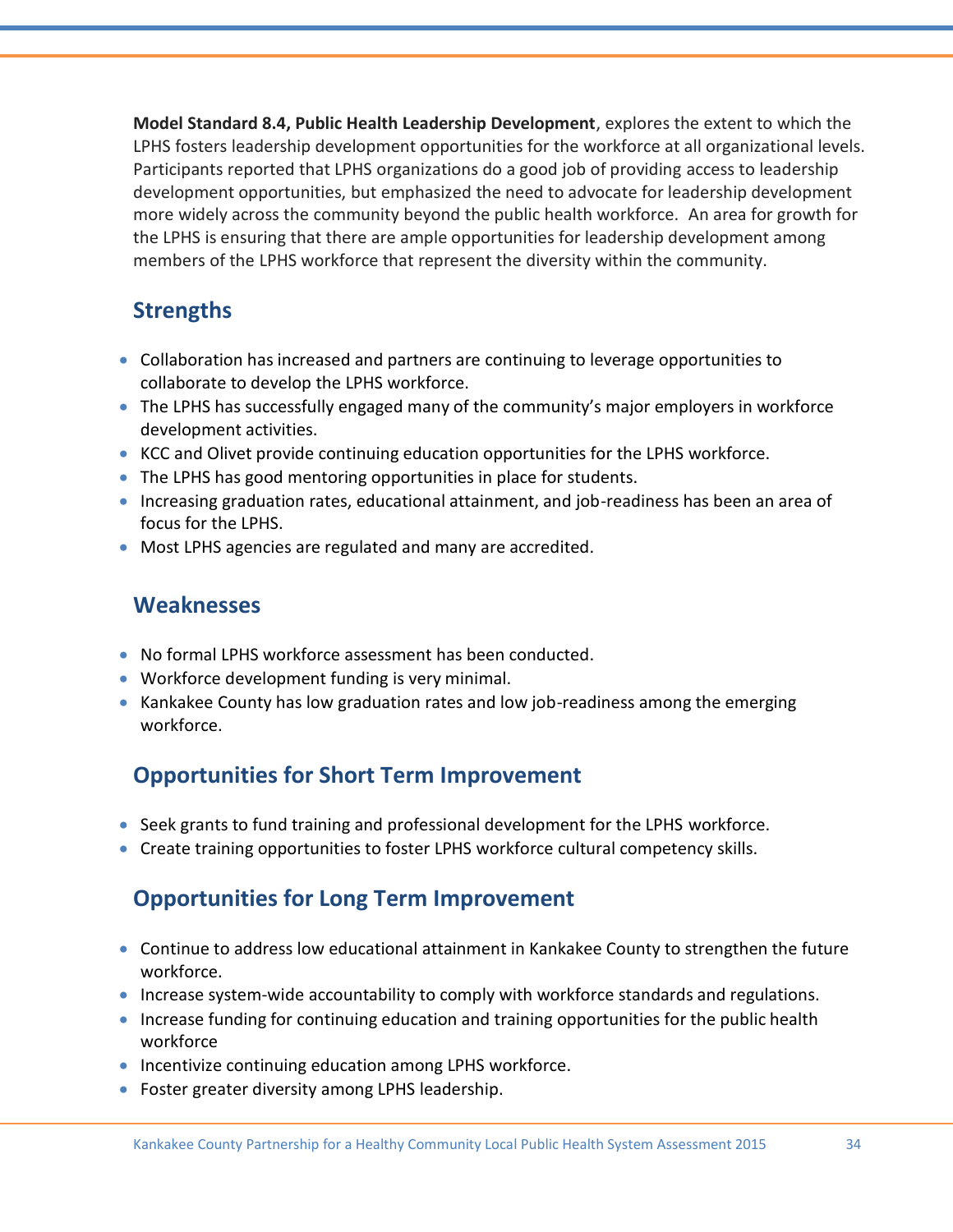# **Essential Service 9: Evaluate Effectiveness, Accessibility, and Quality of Personal and Population-Based Health Services**

To assess performance for Essential Public Health Service 9, participants were asked to address three key questions:

*Are we meeting the needs of the population we serve? Are we doing things right? Are we doing the right thing?* 

Evaluating effectiveness, accessibility, and quality of personal and population-based health services encompasses the following:

- Assessing program effectiveness through monitoring and evaluating implementation outcomes and impact.
- Providing information necessary for allocating resources and reshaping programs.



Overall performance for Essential Service 9 was scored as significant with all model standards scoring in the significant range. Performance for Essential Service 9 was ranked fourth out of the 10 Essential Services.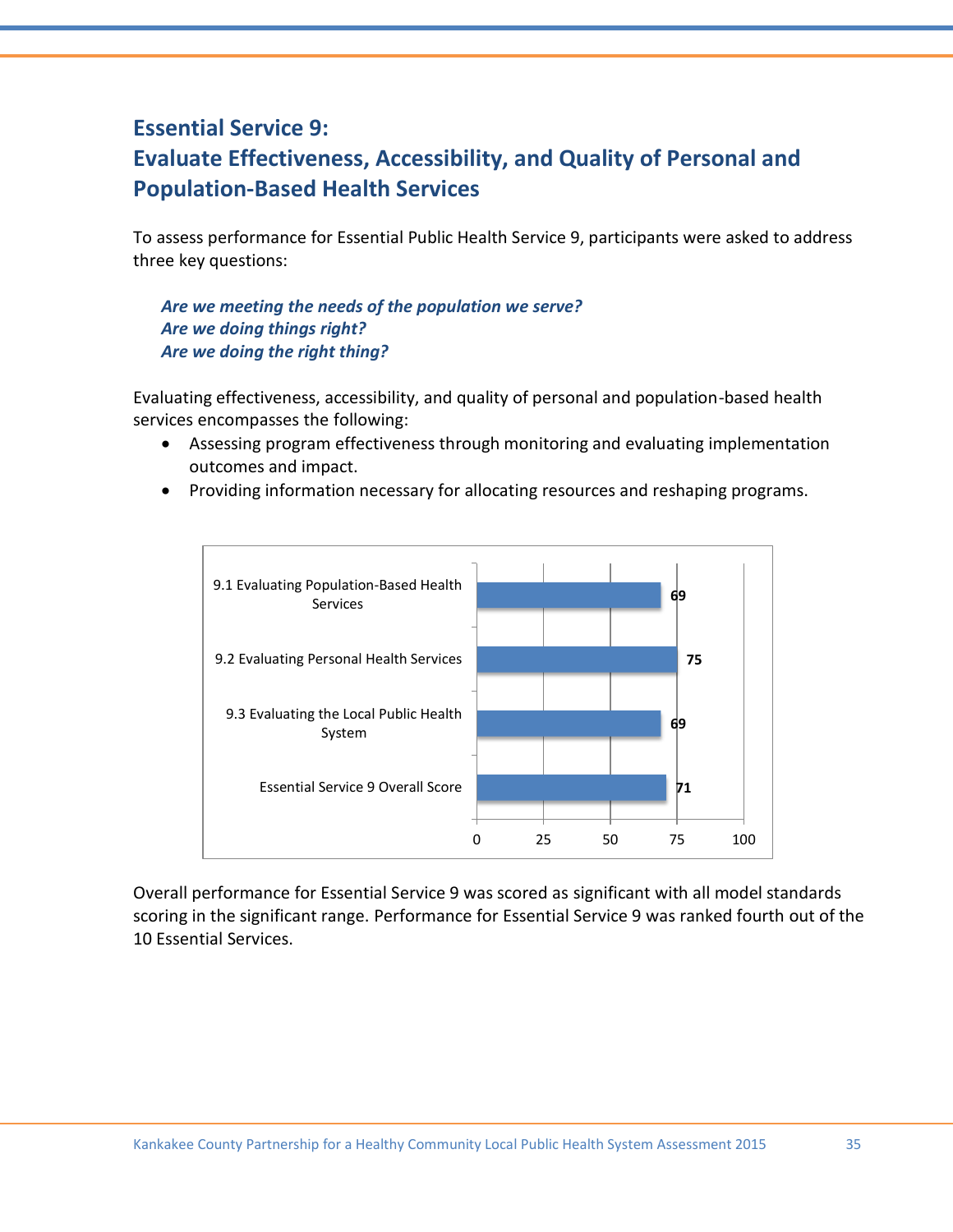### **Essential Service 9 Summary**

Participants in Essential Service 9 explored how the Kankakee County LPHS evaluates the effectiveness of personal and population-based services, and the LPHS itself. Evaluation mechanisms are in place and many LPHS organizations use data to inform improvements to service quality. A limitation to this work is that data collection and evaluation often occurs in silos. Moving forward, LPHS partners should work toward greater collaboration and sharing of evaluation data to inform system-wide improvements to service delivery quality and effectiveness.

**Model Standard 9.1, Evaluation of Population-Based Health Services**, explores whether population-based services are being adequately evaluated by the LPHS, whether community feedback is sought, and whether gaps in service provision have been identified. Overall performance for this model standard was scored as significant. Service providers assess client satisfaction with their programs through surveys. The LPHS also conducts a Community Themes and Strengths Assessment, through the MAPP process conducted every three years. This assessment explores community member perceptions of health and quality of life, including perceptions of the quality and accessibility of population-based health services. Participants identified that areas for growth include increasing sharing customer satisfaction data across agencies and using findings from both collective and program-specific assessments to inform improvements to service delivery.

**Model Standard 9.2, Evaluation of Personal Health Services**, examines the extent to which health care providers are evaluating personal health care services. Performance for this model standard was scored as significant. Presence and Riverside do a good job of evaluating personal health service quality and effectiveness, but evaluation of accessibility of services could be improved upon. Participants emphasized that in addition to surveying patients and clients using services, LPHS organizations also need to survey populations that are not accessing personal health services to build an understanding of the barriers they face to getting care so these issues can be addressed in the future. Personal health service quality data is compared against established standards and guidelines. LPHS entities leverage technological resources including electronic health records to improve quality of care and evaluation findings are used to improve service delivery.

**Model Standard 9.3, Evaluation of the Local Public Health System**, explores LPHS performance in evaluating its effectiveness as a system. Overall performance for this model standard was assessed as significant. The LPHS has done a good job identifying partner organizations that contribute to the provision of the 10 Essential Public Health Services in Kankakee County, and the LPHS convenes every three years to conduct the Local Public Health System Assessment. A major opportunity for improvement moving forward is to implement system improvements based on Local Public Health System Assessment findings.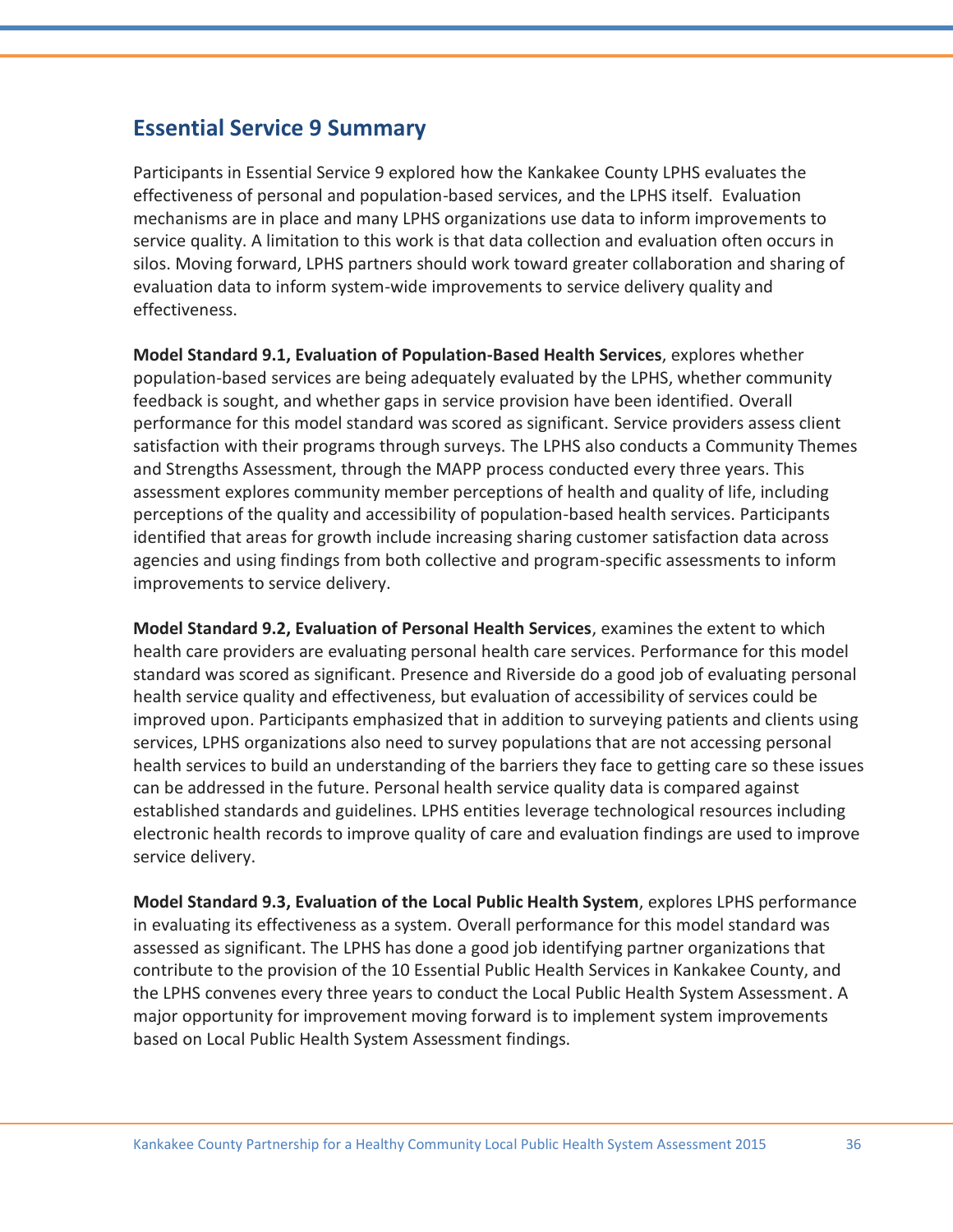# **Strengths**

• 211/ Kan-I-Help is a newly established human services resource directory that can help community members navigate the system and connect to needed services.

### **Weaknesses**

- Medicaid patients receive inconsistent care, and don't receive appropriate referrals and follow up services.
- Vulnerable populations lack medical homes to ensure continuity of care.
- Transportation is a barrier to accessing care, particularly for low income individuals in rural communities.
- The LPHS lacks sufficient resources to adequately meet the needs of homeless families and undocumented individuals.

 $\bullet$ 

# **Opportunities for Short Term Improvement**

- Increase use of social media to communicate with vulnerable populations.
- Survey vulnerable populations to evaluate barriers to health service accessibility.

# **Opportunities for Long Term Improvement**

- **Build trust among undocumented population to encourage them to access available services** without fear.
- Remove silos to create a collaborative approach to address unmet service needs in the community.
- Build connections and collaboration among medical providers and social service providers.
- Increase sharing of customer satisfaction data across agencies to inform system-wide quality improvement.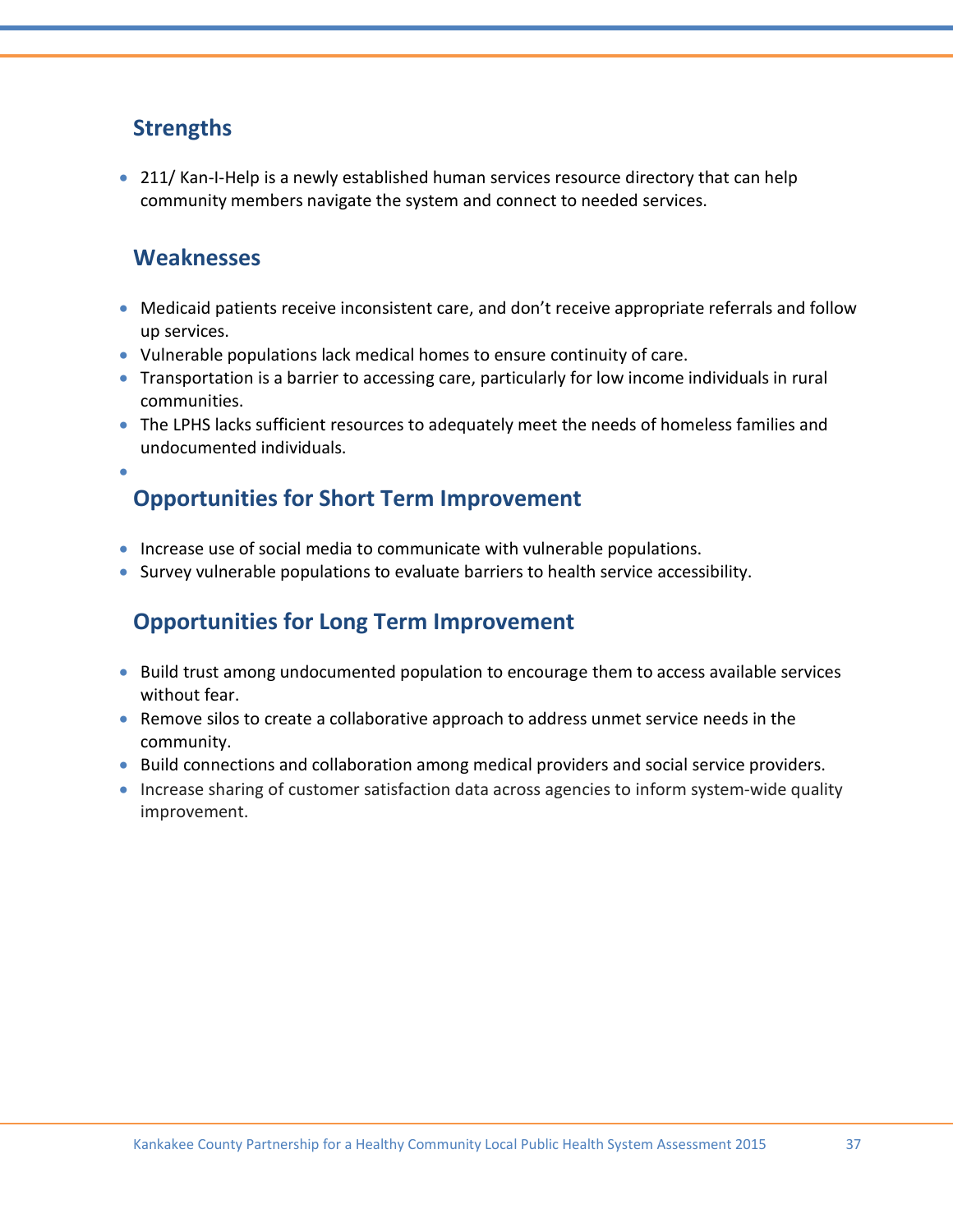# **Essential Service 10: Research for New Insights and Innovative Solutions to Health Problems**

To assess performance for Essential Public Health Service 10, participants were asked to address the key question:

#### *Are we discovering and using new ways to get the job done?*

Researching for new insights and innovative solutions to health problems encompasses the following:

- Full continuum of innovation, ranging from practical field-based efforts to fostering change in public health practice to more academic efforts to encourage new directions in scientific research.
- Continuous linkage with institutions of higher learning and research.
- Internal capacity to mount timely epidemiologic and economic analyses and conduct health services research.



Overall performance for Essential Service 10 was scored as significant, with Model Standard 10.1 (Fostering Innovation) and Model Standard 10.3 (Capacity to Initiate or Participate in Research) scoring in the moderate range, and Model Standard 10.2 (Linking with Institutions of Higher Learning and/or Research) scoring at the high end of the significant range. Performance for Essential Service 10 was ranked the ninth out of the 10 Essential Services.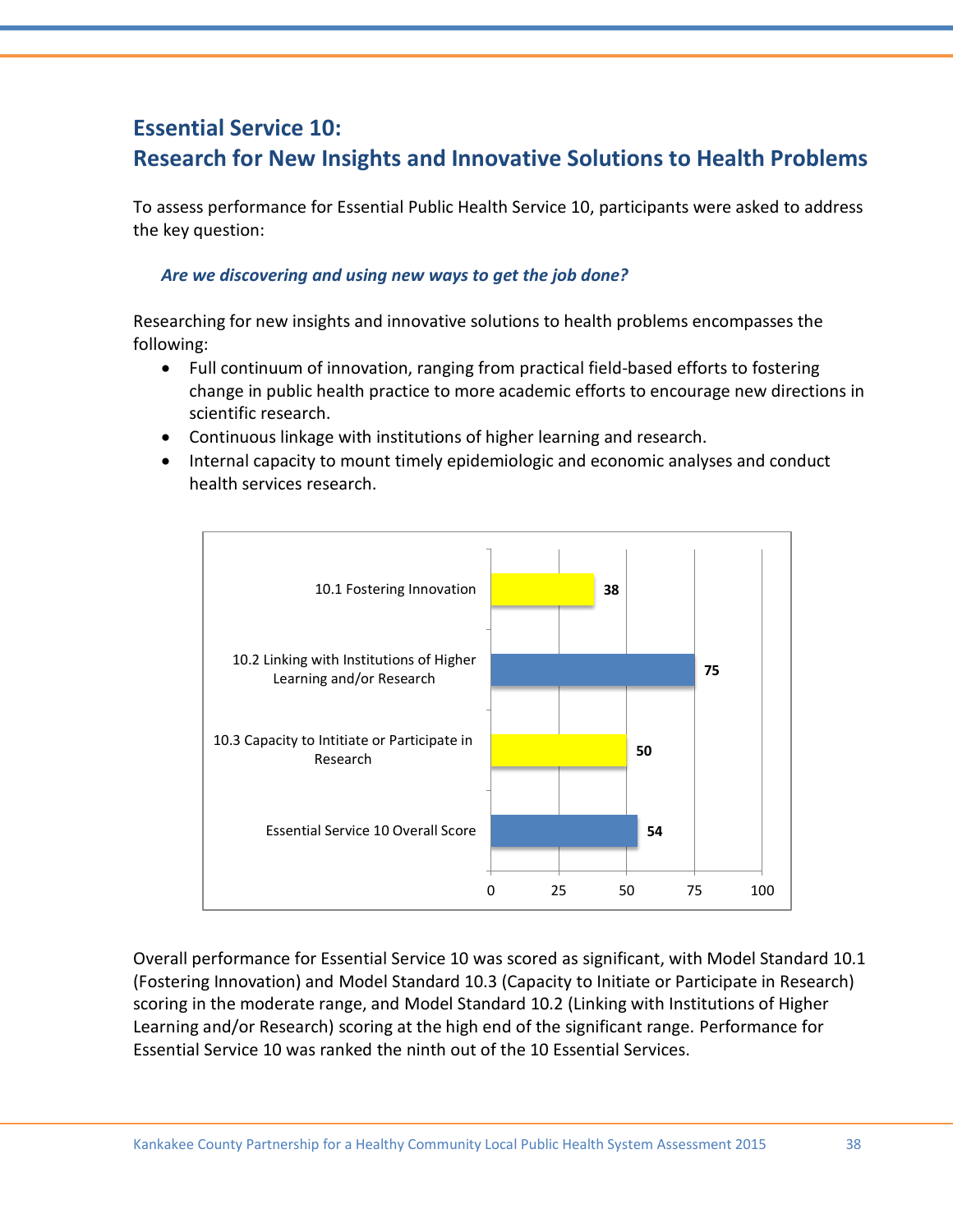### **Essential Service 10 Summary**

Participants in Essential Service 10 discussed LPHS performance in research and innovation. This essential service received one of the lowest cumulative scores in the assessment. While academic institutions like KCC and Olivet are well-integrated within the LPHS, research is not a focus for these institutions, so there is limited access to research infrastructure in the community. The ability of the LPHS to initiate or participate in research is further limited by lack of funding for this work. Participants described a culture of resistance to innovation as a challenge to address moving forward as new LPHS leadership emerges.

\*An important caveat to the narrative below is that the group discussing Essential Service 10 was small, and felt that they were missing some partners that limited their ability to fully answer discussion questions.

**Model Standard 10.1, Fostering Innovation**, explores LPHS performance in finding new ways to improve public health practice. Participants reported that while there are isolated pockets of research and innovation occurring, primarily driven by Olivet Nazarene University, the LPHS lacks a culture of innovation and research. Barriers that inhibit the development of a culture of innovation include lack of funding for innovative work, change resistance among the seasoned members of the LPHS workforce, and the perception that innovation is not valuable. Participants perceived an opportunity to build a culture of innovation as new leadership emerges among the LPHS workforce. New leadership may lead to greater collaboration with non-traditional partners and greater willingness to embrace innovative approaches to public health practice.

**Model Standard 10.2, Linkage with Institutions of Higher Learning and Research**, examines the extent to which the LPHS engages in relationships with universities and other research institutions to collaborate and share data and best practices. Participants described strong integration of Olivet Nazarene University and Kankakee Community College within the LPHS. These institutions play an active role in many community partnerships. They boost the capacity of the LPHS by providing student interns to many organizations and contribute to workforce development by offering continuing education opportunities to the LPHS workforce. While Olivet and KCC are key players in many partnership efforts throughout the Kankakee County LPHS, participants did not identify any examples of collaborative research partnerships between these institutions and other LPHS entities. Strong partnerships and working relationships among Olivet, KCC and other LPHS organizations provide a good foundation for collaborative research initiatives in the future and may be an important long-term opportunity to work toward.

**Model Standard 10.3, Capacity to Initiate or Participate in Research**, received a moderate overall score. Participants reported that due to the strong integration of Olivet within many LPHS activities and partnerships, relationships are in place to support research activities should the LPHS choose to pursue this goal. However, research is not currently an area of focus at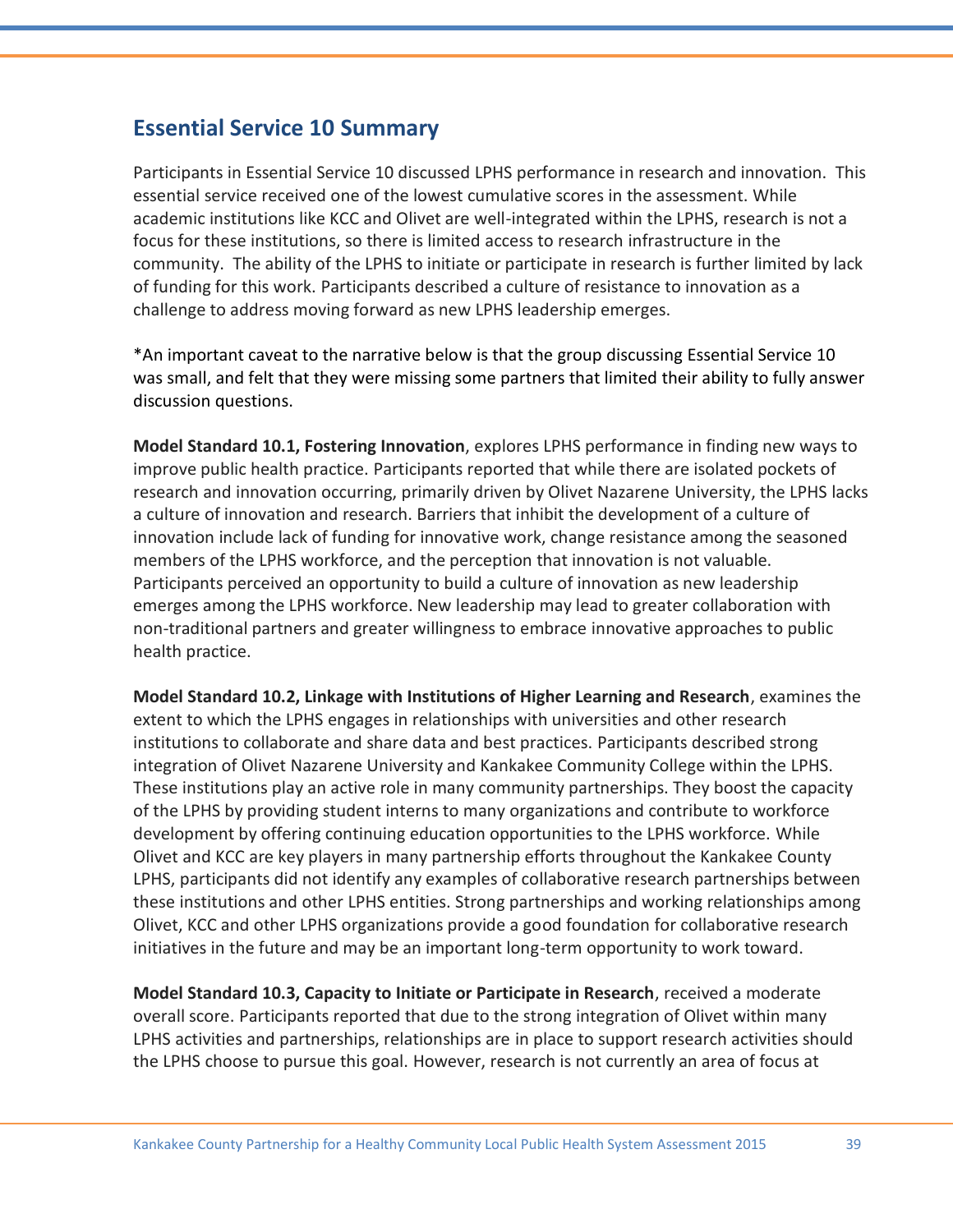Olivet, so a research infrastructure would need to be established and grown over time. Lack of funding for public health research is a key barrier to pursuing this work.

### **Strengths**

Olivet and KCC are well integrated within LPHS partnerships.

#### **Weaknesses**

- LPHS lacks a culture of innovation.
- High level of resistance to innovative approaches among some LPHS leaders.

### **Opportunities for Short Term Improvement**

Continue to strengthen LPHS linkages with institutions of higher learning.

### **Opportunities for Long Term Improvement**

- Leverage newly emerging leadership and workforce turnover to foster a greater interest in research and innovation.
- Seek out and build nontraditional partnerships to foster innovative approaches to community health improvement.
- Leverage partnerships with KCC and Olivet to increase system research capacity.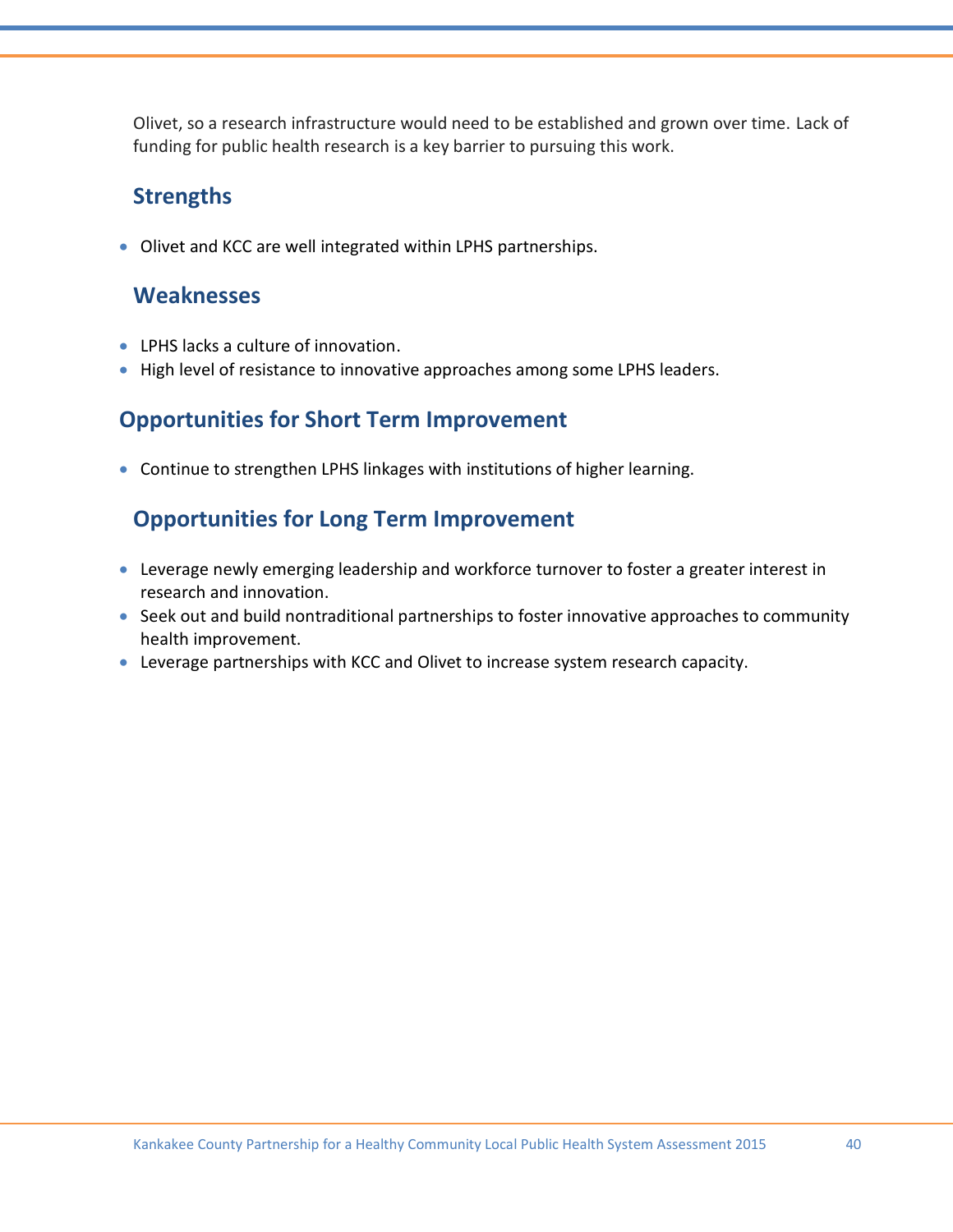# **Conclusion: Key Findings from the Kankakee County Local Public Health System Assessment**

Kankakee County's Local Public Health System Assessment revealed a number of key areas of excellence for the public health system, including strong health assessment, monitoring, and surveillance, and robust emergency preparedness and response. Major areas for improvement identified through the assessment included communication among agencies, mobilization of partnerships for implementation of plans, and strengthening LPHS infrastructure to support work as a collective system.

Kankakee County has strong data collection systems for health monitoring and surveillance. A collaborative Community Health Assessment is conducted every three years, and assessment results are widely shared among LPHS partners and the public. This activity can be further improved by encouraging LPHS agencies to contribute the collection of system-level data that all LPHS partners can access and use for system-wide improvement. Monitoring can also be made more robust through leveraging partner access to zip code level data and county GIS expertise. Strong systems for surveillance and response to health threats are in place, but activity could be further supported by increased funding and capacity at the state laboratory to assist with testing and investigation of health threats.

Emergency planning and response is perhaps the system's chief strength. A robust emergency preparedness infrastructure is in place, with partners meeting regularly to update plans and conduct drills. Mutual aid agreements, staff credentialing, and volunteer recruitment and training ensure that the system can rapidly mobilize resources in the event of a public health emergency. The LPHS can continue to build on this asset through engaging nontraditional partners in emergency planning efforts to expand surge capacity and increase community buy in. For example, churches have valuable resources, including meeting space and volunteers that have not yet been tapped into or integrated into emergency planning efforts.

Discussions throughout the Local Public Health System Assessment also revealed areas for improvement related to inter-agency communication and system-wide implementation of plans to address community health. Participants in the assessment reported that the LPHS lacks formal communication mechanisms to keep all partner agencies informed, which hinders its ability to act as a cohesive system. For example, low awareness of the activities or progress of the Partnership for a Healthy Community's action teams prevent partner agencies from lending support or resources to advance work. Improved communication mechanisms and clear health improvement objectives and strategies can strengthen system coordination and alignment to ensure successful implementation of the shared Community Health Improvement Plan (CHIP). Advancing policy and systems solutions will be key to addressing health challenges in Kankakee County, including low educational attainment, housing vacancy, and homelessness. Policy and systems approaches should be built in to planning and implementation efforts.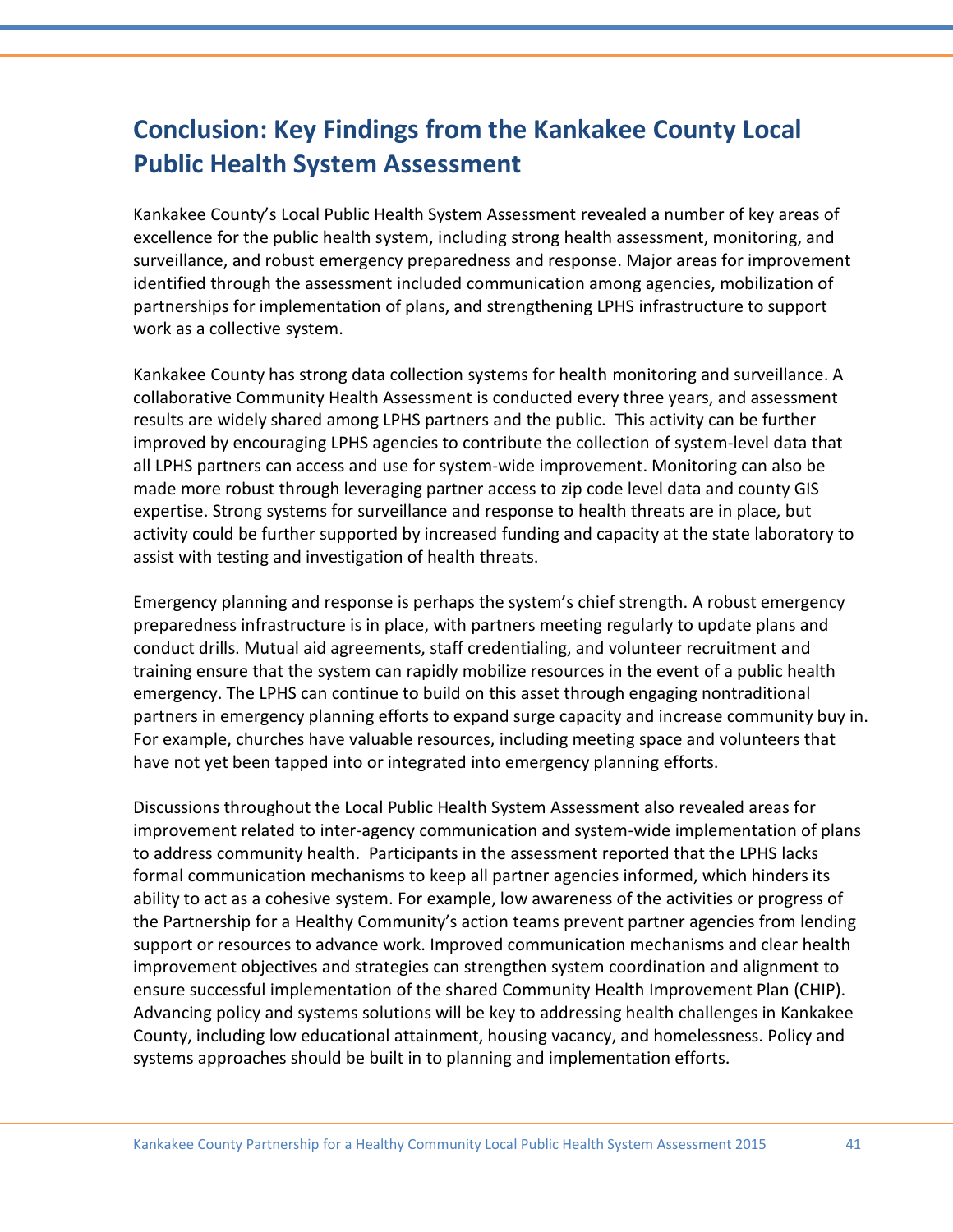The assessment also identified some infrastructure improvement opportunities to strengthen overall system capacity and functioning. A collective workforce assessment and development will strengthen current and future public health workforce capacity. Strengthening workforce capacity also necessitates working to secure more funding across the LPHS, with an emphasis on partnership and resource sharing to leverage and maximize resources as agency budgets and staffing continue to drop. As new LPHS leadership emerges, the system should work to build a culture of innovation and best practice.

Improvements in the areas discussed above will help the Kankakee County LPHS enhance its collective performance and effectiveness as a system to work toward achieving greater health and quality of life for all Kankakee County residents.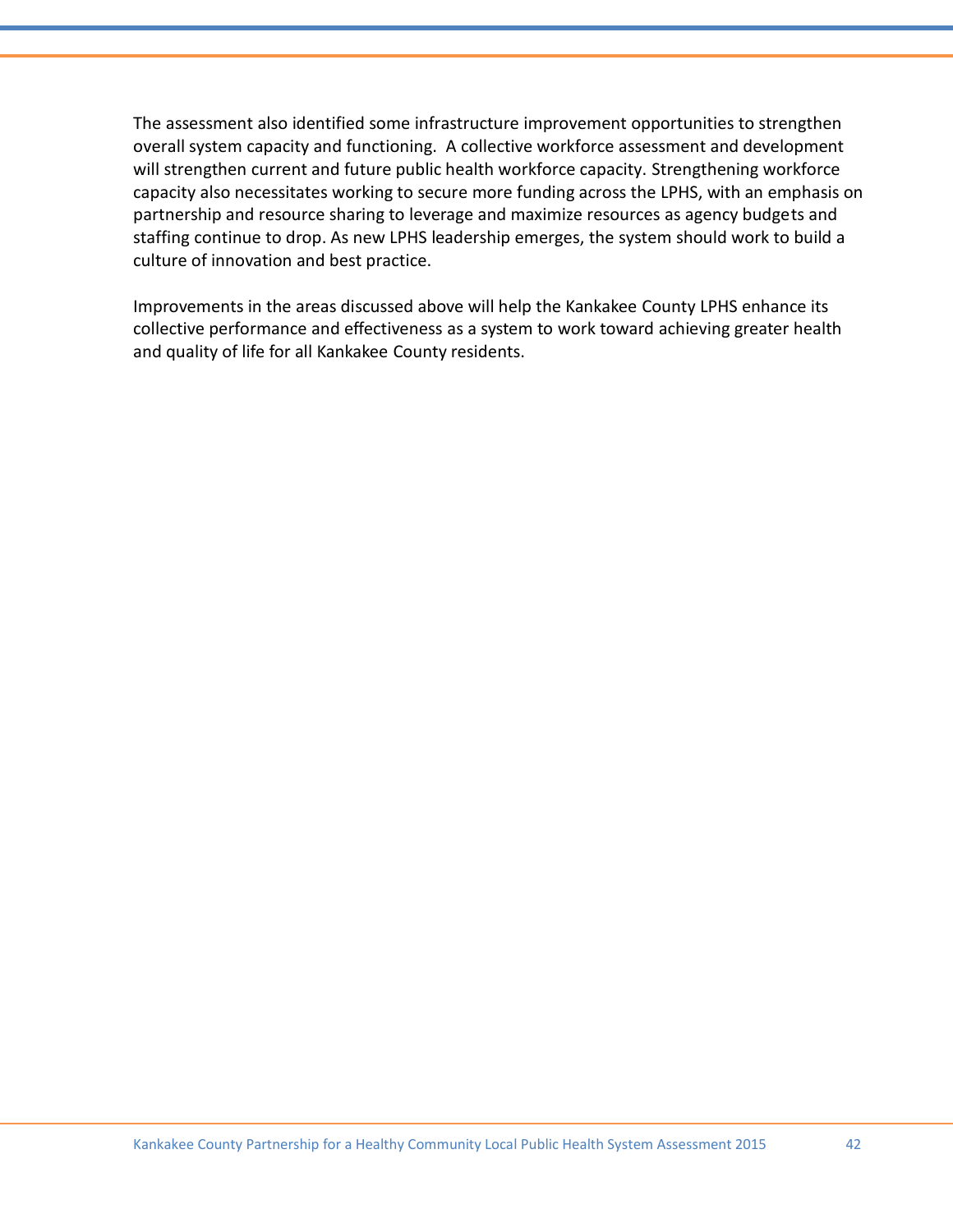# **Appendix: Essential Public Health Service Scoring Charts**

# **EPHS 1. Monitor Health Status To Identify Community Health Problems Model Standard Scores**

1.1 Population-Based Community Health Assessment (CHA) Network Community 1.1 Population-Based Community Health The local public health system (LPHS) develops a community health profile using data from a detailed community health assessment (CHA) to give an overall look at the community's health. The CHA includes information on health status, quality of life, risk factors, social determinants of health, and strengths of the community at least every 3 years. Data included in the community health profile are accurate, reliable, and interpreted according to the evidence base for public health practice. CHP data and information are displayed and updated according to the needs of the community. With a CHA, a community receives an in-depth picture or understanding of the health of the community. From the CHA and CHP, the community can identify the most vulnerable populations and related health

inequities, prioritize health issues, identify best practices to address health issues and put resources where they are most needed. The CHP also tracks the health of a community over time and compares local measures to other local, state, and national benchmarks.

| 1.1.1                                                                                                       | <b>Community Health Assessment</b>                                                                | 100   |  |
|-------------------------------------------------------------------------------------------------------------|---------------------------------------------------------------------------------------------------|-------|--|
|                                                                                                             | 1.1.2 Continuously update CHA with current information                                            | 100 l |  |
|                                                                                                             | 1.1.3 Community-wide use of community health assessment or CHP data                               | 75 I  |  |
|                                                                                                             | 1.2 Current Technology to Manage and Communicate Population Health Data<br><b>SIGNIFICANT</b>     | 75.   |  |
| The local public health system (LPHS) provides the public with a clear picture of the current health of the |                                                                                                   |       |  |
|                                                                                                             | trends reader rate and transfer and transfer and transfer and transfer and reader rate attention. |       |  |

community. Health problems are looked at over time and trends related to age, gender, race, ethnicity, and geographic distribution are examined. Data are shown in clear ways, including graphs, charts, and maps while the confidential health information of individuals is protected. Software tools are used to understand where health problems occur, allowing the community to plan efforts to lessen the problems and to target resources where they are most needed. The Community Health Profile (CHP) is available in both hard copy and online formats, and is regularly updated. Links to other sources of information are provided on websites.

| 1.2.1 Best available technology and methods to display data                           |    |
|---------------------------------------------------------------------------------------|----|
| 1.2.2 Analyze health data to see where health problems exist                          |    |
| 1.2.3 Use computer software to create chart, graphs, and maps to display complex data | 75 |
|                                                                                       |    |

1.3 Maintenance of Population Health Registries SIGNIFICANT 75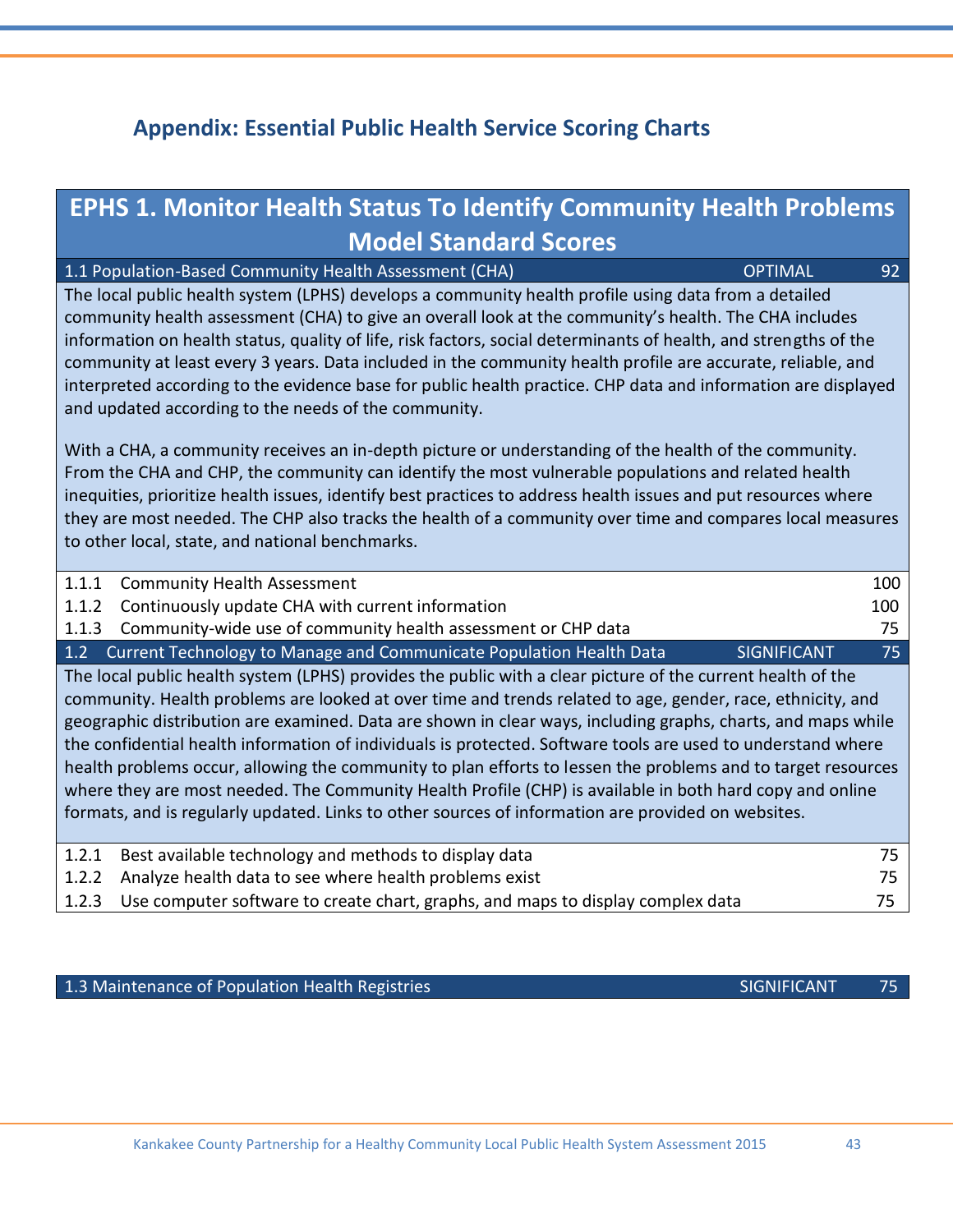The local public health system (LPHS) collects data on health-related events for use in population health registries. These registries allow more understanding of major health concerns, such as birth defects and cancer, and tracking of some healthcare delivery services, such as vaccination records. Registries also allow the LPHS to give timely information to at-risk persons. The LPHS assures accurate and timely reporting of all the information needed for health registries. Population health registry data are collected by the LPHS according to standards, so that they can be compared with other data from private, local, state, regional, and national sources. With many partners working together to contribute complete data, population registries provide information for policy decisions, program implementation, and population research.

| 1.3.1 Collect timely data consistent with current standards on specific health concerns |  |
|-----------------------------------------------------------------------------------------|--|
| 1.3.2 Use information from population health registries in CHAs                         |  |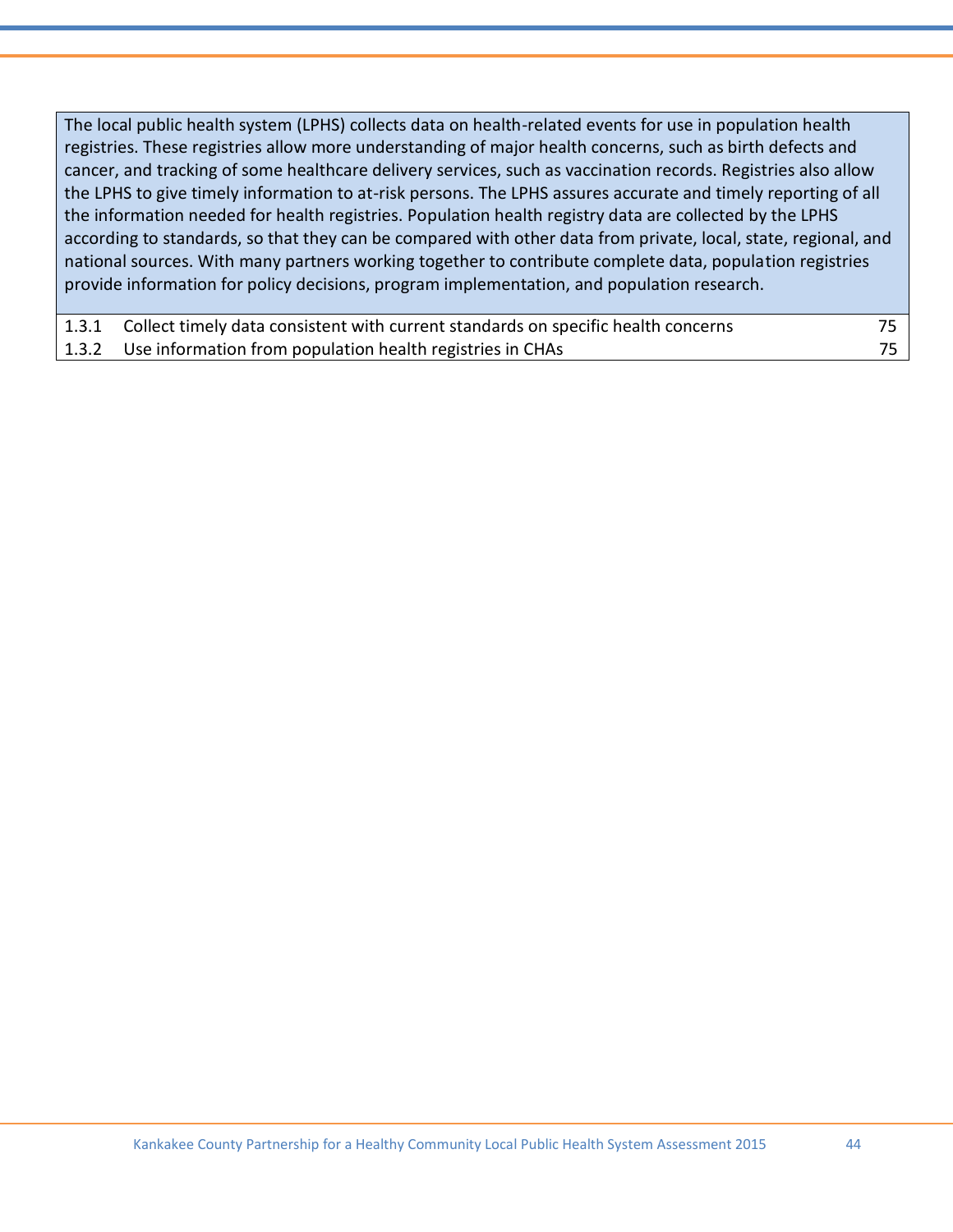# **EPHS 2. Diagnose and Investigate Health Problems and Health Hazards Model Standard Scores**

2.1 Identification and Surveillance of Health Threats **COPTIMAL** 100 The local public health system (LPHS) conducts surveillance to watch for outbreaks of disease, disasters and

| emergencies (both natural and manmade), and other emerging threats to public health. Surveillance data<br>includes information on reportable diseases and potential disasters, emergencies or emerging threats. The<br>LPHS uses surveillance data to notice changes or patterns right away, determine the factors that influence<br>these patterns, investigate the potential dangers, and find ways to lessen the impact on public health. The<br>best available science and technologies are used to understand the problems, determine the most<br>appropriate solutions, and prepare for and respond to identified public health threats. To ensure the most<br>effective and efficient surveillance, the LPHS connects it surveillance systems with state and national systems.<br>To provide a complete monitoring of health events, all parts of the system work together to collect data and<br>report findings. |            |  |  |
|---------------------------------------------------------------------------------------------------------------------------------------------------------------------------------------------------------------------------------------------------------------------------------------------------------------------------------------------------------------------------------------------------------------------------------------------------------------------------------------------------------------------------------------------------------------------------------------------------------------------------------------------------------------------------------------------------------------------------------------------------------------------------------------------------------------------------------------------------------------------------------------------------------------------------|------------|--|--|
| 2.1.1<br>Comprehensive surveillance system to identify, monitor and share information                                                                                                                                                                                                                                                                                                                                                                                                                                                                                                                                                                                                                                                                                                                                                                                                                                     | 100        |  |  |
| Provide and collect information on reportable disease and potential disasters and threats<br>2.1.2                                                                                                                                                                                                                                                                                                                                                                                                                                                                                                                                                                                                                                                                                                                                                                                                                        | 100        |  |  |
| Best available resources to support surveillance systems and activities<br>2.1.3                                                                                                                                                                                                                                                                                                                                                                                                                                                                                                                                                                                                                                                                                                                                                                                                                                          | 100        |  |  |
| 2.2 Investigation and Response to Public Health Threats and Emergencies<br><b>OPTIMAL</b>                                                                                                                                                                                                                                                                                                                                                                                                                                                                                                                                                                                                                                                                                                                                                                                                                                 | 100        |  |  |
| The local public health system (LPHS) stays ready to handle possible threats to the public health. As a threat<br>develops – such as an outbreak of a communicable disease, a natural disaster, or a chemical, radiological,<br>nuclear, explosive, or other environmental event - a team of LPHS professionals works closely together to<br>collect and understand related data. Many partners support the response with communication networks<br>already in place among health related organizations, public safety, rapid response teams, the media, and the<br>public. In a public health emergency, a jurisdictional Emergency Response Coordinator leads LPHS partners in<br>the local investigation and response. The response to an emergent event is in accordance with current<br>emergency operations coordination guidelines.                                                                                |            |  |  |
| Maintain instructions on how to handle communicable disease outbreaks<br>2.2.1                                                                                                                                                                                                                                                                                                                                                                                                                                                                                                                                                                                                                                                                                                                                                                                                                                            | 100        |  |  |
| 2.2.2<br>Written protocols for investigation of public health threats                                                                                                                                                                                                                                                                                                                                                                                                                                                                                                                                                                                                                                                                                                                                                                                                                                                     | 100        |  |  |
| 2.2.3<br>Designated emergency response coordinator                                                                                                                                                                                                                                                                                                                                                                                                                                                                                                                                                                                                                                                                                                                                                                                                                                                                        | 100        |  |  |
| 2.2.4<br>Rapid response of personnel in emergency/ disasters                                                                                                                                                                                                                                                                                                                                                                                                                                                                                                                                                                                                                                                                                                                                                                                                                                                              | 100        |  |  |
| 2.2.5<br>Identification of technical expertise                                                                                                                                                                                                                                                                                                                                                                                                                                                                                                                                                                                                                                                                                                                                                                                                                                                                            | 100        |  |  |
| 2.2.6<br>Evaluation of public health emergency response<br>2.3 Laboratory Support for Investigation of Health Threats<br><b>OPTIMAL</b>                                                                                                                                                                                                                                                                                                                                                                                                                                                                                                                                                                                                                                                                                                                                                                                   | 100<br>100 |  |  |
| The local public health system (LPHS) has the ability to produce timely and accurate laboratory results for<br>public health concerns. Whether a laboratory is public or private, the LPHS sees that the correct testing is<br>done and that the results are made available on time. Any laboratory used by public health meets all licensing<br>and credentialing standards.                                                                                                                                                                                                                                                                                                                                                                                                                                                                                                                                             |            |  |  |
| 2.3.1 Ready access to laboratories for routine diagnostic and surveillance needs                                                                                                                                                                                                                                                                                                                                                                                                                                                                                                                                                                                                                                                                                                                                                                                                                                          | 100        |  |  |
| 2.3.2 Ready access to laboratories for public health threats, hazards, and emergencies                                                                                                                                                                                                                                                                                                                                                                                                                                                                                                                                                                                                                                                                                                                                                                                                                                    | 100        |  |  |
| 2.3.3 Licenses and/or credentialed laboratories                                                                                                                                                                                                                                                                                                                                                                                                                                                                                                                                                                                                                                                                                                                                                                                                                                                                           | 100        |  |  |
| 2.3.4 Written protocols for laboratories for handling samples                                                                                                                                                                                                                                                                                                                                                                                                                                                                                                                                                                                                                                                                                                                                                                                                                                                             | 100        |  |  |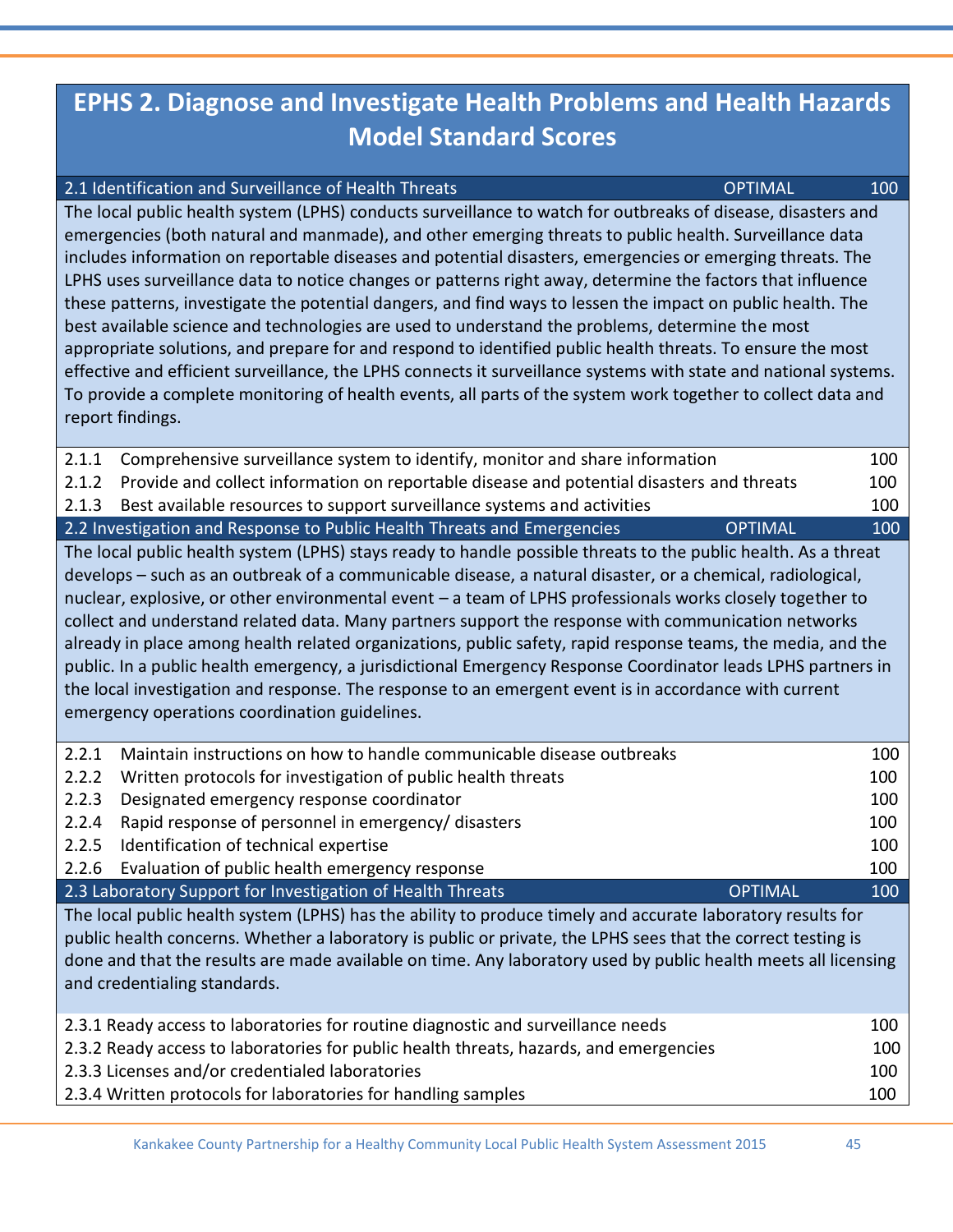# **EPHS 3. Inform, Educate and Empower People about Health Issues Model Standard Scores**

3.1 Health Education and Promotion SIGNIFICANT 58

| 3.1.1<br>Provision of community health information<br>50<br>Health education and/or health promotion activities<br>3.1.2<br>75<br>Collaboration on health communication plans<br>3.1.3<br>50<br>3.2 Health Communication<br><b>SIGNIFICANT</b><br>58<br>The local public health system (LPHS) uses health communication strategies to contribute to healthy living and<br>healthy communities, including: increasing awareness of risks to health; ways to reduce health risk factors<br>and increase health protective factors; promoting healthy behaviors; advocating organizational and<br>community changes to support healthy living; increasing demand and support for health services; building a<br>culture where health is valued; and creating support for health policies, programs and practices. Health<br>communication uses a broad range of strategies, including print, radio, television, the internet, media<br>campaigns, social marketing, entertainment education, and interactive media. The LPHS reaches out to the<br>community through efforts ranging from one-on-one conversations to small group communication, to<br>communications within organizations and the community, to mass media approaches. The LPHS works with<br>many groups to understand the best ways to present health messages in each community setting and to find<br>ways to cover the costs.<br>3.2.1<br>Development of health communication plans<br>50<br>3.2.2<br>Relationships with media<br>75<br>Designation of public information officers<br>3.2.3<br>50<br>3.3 Risk Communication<br><b>OPTIMAL</b><br>100<br>The local public health system (LPHS) uses health risk communications strategies to allow individuals, groups<br>and organizations, or an entire community to make optimal decisions about their health and well-being in<br>emergency events. The LPHS recognizes a designated Public Information Officer for emergency public<br>information and warning. The LPHS organizations work together to identify potential risks (crisis or<br>emergency) that may affect the community and develop plans to effectively and efficiently communicate<br>information about these risks. The plans include pre-event, event, and post-event communication strategies<br>for different types of emergencies.<br>Emergency communication plans<br>3.3.1<br>75<br>Resources for rapid communications response<br>3.3.2<br>75 | The local public health system (LPHS) designs and puts in place health promotion and health education<br>activities to enable and support efforts to exert control over the determinants of health and to create<br>environments that support health. These promotional and educational activities are coordinated throughout<br>the LPHS to address risk and protective factors at the individual, interpersonal, community, and societal<br>levels. The LPHS includes the community in identifying needs, setting priorities and planning health<br>promotional and educational activities. The LPHS plans for different reading abilities, language skills, and<br>access to materials. |    |  |
|------------------------------------------------------------------------------------------------------------------------------------------------------------------------------------------------------------------------------------------------------------------------------------------------------------------------------------------------------------------------------------------------------------------------------------------------------------------------------------------------------------------------------------------------------------------------------------------------------------------------------------------------------------------------------------------------------------------------------------------------------------------------------------------------------------------------------------------------------------------------------------------------------------------------------------------------------------------------------------------------------------------------------------------------------------------------------------------------------------------------------------------------------------------------------------------------------------------------------------------------------------------------------------------------------------------------------------------------------------------------------------------------------------------------------------------------------------------------------------------------------------------------------------------------------------------------------------------------------------------------------------------------------------------------------------------------------------------------------------------------------------------------------------------------------------------------------------------------------------------------------------------------------------------------------------------------------------------------------------------------------------------------------------------------------------------------------------------------------------------------------------------------------------------------------------------------------------------------------------------------------------------------------------------------------------------------------------------------------------------------------------------------------------------------------------------------|--------------------------------------------------------------------------------------------------------------------------------------------------------------------------------------------------------------------------------------------------------------------------------------------------------------------------------------------------------------------------------------------------------------------------------------------------------------------------------------------------------------------------------------------------------------------------------------------------------------------------------------------------------------------------------------------|----|--|
|                                                                                                                                                                                                                                                                                                                                                                                                                                                                                                                                                                                                                                                                                                                                                                                                                                                                                                                                                                                                                                                                                                                                                                                                                                                                                                                                                                                                                                                                                                                                                                                                                                                                                                                                                                                                                                                                                                                                                                                                                                                                                                                                                                                                                                                                                                                                                                                                                                                |                                                                                                                                                                                                                                                                                                                                                                                                                                                                                                                                                                                                                                                                                            |    |  |
|                                                                                                                                                                                                                                                                                                                                                                                                                                                                                                                                                                                                                                                                                                                                                                                                                                                                                                                                                                                                                                                                                                                                                                                                                                                                                                                                                                                                                                                                                                                                                                                                                                                                                                                                                                                                                                                                                                                                                                                                                                                                                                                                                                                                                                                                                                                                                                                                                                                |                                                                                                                                                                                                                                                                                                                                                                                                                                                                                                                                                                                                                                                                                            |    |  |
|                                                                                                                                                                                                                                                                                                                                                                                                                                                                                                                                                                                                                                                                                                                                                                                                                                                                                                                                                                                                                                                                                                                                                                                                                                                                                                                                                                                                                                                                                                                                                                                                                                                                                                                                                                                                                                                                                                                                                                                                                                                                                                                                                                                                                                                                                                                                                                                                                                                |                                                                                                                                                                                                                                                                                                                                                                                                                                                                                                                                                                                                                                                                                            |    |  |
|                                                                                                                                                                                                                                                                                                                                                                                                                                                                                                                                                                                                                                                                                                                                                                                                                                                                                                                                                                                                                                                                                                                                                                                                                                                                                                                                                                                                                                                                                                                                                                                                                                                                                                                                                                                                                                                                                                                                                                                                                                                                                                                                                                                                                                                                                                                                                                                                                                                |                                                                                                                                                                                                                                                                                                                                                                                                                                                                                                                                                                                                                                                                                            |    |  |
|                                                                                                                                                                                                                                                                                                                                                                                                                                                                                                                                                                                                                                                                                                                                                                                                                                                                                                                                                                                                                                                                                                                                                                                                                                                                                                                                                                                                                                                                                                                                                                                                                                                                                                                                                                                                                                                                                                                                                                                                                                                                                                                                                                                                                                                                                                                                                                                                                                                |                                                                                                                                                                                                                                                                                                                                                                                                                                                                                                                                                                                                                                                                                            |    |  |
|                                                                                                                                                                                                                                                                                                                                                                                                                                                                                                                                                                                                                                                                                                                                                                                                                                                                                                                                                                                                                                                                                                                                                                                                                                                                                                                                                                                                                                                                                                                                                                                                                                                                                                                                                                                                                                                                                                                                                                                                                                                                                                                                                                                                                                                                                                                                                                                                                                                |                                                                                                                                                                                                                                                                                                                                                                                                                                                                                                                                                                                                                                                                                            |    |  |
|                                                                                                                                                                                                                                                                                                                                                                                                                                                                                                                                                                                                                                                                                                                                                                                                                                                                                                                                                                                                                                                                                                                                                                                                                                                                                                                                                                                                                                                                                                                                                                                                                                                                                                                                                                                                                                                                                                                                                                                                                                                                                                                                                                                                                                                                                                                                                                                                                                                |                                                                                                                                                                                                                                                                                                                                                                                                                                                                                                                                                                                                                                                                                            |    |  |
|                                                                                                                                                                                                                                                                                                                                                                                                                                                                                                                                                                                                                                                                                                                                                                                                                                                                                                                                                                                                                                                                                                                                                                                                                                                                                                                                                                                                                                                                                                                                                                                                                                                                                                                                                                                                                                                                                                                                                                                                                                                                                                                                                                                                                                                                                                                                                                                                                                                |                                                                                                                                                                                                                                                                                                                                                                                                                                                                                                                                                                                                                                                                                            |    |  |
|                                                                                                                                                                                                                                                                                                                                                                                                                                                                                                                                                                                                                                                                                                                                                                                                                                                                                                                                                                                                                                                                                                                                                                                                                                                                                                                                                                                                                                                                                                                                                                                                                                                                                                                                                                                                                                                                                                                                                                                                                                                                                                                                                                                                                                                                                                                                                                                                                                                |                                                                                                                                                                                                                                                                                                                                                                                                                                                                                                                                                                                                                                                                                            |    |  |
|                                                                                                                                                                                                                                                                                                                                                                                                                                                                                                                                                                                                                                                                                                                                                                                                                                                                                                                                                                                                                                                                                                                                                                                                                                                                                                                                                                                                                                                                                                                                                                                                                                                                                                                                                                                                                                                                                                                                                                                                                                                                                                                                                                                                                                                                                                                                                                                                                                                |                                                                                                                                                                                                                                                                                                                                                                                                                                                                                                                                                                                                                                                                                            |    |  |
|                                                                                                                                                                                                                                                                                                                                                                                                                                                                                                                                                                                                                                                                                                                                                                                                                                                                                                                                                                                                                                                                                                                                                                                                                                                                                                                                                                                                                                                                                                                                                                                                                                                                                                                                                                                                                                                                                                                                                                                                                                                                                                                                                                                                                                                                                                                                                                                                                                                | Risk communication training<br>3.3.3                                                                                                                                                                                                                                                                                                                                                                                                                                                                                                                                                                                                                                                       | 50 |  |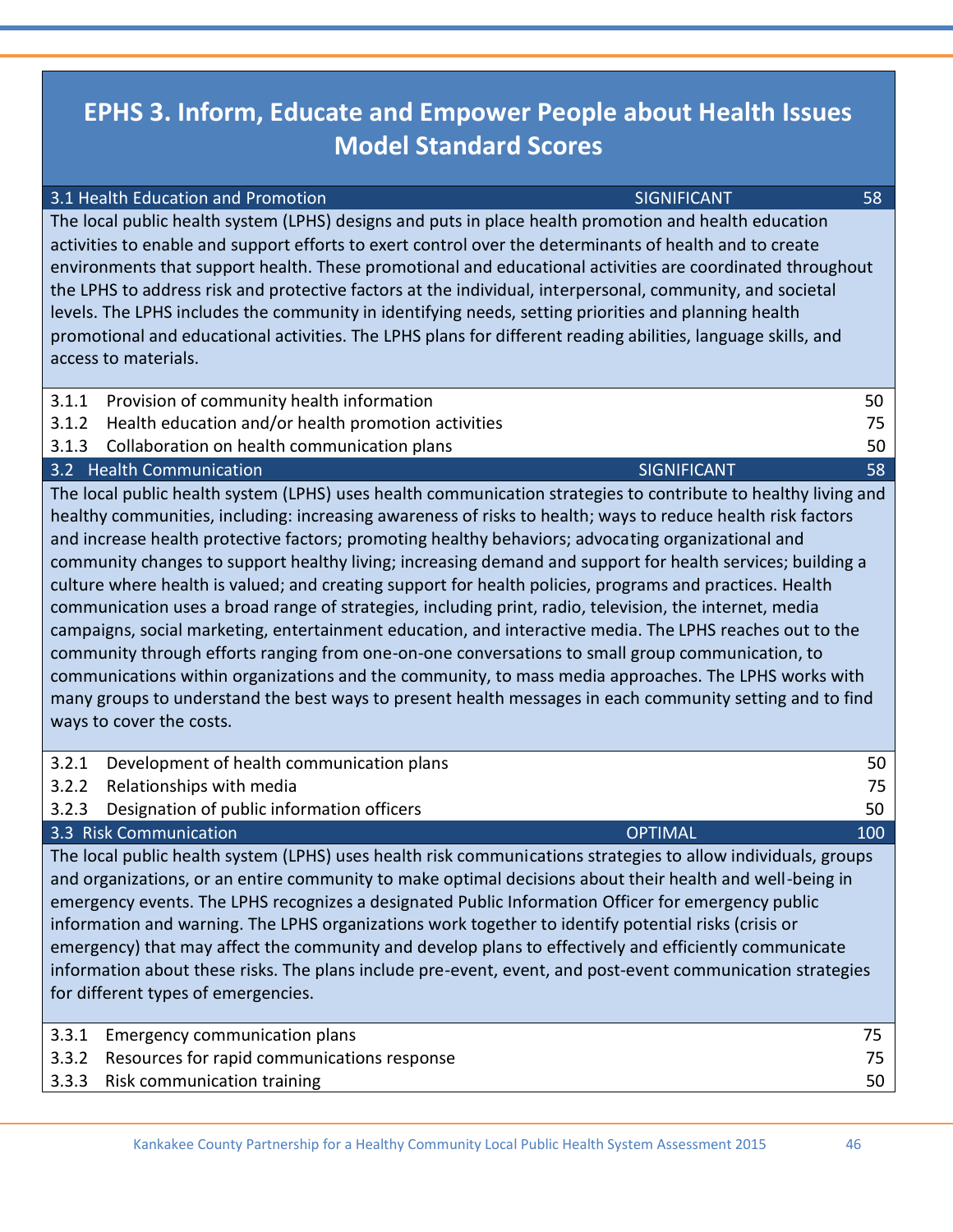| <b>EPHS 4. Mobilize Community Partnerships to Identify</b>                                                                                                                                                                                                                                                                                                                                                                                                                                                                                                                                                                                                                                                                                                                                             |    |  |  |  |
|--------------------------------------------------------------------------------------------------------------------------------------------------------------------------------------------------------------------------------------------------------------------------------------------------------------------------------------------------------------------------------------------------------------------------------------------------------------------------------------------------------------------------------------------------------------------------------------------------------------------------------------------------------------------------------------------------------------------------------------------------------------------------------------------------------|----|--|--|--|
| and Solve Health Problems                                                                                                                                                                                                                                                                                                                                                                                                                                                                                                                                                                                                                                                                                                                                                                              |    |  |  |  |
| <b>Model Standard Scores</b>                                                                                                                                                                                                                                                                                                                                                                                                                                                                                                                                                                                                                                                                                                                                                                           |    |  |  |  |
| 4.1 Constituency Development<br><b>SIGNIFICANT</b>                                                                                                                                                                                                                                                                                                                                                                                                                                                                                                                                                                                                                                                                                                                                                     | 63 |  |  |  |
| The local public health system (LPHS) actively identifies and involves community partners -- the individuals<br>and organizations (constituents) with opportunities to contribute to the health of communities. These<br>stakeholders may include health; transportation, housing, environmental, and non-health related groups, as<br>well as community members. The LPHS manages the process of establishing collaborative relationships among<br>these and other potential partners. Groups within the LPHS communicate well with one another, resulting in a<br>coordinated, effective approach to public health so that the benefits of public health are understood and<br>shared throughout the community.                                                                                      |    |  |  |  |
| 4.1.1 Directory of organizations that comprise the LPHS                                                                                                                                                                                                                                                                                                                                                                                                                                                                                                                                                                                                                                                                                                                                                | 75 |  |  |  |
| 4.1.2 Identification of key constituents and stakeholders                                                                                                                                                                                                                                                                                                                                                                                                                                                                                                                                                                                                                                                                                                                                              | 50 |  |  |  |
| 4.1.3 Participation of constituents in improving community health                                                                                                                                                                                                                                                                                                                                                                                                                                                                                                                                                                                                                                                                                                                                      | 75 |  |  |  |
| 4.1.4 Communications strategies to build awareness of public health                                                                                                                                                                                                                                                                                                                                                                                                                                                                                                                                                                                                                                                                                                                                    | 50 |  |  |  |
| 4.2 Community Partnerships<br><b>SIGNIFICANT</b>                                                                                                                                                                                                                                                                                                                                                                                                                                                                                                                                                                                                                                                                                                                                                       | 58 |  |  |  |
| The local public health system (LPHS) encourages individuals and groups to work together so that community<br>health may be improved. Public, private, and voluntary groups - through many different levels of information<br>sharing, activity coordination, resource sharing, and in-depth collaborations - strategically align their interests<br>to achieve a common purpose. By sharing responsibilities, resources, and rewards, community partnerships<br>allow each member to share its expertise with others and strengthen the LPHS as a whole. A community<br>group follows a collaborative, dynamic, and inclusive approach to community health improvement; it may<br>exist as a formal partnership, such as a community health planning council, or as a less formal community<br>group. |    |  |  |  |
| 4.2.1 Partnerships for public health improvement activities                                                                                                                                                                                                                                                                                                                                                                                                                                                                                                                                                                                                                                                                                                                                            | 75 |  |  |  |
| 4.2.2 Community health improvement committee                                                                                                                                                                                                                                                                                                                                                                                                                                                                                                                                                                                                                                                                                                                                                           | 50 |  |  |  |

4.2.3 Review of community partnerships and strategic alliances 50 50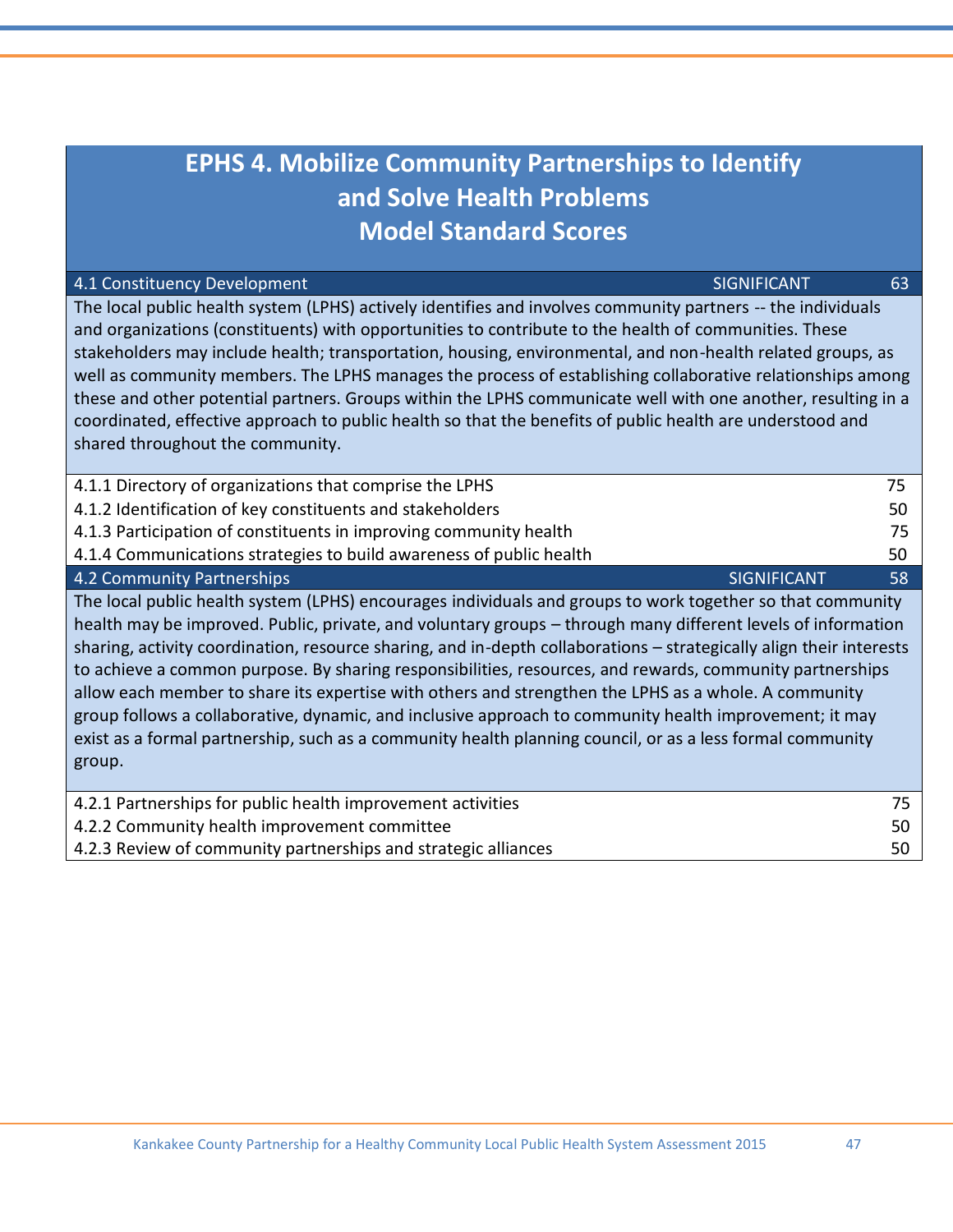# **EPHS 5. Develop Policies and Plans that Support Individual and Community Health Efforts Model Standard Scores**

| 5.1 Governmental Presence at the Local Level                                                                                                                                                                                                                                                                                                                                                                                                                                                                                                                                                                                                                                                                                                                                           | <b>MODERATE</b><br>50 |  |
|----------------------------------------------------------------------------------------------------------------------------------------------------------------------------------------------------------------------------------------------------------------------------------------------------------------------------------------------------------------------------------------------------------------------------------------------------------------------------------------------------------------------------------------------------------------------------------------------------------------------------------------------------------------------------------------------------------------------------------------------------------------------------------------|-----------------------|--|
| The local public health system (LPHS) includes a governmental public health entity dedicated to the public<br>health. The LPHS works with the community to make sure a strong local health department (or other<br>governmental public health entity) exists and that it is doing its part in providing essential public health<br>services. The governmental public health entity can be a regional health agency with more than one local area<br>under its jurisdiction. The local health department (or other governmental public health entity) is accredited<br>through the national voluntary accreditation program.                                                                                                                                                            |                       |  |
| Governmental local public health presence<br>5.1.1                                                                                                                                                                                                                                                                                                                                                                                                                                                                                                                                                                                                                                                                                                                                     | 50                    |  |
| Local health department accreditation<br>5.1.2                                                                                                                                                                                                                                                                                                                                                                                                                                                                                                                                                                                                                                                                                                                                         | 25                    |  |
| Resources for the local health department<br>5.1.3                                                                                                                                                                                                                                                                                                                                                                                                                                                                                                                                                                                                                                                                                                                                     | 75                    |  |
| 5.2 Public Health Policy Development                                                                                                                                                                                                                                                                                                                                                                                                                                                                                                                                                                                                                                                                                                                                                   | <b>OPTIMAL</b><br>83  |  |
| The local public health system (LPHS) develops policies that will prevent, protect or promote the public<br>health. Public health problems, possible solutions, and community values are used to inform the policies and<br>any proposed actions, which may include new laws or changes to existing laws. Additionally, current or<br>proposed policies that have the potential to affect the public health are carefully reviewed for consistency<br>with public health policy through health impact assessments. The LPHS and its ability to make informed<br>decisions are strengthened by community member input. The LPHS, together with the community, works to<br>identify gans in surrent policies and needs for new policies to improve the public health. The LDHS educator, |                       |  |

identify gaps in current policies and needs for new policies to improve the public health. The LPHS educates the community about policies to improve the public health and serves as a resource to elected officials who establish and maintain public health policies.

| 5.2.1                                                                                                    | Contribution to development of public health policies                  |                    | 75 I |
|----------------------------------------------------------------------------------------------------------|------------------------------------------------------------------------|--------------------|------|
|                                                                                                          | 5.2.2 Alert policymakers/public of public health impacts from policies |                    |      |
|                                                                                                          | 5.2.3 Review of public health policies                                 |                    | 100  |
|                                                                                                          | 5.3 Community Health Improvement Process and Strategic Planning        | <b>SIGNIFICANT</b> |      |
| The local public health system (LDHS) seeks to improve community health by looking at it from many sides |                                                                        |                    |      |

1S) seeks to improve community health by looking at i such as environmental health, healthcare services, business, economic, housing, land use, health equity, and other concerns that impact the public health. The LPHS leads a community-wide effort to improve community health by gathering information on health problems, identifying the community's strengths and weaknesses, setting goals, and increasing overall awareness of and interest in improving the health of the community. This community health improvement process provides ways to develop a community-owned plan that will lead to a healthier community. With the community health improvement effort in mind, each organization in the LPHS makes an effort to include strategies related to community health improvement goals in their own strategic plans.

| 5.3.1 Community health improvement process                                               | 100 |
|------------------------------------------------------------------------------------------|-----|
| 5.3.2 Strategies to address community health objectives                                  |     |
| 5.3.3 Organizational strategic planning alignment with community health improvement plan | 50  |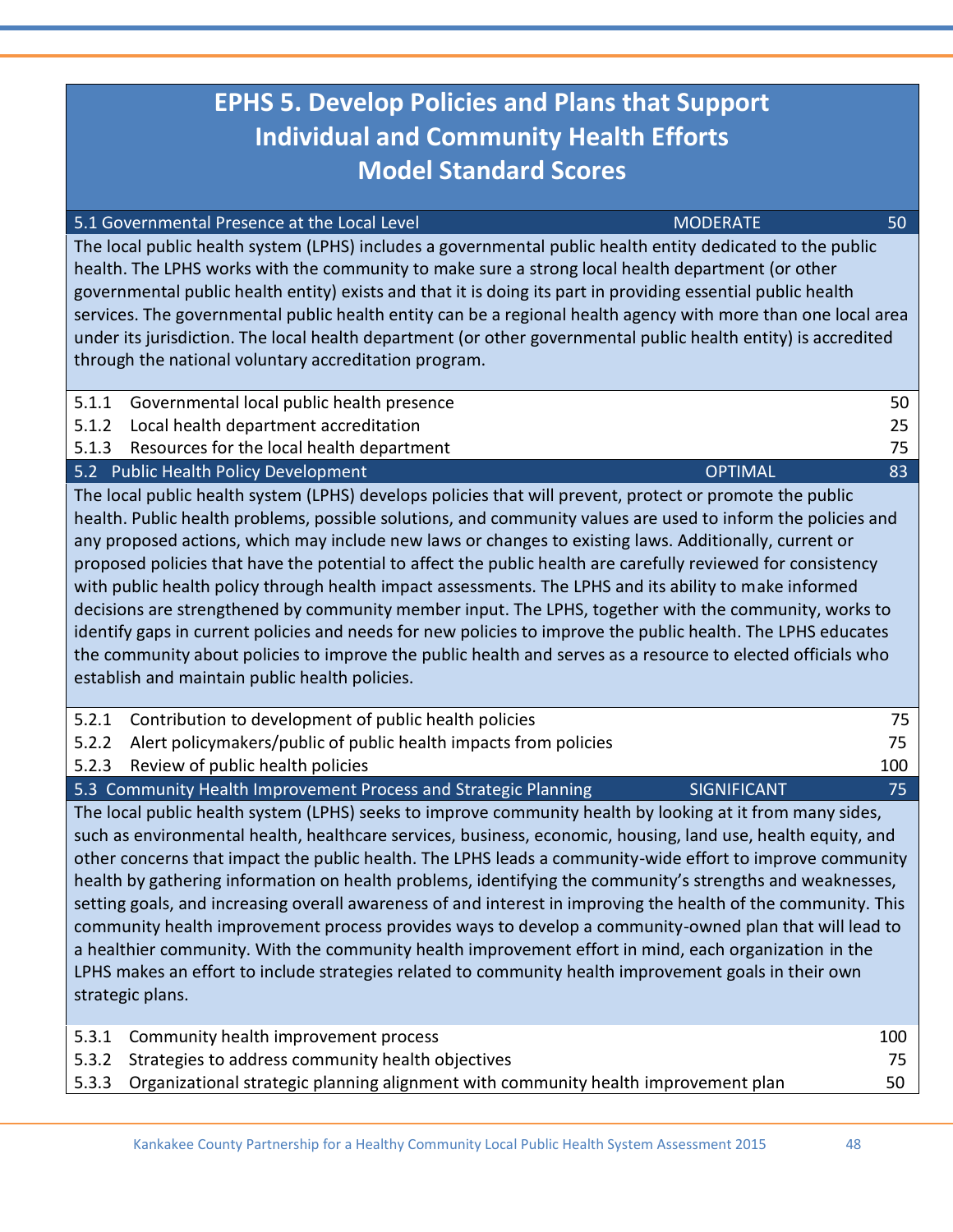| 5.4 Plan for Public Health Emergencies                                                                             | <b>OPTIMAL</b> | 100 |
|--------------------------------------------------------------------------------------------------------------------|----------------|-----|
| The local public health system (LPHS) adopts an emergency preparedness and response plan which describes           |                |     |
| what each organization in the LPHS should be ready to do in a public health emergency. The plan describes          |                |     |
| community interventions necessary to prevent, monitor, and manage all types of emergencies, including both         |                |     |
| natural and intentional disasters. The plan also looks at challenges of possible events, such as nuclear,          |                |     |
| biological, or terrorist events. Practicing for possible events takes place through regular exercises or drills. A |                |     |
| task force sees that the necessary organizations and resources are included in the planning and practicing for     |                |     |
| all types of emergencies.                                                                                          |                |     |
|                                                                                                                    |                |     |
| Community task force or coalition for emergency preparedness and response plans<br>5.4.1                           |                | 100 |
| Emergency preparedness and response plan<br>5.4.2                                                                  |                | 100 |

5.4.3 Review and revision of the emergency preparedness and response plan 100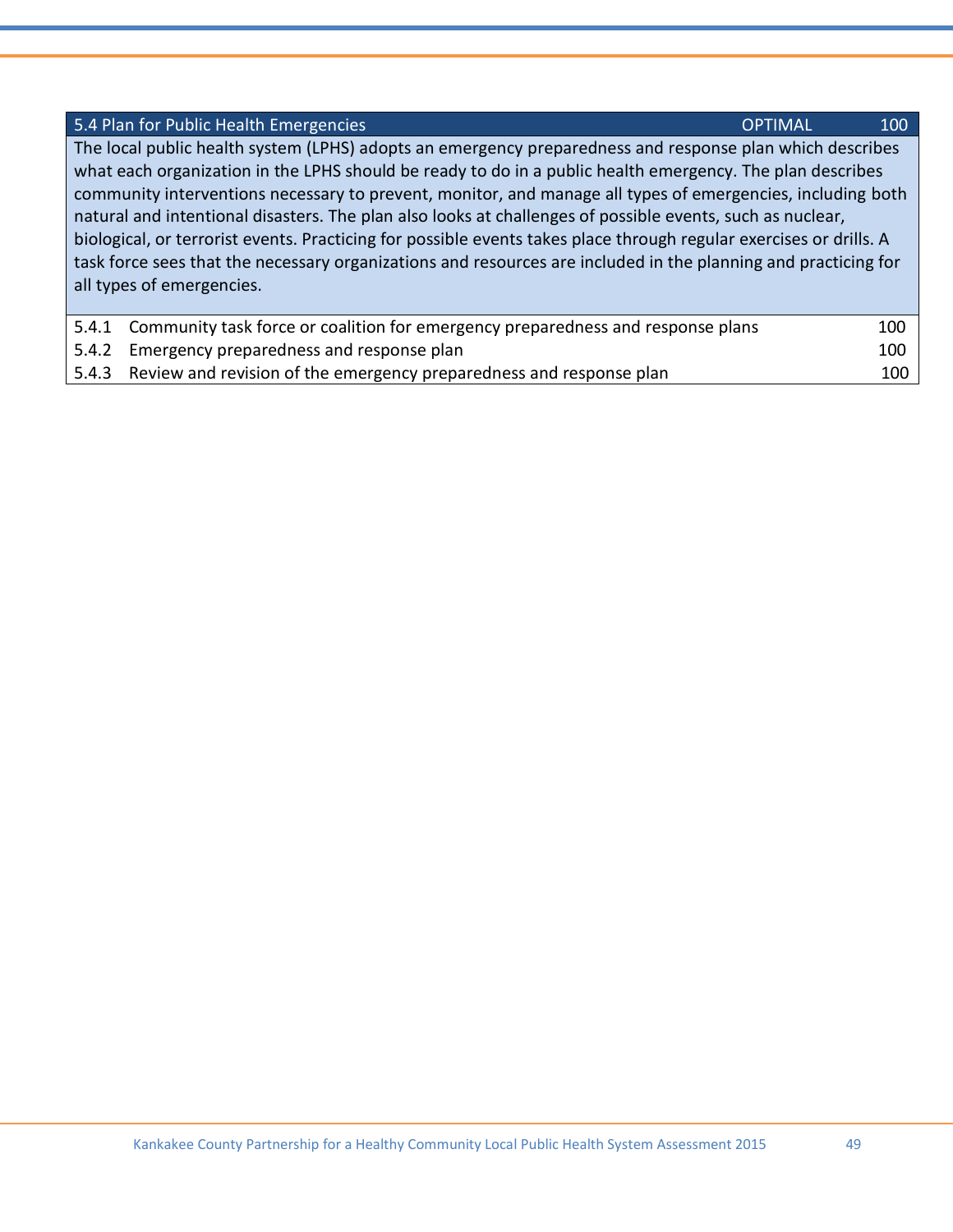# **EPHS 6. Enforce Laws and Regulations that Protect Health and Ensure Safety Model Standard Scores**

| 6.1 Review and Evaluation of Laws, Regulations and Ordinances<br><b>OPTIMAL</b>                                                                                                                                                                                                                                                                                                                                                                                                                                                                                                                                                                    | 81  |
|----------------------------------------------------------------------------------------------------------------------------------------------------------------------------------------------------------------------------------------------------------------------------------------------------------------------------------------------------------------------------------------------------------------------------------------------------------------------------------------------------------------------------------------------------------------------------------------------------------------------------------------------------|-----|
| The local public health system (LPHS) reviews existing laws, regulations, and ordinances related to public<br>health, including laws that prevent health problems, promote, or protect public health. The LPHS looks at<br>federal, state, and local laws to understand the authority provided to the LPHS and the potential impact of<br>laws, regulations, and ordinances on the health of the community. The LPHS also looks at any challenges<br>involved in complying with laws, regulations, or ordinances, whether community members have any opinions<br>or concerns, and whether any laws, regulations, or ordinances need to be updated. |     |
| 6.1.1<br>Provision of community health information                                                                                                                                                                                                                                                                                                                                                                                                                                                                                                                                                                                                 | 75  |
| 6.1.2<br>Knowledge of laws, regulations, and ordinances                                                                                                                                                                                                                                                                                                                                                                                                                                                                                                                                                                                            | 75  |
| 6.1.3<br>Review of laws, regulations and ordinances                                                                                                                                                                                                                                                                                                                                                                                                                                                                                                                                                                                                | 100 |
| Access to legal counsel<br>6.1.4                                                                                                                                                                                                                                                                                                                                                                                                                                                                                                                                                                                                                   | 75  |
| 6.2 Involvement in the Improvement of Laws, Regulations, and Ordinances<br><b>SIGNIFICANT</b>                                                                                                                                                                                                                                                                                                                                                                                                                                                                                                                                                      | 67  |
| The local public health system (LPHS) works to change existing laws, regulations, or ordinances - or to create                                                                                                                                                                                                                                                                                                                                                                                                                                                                                                                                     |     |
| new ones - when they have determined that changes or additions would better prevent, protect or promote                                                                                                                                                                                                                                                                                                                                                                                                                                                                                                                                            |     |
| public health. To advocate for public health, the LPHS helps to draft the new or revised legislation,                                                                                                                                                                                                                                                                                                                                                                                                                                                                                                                                              |     |
| regulations, or ordinances, takes part in public hearings, and talks with lawmakers and regulatory officials.                                                                                                                                                                                                                                                                                                                                                                                                                                                                                                                                      |     |
| Identification of public health issues not addressed through existing laws<br>6.2.1                                                                                                                                                                                                                                                                                                                                                                                                                                                                                                                                                                | 75  |
| Development or modification of laws or public health issues<br>6.2.2                                                                                                                                                                                                                                                                                                                                                                                                                                                                                                                                                                               | 50  |
| 6.2.3<br>Technical assistance for drafting proposed legislation, regulations, or ordinances                                                                                                                                                                                                                                                                                                                                                                                                                                                                                                                                                        | 75  |
| 6.3 Enforcement of Laws, Regulations, and Ordinances<br><b>SIGNIFICANT</b>                                                                                                                                                                                                                                                                                                                                                                                                                                                                                                                                                                         | 75  |
| The local public health system (LPHS) sees that public health laws, regulations, and ordinances are followed.                                                                                                                                                                                                                                                                                                                                                                                                                                                                                                                                      |     |
| The LPHS knows which governmental agency or other organization has the authority to enforce any given                                                                                                                                                                                                                                                                                                                                                                                                                                                                                                                                              |     |
| public health related requirement within its community, supports all organizations tasked with enforcement                                                                                                                                                                                                                                                                                                                                                                                                                                                                                                                                         |     |
| responsibilities, and assures that the enforcement is conducted within the law. The LPHS has sufficient                                                                                                                                                                                                                                                                                                                                                                                                                                                                                                                                            |     |
| authority to respond in an emergency event; and makes sure that individuals and organizations understand                                                                                                                                                                                                                                                                                                                                                                                                                                                                                                                                           |     |
| the requirements of relevant laws, regulation, and ordinances. The LPHS communicates the reasons for                                                                                                                                                                                                                                                                                                                                                                                                                                                                                                                                               |     |
| legislation and the importance of compliance.                                                                                                                                                                                                                                                                                                                                                                                                                                                                                                                                                                                                      |     |
| 6.3.1<br>Authority to enforce laws, regulations, and ordinances                                                                                                                                                                                                                                                                                                                                                                                                                                                                                                                                                                                    | 100 |
| 6.3.2<br>Public health emergency powers                                                                                                                                                                                                                                                                                                                                                                                                                                                                                                                                                                                                            | 100 |
| 6.3.3<br>Enforcement in accordance with applicable laws, regulations, and ordinances                                                                                                                                                                                                                                                                                                                                                                                                                                                                                                                                                               | 50  |
| 6.3.4<br>Provision of information about compliance                                                                                                                                                                                                                                                                                                                                                                                                                                                                                                                                                                                                 | 100 |
| 6.3.5<br>Assessment of compliance                                                                                                                                                                                                                                                                                                                                                                                                                                                                                                                                                                                                                  | 25  |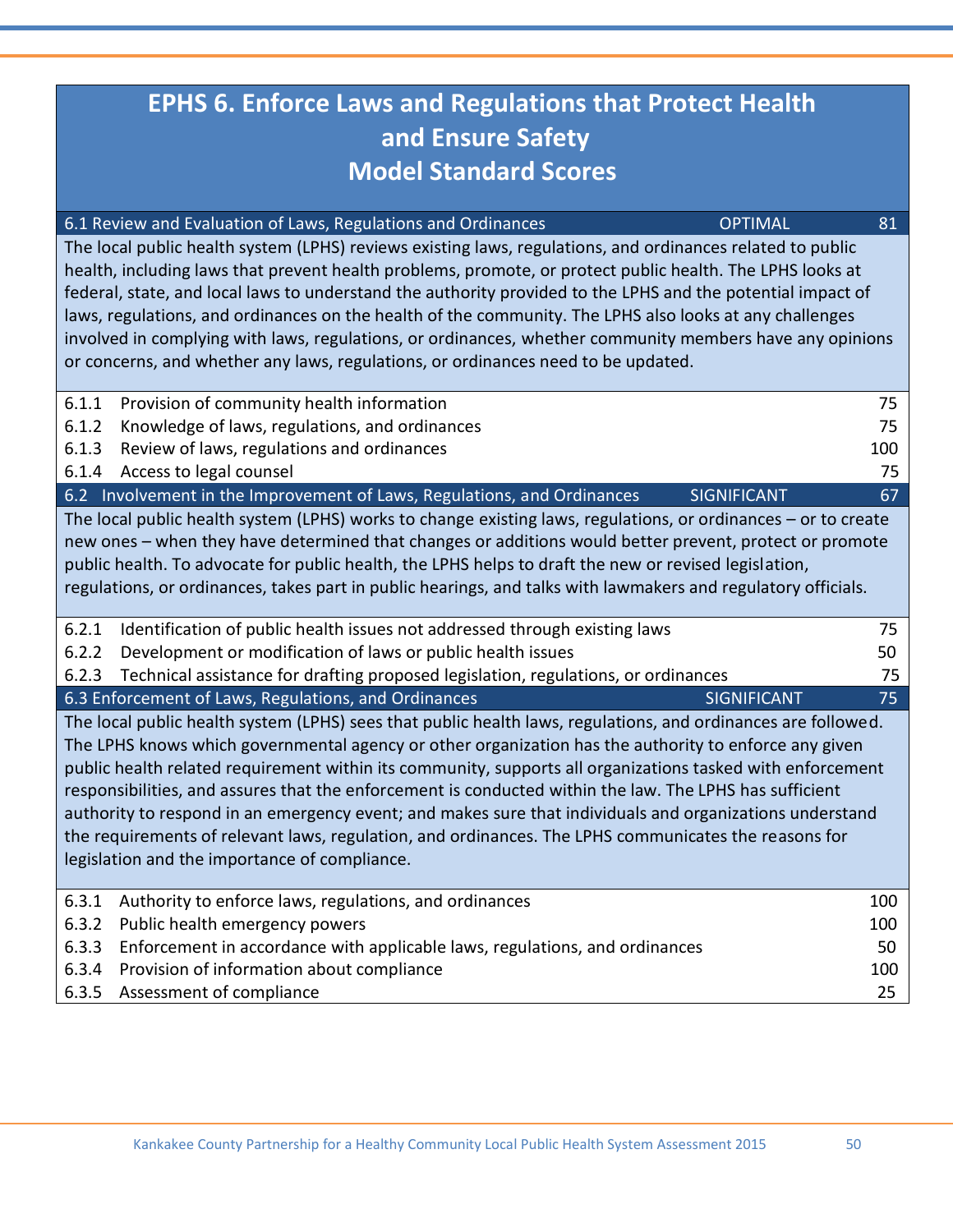# **EPHS 7. Link People to Needed Personal Health Services and Assure the Provision of Health Care When Otherwise Unavailable Model Standard Scores**

|                | 7.1 Identification of Personal Health Service Needs of Populations                                                                                                                                                                                                                                                                                                                                                                                                                                                                                              | <b>MODERATE</b> | 44 |
|----------------|-----------------------------------------------------------------------------------------------------------------------------------------------------------------------------------------------------------------------------------------------------------------------------------------------------------------------------------------------------------------------------------------------------------------------------------------------------------------------------------------------------------------------------------------------------------------|-----------------|----|
| services.      | The local public health system (LPHS) identifies the personal health service needs of the community and<br>identifies the barriers to receiving these services, especially among particular groups that may have difficulty<br>accessing personal health services. The LPHS has defined roles and responsibilities for the local health<br>department (or other governmental public health entity) and other partners (e.g. hospitals, managed care<br>providers, and other community health agencies) in relation to overcoming these barriers and providing   |                 |    |
| 7.1.1          | Identification of populations who experience barriers to care                                                                                                                                                                                                                                                                                                                                                                                                                                                                                                   |                 | 50 |
| 7.1.2          | Identification of personal health service needs of populations                                                                                                                                                                                                                                                                                                                                                                                                                                                                                                  |                 | 50 |
| 7.1.3          | Develop partnerships to respond to unmet needs of the community                                                                                                                                                                                                                                                                                                                                                                                                                                                                                                 |                 | 25 |
| 7.1.4          | Understand barriers to care                                                                                                                                                                                                                                                                                                                                                                                                                                                                                                                                     |                 | 50 |
|                | 7.2 Assuring the Linkage of People to Personal Health Services                                                                                                                                                                                                                                                                                                                                                                                                                                                                                                  | <b>MODERATE</b> | 50 |
| organizations. | The local public health system (LPHS) partners work together to meet the diverse needs of all populations.<br>Partners see that persons are signed up for all benefits available to them and know where to refer people<br>with unmet personal health service needs. The LPHS develops working relationships between public health,<br>primary care, oral health, social services, and mental health systems as well as organizations that are not<br>traditionally part of the personal health service system, such as housing, transportation, and grassroots |                 |    |
| 7.2.1          | Link populations to needed personal health services                                                                                                                                                                                                                                                                                                                                                                                                                                                                                                             |                 | 50 |
| 7.2.2          | Assistance to vulnerable populations in accessing needed health services                                                                                                                                                                                                                                                                                                                                                                                                                                                                                        |                 | 50 |
| 7.2.3          | Initiatives for enrolling eligible individuals in public benefit programs                                                                                                                                                                                                                                                                                                                                                                                                                                                                                       |                 | 75 |
|                |                                                                                                                                                                                                                                                                                                                                                                                                                                                                                                                                                                 |                 |    |

7.2.4 Coordination of personal health and social service 25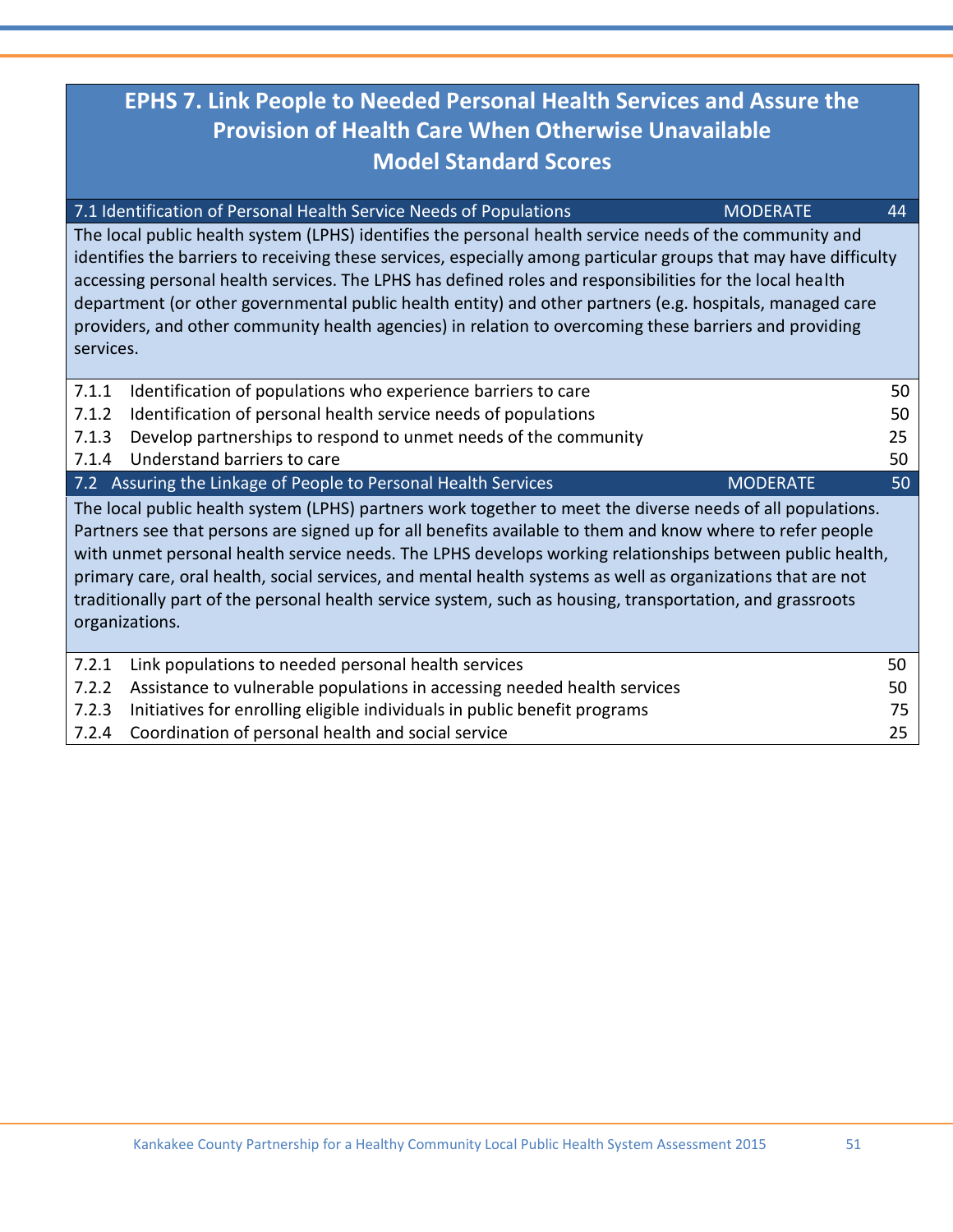### **EPHS 8. Assure a Competent Public Health and Personal Health Care Workforce Model Standard Scores** 8.1 Workforce Assessment, Planning and Development MODERATE MODERATE 42 The local public health system (LPHS) assesses the local public health workforce – all who contribute to providing essential public health services for the community. Workforce assessment looks at what knowledge, skills, and abilities the local public health workforce needs and the numbers and kinds of jobs the system should have to adequately prevent, protect and promote health in the community. The LPHS also looks at the training that the workforce needs to keep its knowledge, skills, and abilities up to date. After the workforce assessment determines the number and types of positions the local public health workforce should include, the LPHS identifies gaps and works on plans to fill the gaps. 8.1.1 Assessment of the LPHS workforce 50 8.1.2 Identification of shortfalls and/or gaps within the LPHS workforce 50 8.1.3 Dissemination of results of the workforce assessment/gap analysis 25 8.2 Public Health Workforce Standards **Contract Community Contract Contract Contract Contract Contract Contract Co** The local public health system (LPHS) maintains standards to see that workforce members are qualified to do their jobs, with the certificates, licenses, and education that are required by law or in local, state, or federal guidance. Information about the knowledge, skills, and abilities that are needed to provide essential public health services are used in personnel systems, so that position descriptions, hiring, and performance evaluations of workers are based on public health competencies. 8.2.1 Awareness of guidelines and/or licensure/certification requirements 100 8.2.2 Written job standards and/or position descriptions 100 8.2.3 Performance evaluations 100 8.3 Life-Long Learning Through Continuing Education, Training, and Mentoring SIGNIFICANT 75 The local public health system (LPHS) encourages lifelong learning for the public health workforce. Both formal and informal opportunities in education and training are available to the workforce, including workshops, seminars, conferences, and online learning. Experienced staff persons are available to coach and advise newer employees. Interested workforce members have the chance to work with academic and research institutions, particularly those connected with schools of public health, public administration, and population health. As the academic community and the local public health workforce collaborate, the LPHS is strengthened. The LPHS trains its workforce to recognize and address the unique culture, language and health literacy of diverse consumers and communities and to respect all members of the public. The LPHS also educates its workforce about the many factors that can influence health, including interpersonal relationships, social surroundings, physical environment, and individual characteristics (such as economic status, genetics, behavioral risk factors, and health care). 8.3.1 Identification of education and training needs for workforce development 75 8.3.2 Opportunities for developing core public health competencies  $\sim$  75 8.3.3 Educational and training incentives 100 and the state of the state 100 and training incentives 100 and the state 100 and the state 100 and the state 100 and the state 100 and the state 100 and the state 100 and the s 8.3.4 Collaboration between organizations and the LPHS for training and education 75 8.3.5 Education and training on cultural competency and social determinants of health 50 8.4 Public Health Leadership Development and MODERATE 63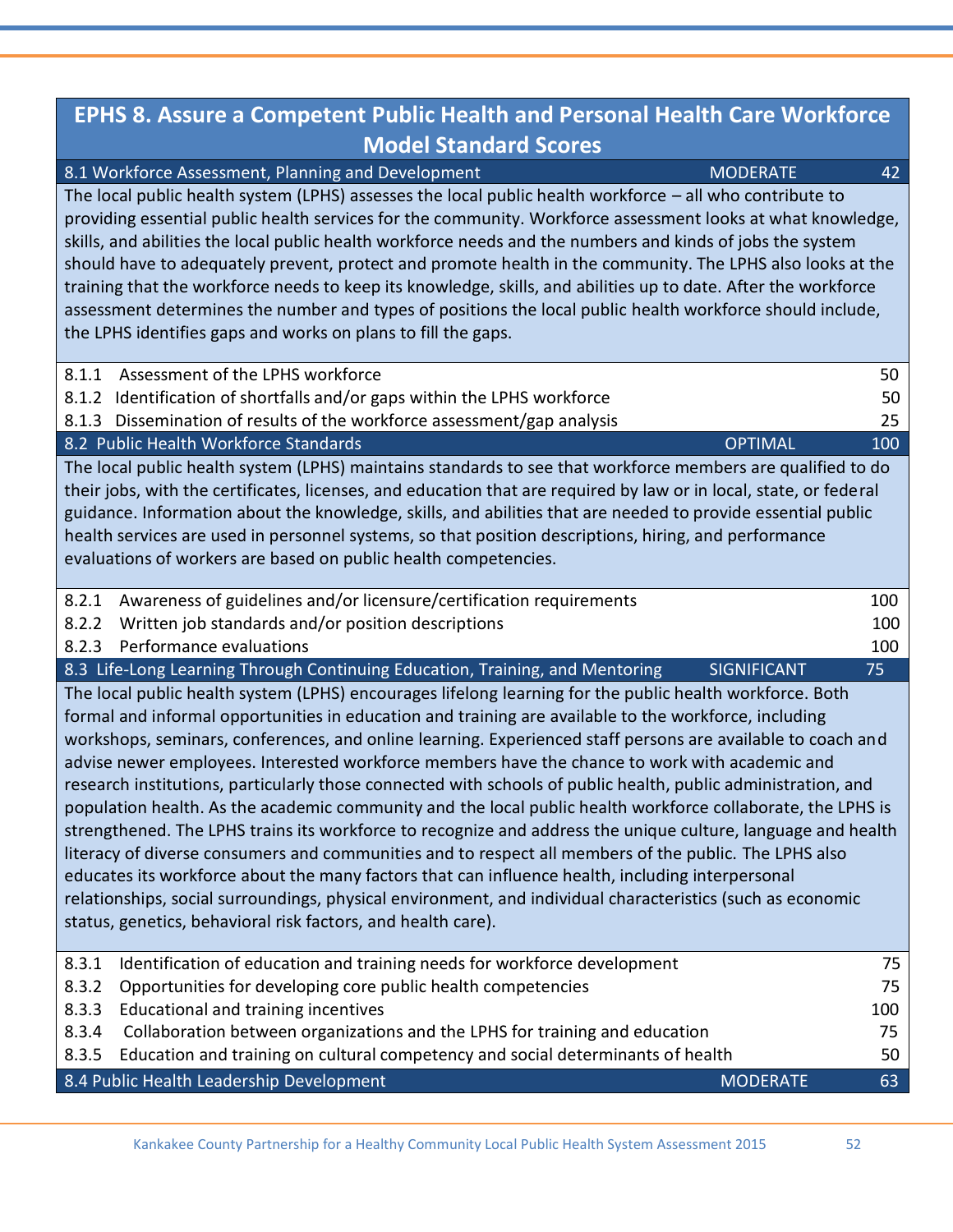Leadership within the local public health system (LPHS) is demonstrated by organizations and individuals that are committed to improving the health of the community. Leaders work to continually develop the local public health system, create a shared vision of community health, find ways to make the vision happen, and to make sure that public health services are delivered. Leadership may come from the health department, from other governmental agencies, nonprofits, the private sector, or from several partners. The LPHS encourages the development of leaders that represent different groups of people in the community and respect community values.

| 8.4.1 Development of leadership skills                              |      |
|---------------------------------------------------------------------|------|
| 8.4.2 Collaborative leadership                                      | 50   |
| 8.4.3 Leadership opportunities for individuals and/or organizations | 75 I |
| 8.4.4 Recruitment and retention of new and diverse leaders          | 50 I |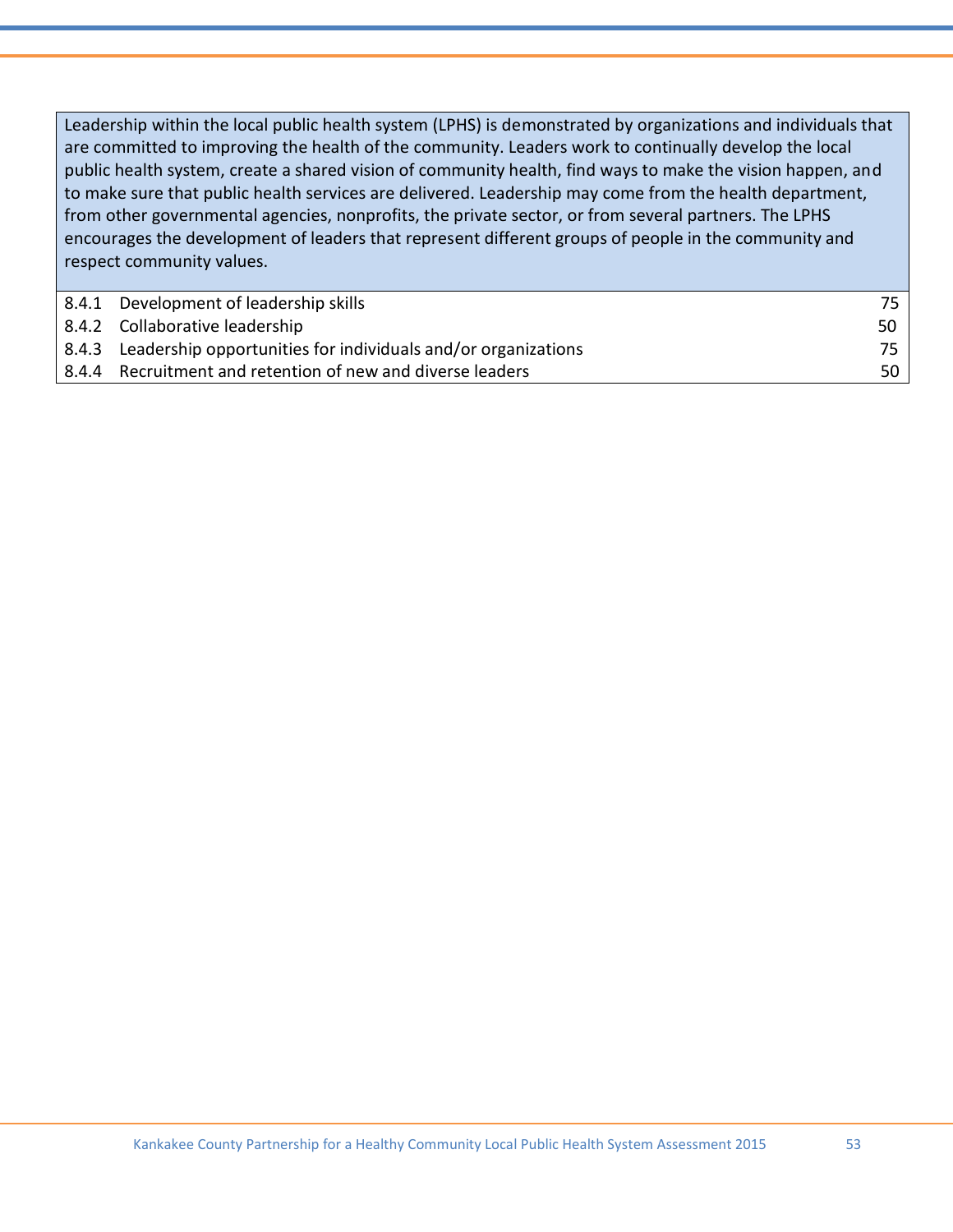# **EPHS 9. Evaluate Effectiveness, Accessibility, and Quality of Personal and Population-Based Health Services Model Standard Scores**

| 9.1 Evaluation of Population-Based Health Services | <b><i>SIGNIFICANT</i></b> | 69 |
|----------------------------------------------------|---------------------------|----|
|----------------------------------------------------|---------------------------|----|

The local public health system (LPHS) evaluates population based health services, which are aimed at disease prevention and health promotion for the entire community. Many different types of population-based health services are evaluated for their quality and effectiveness in targeting underlying risks. The LPHS uses nationally recognized resources to set goals for their work and identify best practices for specific types of preventive services (e.g. Healthy People 2020 or the Guide to Community Preventive Services). The LPHS uses data to evaluate whether population-based services are meeting the needs of the community and the satisfaction of those they are serving. Based on the evaluation, the LPHS may make changes and may reallocate resources to improve population-based health services.

| 9.1.1 | Evaluation of population-based health services                                                                                                                                                                                                                                                                                                                                                                                                                                                                                                                                                                                                                                                                                                                                                                                                                                                                                                                            | 75  |
|-------|---------------------------------------------------------------------------------------------------------------------------------------------------------------------------------------------------------------------------------------------------------------------------------------------------------------------------------------------------------------------------------------------------------------------------------------------------------------------------------------------------------------------------------------------------------------------------------------------------------------------------------------------------------------------------------------------------------------------------------------------------------------------------------------------------------------------------------------------------------------------------------------------------------------------------------------------------------------------------|-----|
| 9.1.2 | Assessment of community satisfaction with population-based health services                                                                                                                                                                                                                                                                                                                                                                                                                                                                                                                                                                                                                                                                                                                                                                                                                                                                                                | 50  |
| 9.1.3 | Identification of gaps in the provision of population-based health services                                                                                                                                                                                                                                                                                                                                                                                                                                                                                                                                                                                                                                                                                                                                                                                                                                                                                               | 75  |
| 9.1.4 | Use of population-based health services evaluation                                                                                                                                                                                                                                                                                                                                                                                                                                                                                                                                                                                                                                                                                                                                                                                                                                                                                                                        | 75  |
|       | 9.2 Evaluation of Personal Health Services<br><b>SIGNIFICANT</b>                                                                                                                                                                                                                                                                                                                                                                                                                                                                                                                                                                                                                                                                                                                                                                                                                                                                                                          | 75  |
|       | The local public health system (LPHS) regularly evaluates the accessibility, quality, and effectiveness of<br>personal health services. These services range from preventive care, such as mammograms or other<br>preventive screenings or tests, to hospital care to care at the end of life. The LPHS sees that the personal<br>health services in the area match the needs of the community, with available and effective care for all ages<br>and groups of people. The LPHS works with communities to measure satisfaction with personal health<br>services through multiple methods, including a survey that includes people who have received care and<br>others who might have needed care or who may need care in the future. The LPHS uses findings from the<br>evaluation to improve services and program delivery, using technological solutions such as electronic health<br>records when indicated, and modifying organizational strategic plans as needed. |     |
| 9.2.1 | Personal health services evaluation                                                                                                                                                                                                                                                                                                                                                                                                                                                                                                                                                                                                                                                                                                                                                                                                                                                                                                                                       | 50  |
| 9.2.2 | Evaluation of personal health services against established standards                                                                                                                                                                                                                                                                                                                                                                                                                                                                                                                                                                                                                                                                                                                                                                                                                                                                                                      | 100 |
| 9.2.3 | Assessment of client satisfaction with personal health services                                                                                                                                                                                                                                                                                                                                                                                                                                                                                                                                                                                                                                                                                                                                                                                                                                                                                                           | 75  |
| 9.2.4 | Information technology to assure quality of personal health services                                                                                                                                                                                                                                                                                                                                                                                                                                                                                                                                                                                                                                                                                                                                                                                                                                                                                                      | 75  |
| 9.2.5 | Use of personal health services evaluation                                                                                                                                                                                                                                                                                                                                                                                                                                                                                                                                                                                                                                                                                                                                                                                                                                                                                                                                | 75  |
|       | 9.3 Evaluation of the Local Public Health System<br><b>SIGNFICANT</b>                                                                                                                                                                                                                                                                                                                                                                                                                                                                                                                                                                                                                                                                                                                                                                                                                                                                                                     | 69  |
|       | The Lead with the bealth accessor (LDUC) accelerates tradfits and ha<br>منادا المتحدد والمحافظة فالملح                                                                                                                                                                                                                                                                                                                                                                                                                                                                                                                                                                                                                                                                                                                                                                                                                                                                    |     |

The local public health system (LPHS) evaluates itself to see how well it is working as a whole. Representatives from all groups (public, private, and voluntary) that provide essential public health services gather to conduct a systems evaluation. Together, using guidelines (such as this tool) that describe a model LPHS, participants evaluate LPHS activities and identify areas of the LPHS that need improvement. The results of the evaluation are also used during a community health improvement process.

| 9.3.1 Identification of community organizations or entities that contribute to the EPHS | 100      |
|-----------------------------------------------------------------------------------------|----------|
| 9.3.2 Periodic evaluation of LPHS                                                       | <u>_</u> |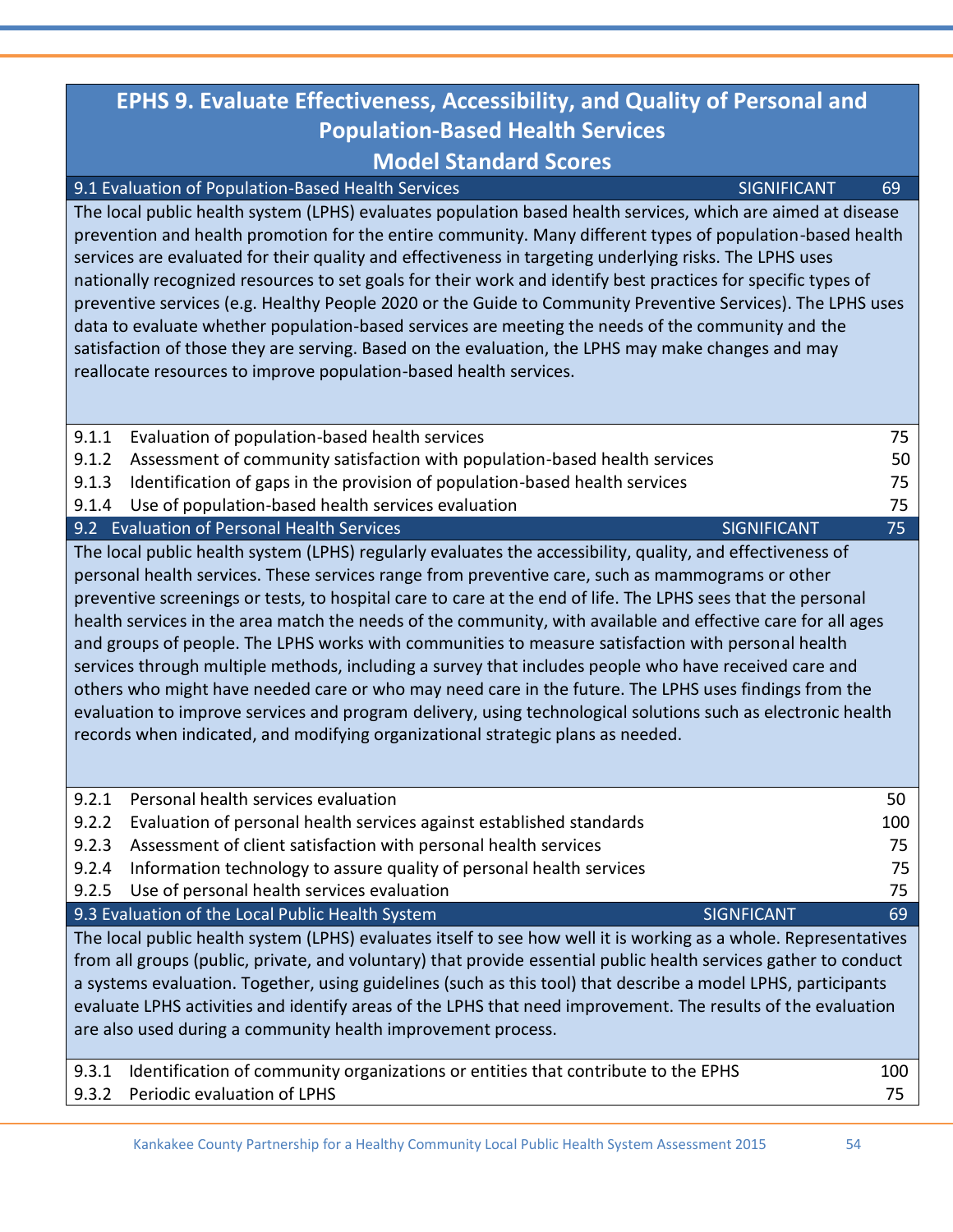| 9.3.3 Evaluation of partnership within the LPHS           | 50 |
|-----------------------------------------------------------|----|
| 9.3.4 Use of evaluation to guide improvements to the LPHS | 50 |